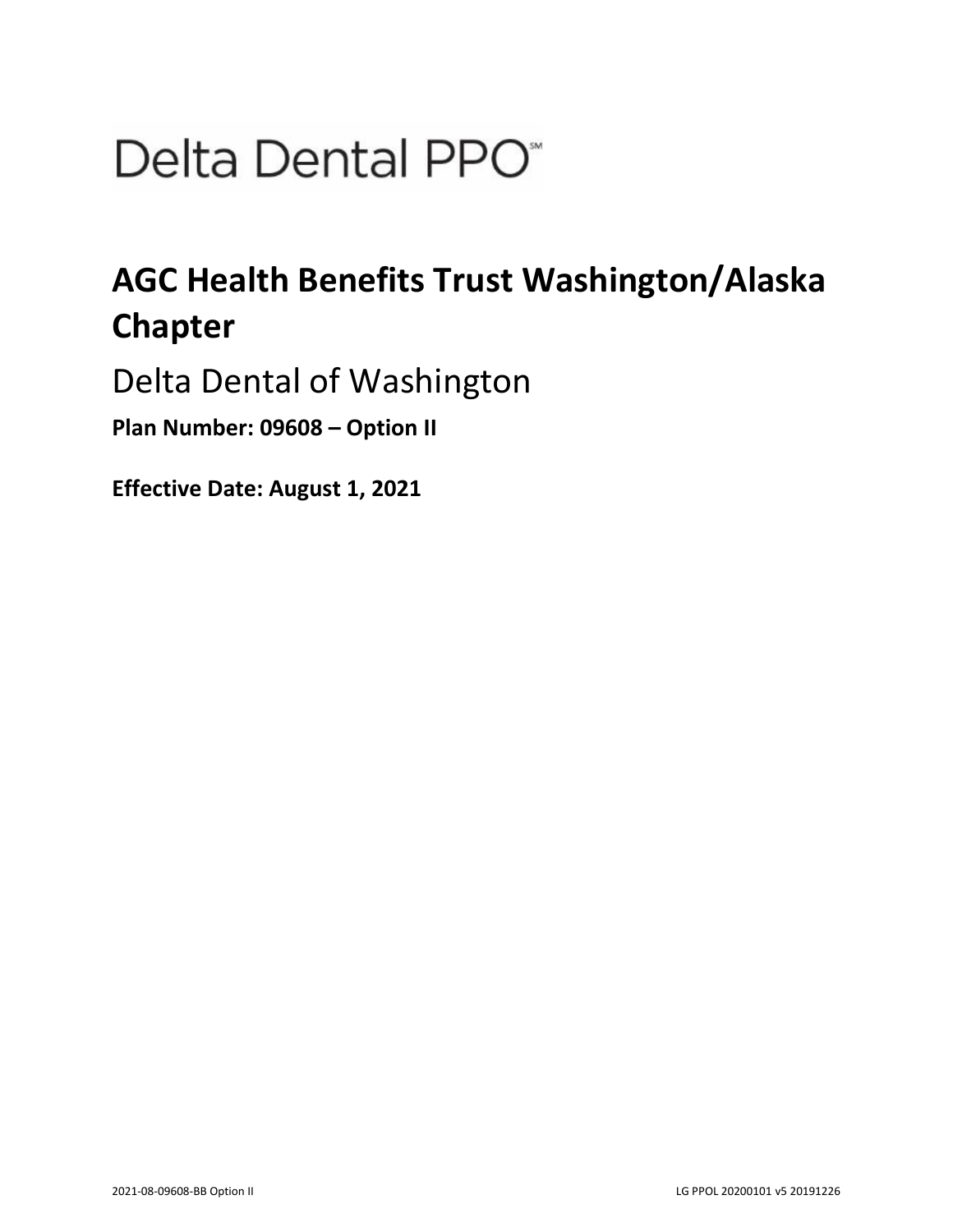Welcome to your dental plan, administered by Delta Dental of Washington, a founding member of the nationwide Delta Dental Plans Association.

We believe everyone can enjoy good oral and overall health, with no one left behind. It drives everything we do and has been our sole focus for over 60 years.

Your plan is a resource to make it easy for you to care for your smile. This benefit booklet summarizes your coverage and describes how your benefits may be used. Understanding your benefits is the first step to getting the most from your dental plan. Review this booklet before you visit your dentist and keep it for your reference.

You deserve a healthy smile. We're happy to help you protect it.

## **Questions Regarding Your Plan**

If you have questions regarding your dental benefits plan, please call or email our Customer Service Department at:

800-554-1907

CService@DeltaDentalWA.com

Written inquiries may be sent to:

Delta Dental of Washington

Customer Service Department

P.O. Box 75983

Seattle, WA 98175-0983

For the most current listing of Delta Dental Participating Dentists, visit our online directory at www.DeltaDentalWA.com or call us at 800-554-1907.

## **Communication Access for Individuals who are Deaf, Hard of Hearing, Deaf-Blind or Speech-Disabled**

Communication with Delta Dental of Washington for people who are deaf, hard of hearing, deaf-blind and/or speech disabled is available through Washington Relay Service. This is a free telecommunications relay service provided by the Washington State Office of the Deaf and Hard of Hearing.

The relay service allows individuals who use a Teletypewriter (TTY) to communicate with Delta Dental of Washington through specially trained communications assistants.

Dial 711 (the statewide telephone relay number) or 800-833-6384 to connect with a Washington Relay Service communications assistant. Ask them to dial Delta Dental of Washington Customer Service at 800-554-1907. They will then relay the conversation between you and our customer service representatives.

This service is free of charge in local calling areas. Calls can be made anywhere in the world, 24 hours a day, 365 days a year, with no restrictions on the number, length or type of calls. All calls are confidential, and no records of any conversation are maintained.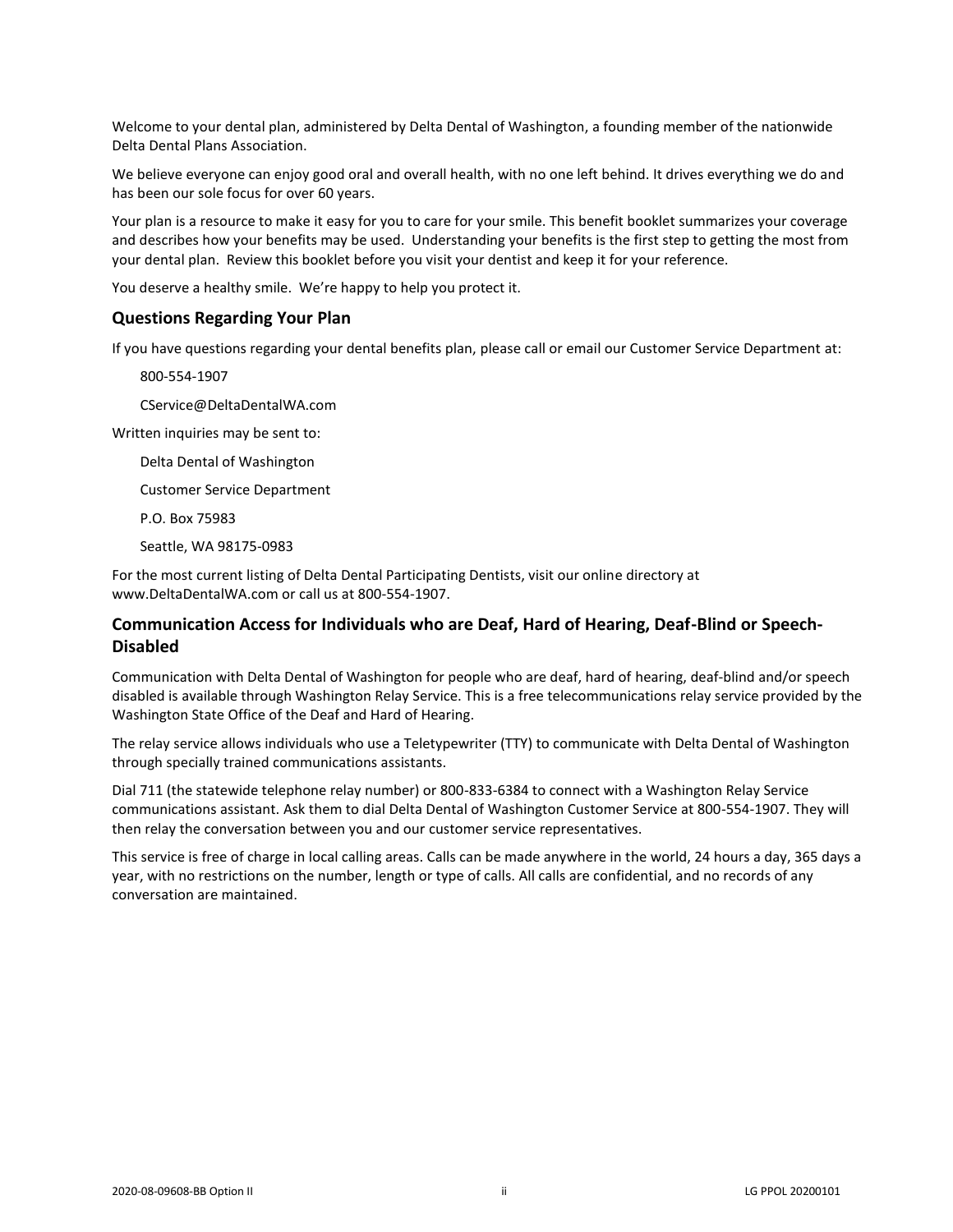## **Table of Contents**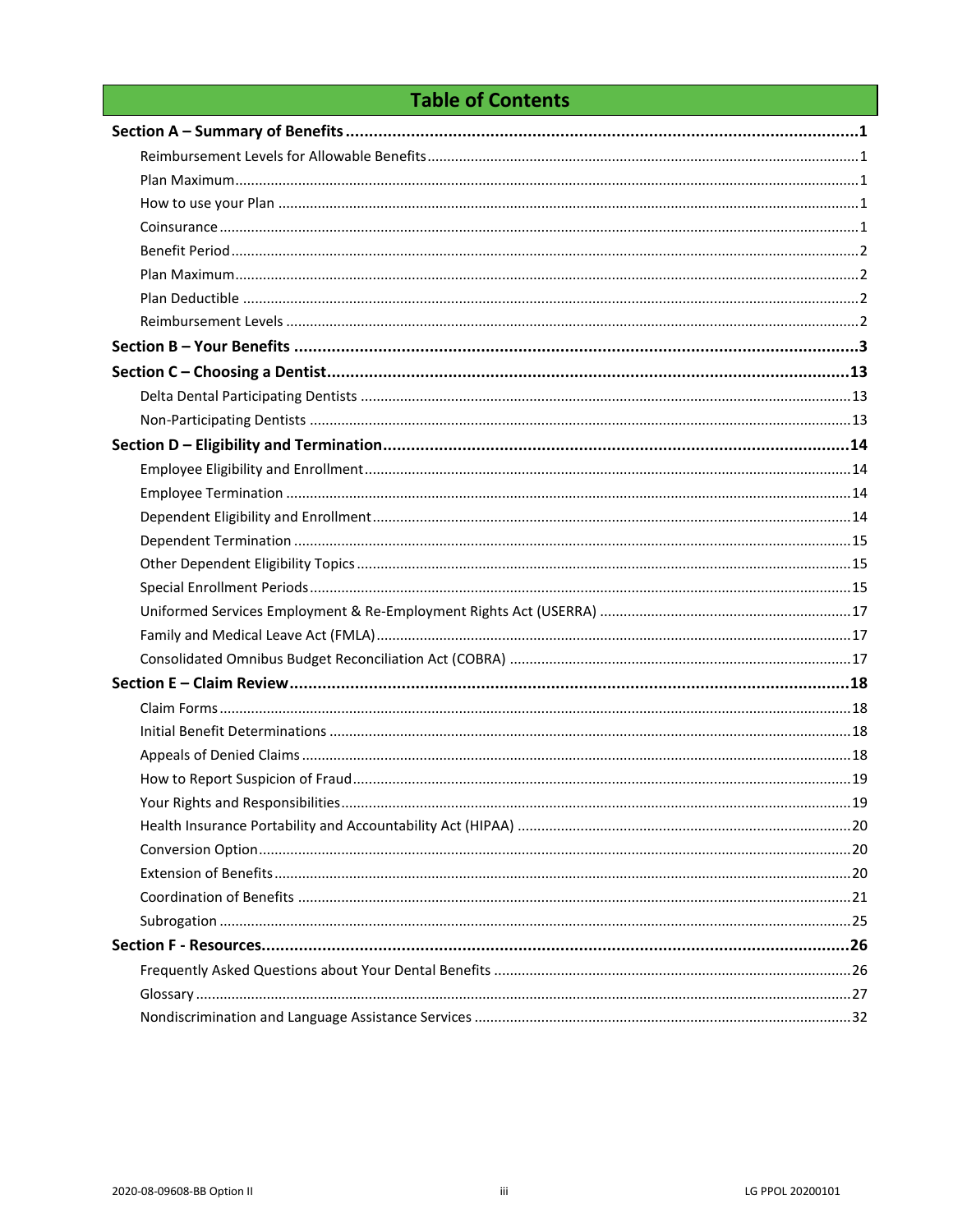## **Section A – Summary of Benefits**

## <span id="page-3-1"></span><span id="page-3-0"></span>**Reimbursement Levels for Allowable Benefits**

## **In-Network – Delta Dental PPO Dentists**

## **Out-of-Network – Non-Delta Dental PPO**

## <span id="page-3-2"></span>**Plan Maximum**

| Annual Plan Maximum per Person* |  |  |  |  |
|---------------------------------|--|--|--|--|
|---------------------------------|--|--|--|--|

\*Class I Covered Dental Benefits do not accrue towards the Annual Plan Maximum.

The payment level for covered dental expenses arising as a direct result of an accidental injury is 100 percent, up to the unused Plan Maximum.

All Enrolled Employees and Enrolled Dependents are eligible for Class I, Class II, Class III Covered Dental Benefits, and accidental injury benefits.

The annual deductible is waived for:

- Class I Covered Dental Benefits.
- $\Diamond$  Accidental Injury Benefits.

## <span id="page-3-3"></span>**How to use your Plan**

The best way to take full advantage of your dental Plan is to know its features. You can learn them by reading this benefit booklet before you go to the dentist. This benefit booklet is designed to give you a clear understanding of how your dental coverage works and how to make it work for you. It also answers some common questions. If you have questions or do not understand something please give us a call at 800-554-1907. We're more than happy to help.

Consult your provider regarding any charges that may be your responsibility before treatment begins.

## <span id="page-3-4"></span>**Coinsurance**

DDWA will pay a percentage of the cost of your treatment and you are responsible for paying the allowable balance. The part you pay is called the coinsurance. If your plan has a deductible, you are responsible for the coinsurance even after a deductible is met.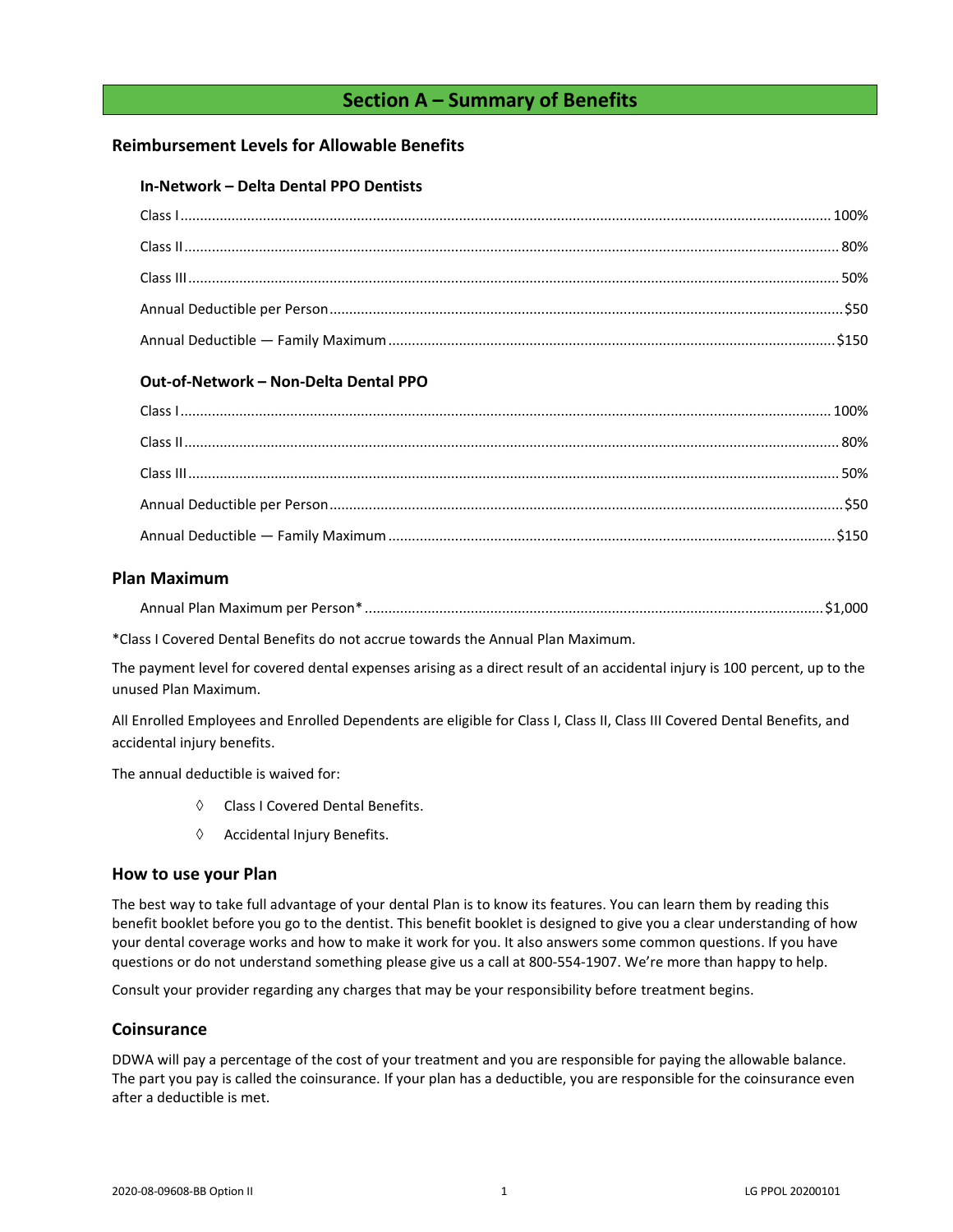Please see your "Reimbursement Levels for Allowable Benefits" under the "Summary of Benefits" section for details on the coinsurance required by your plan.

## <span id="page-4-0"></span>**Benefit Period**

Most dental benefits are calculated within a "benefit period," which is typically for one year. For this Plan, the benefit period is the 12-month period starting the first day of January and ending the last day of December.

## <span id="page-4-1"></span>**Plan Maximum**

The Plan Maximum is the maximum dollar amount DDWA will pay toward the cost of dental care within a specific benefit period. The maximum amount payable for Covered Dental Benefits in each benefit period is listed in the "Summary of Benefits" section in this booklet.

Charges for dental procedures requiring multiple treatment dates are considered incurred on the date the services are completed, also known as the seat date. Amounts paid for such procedures will be applied to the Plan Maximum based on the incurred date.

## <span id="page-4-2"></span>**Plan Deductible**

Your Plan has a deductible, which can be found in the "Summary of Benefits" section. This means that from the first payment or payments DDWA makes for Covered Dental Benefits, a deduction is taken. This deduction is owed to the provider by you. Once an Enrolled Person has satisfied the deductible during the benefit period, no further deduction will be taken for that Enrolled Person until the next benefit period.

Your family maximum is also listed in the "Summary of Benefits" section. Once a family has satisfied the maximum deductible amount during the benefit period, no further deduction will apply to any member of that family until the next benefit period.

## <span id="page-4-3"></span>**Reimbursement Levels**

Your dental Plan offers different classes of covered treatment. Each class also specifies limitations and exclusions. For more information about reimbursement levels for your plan, see the "Summary of Benefits" section in the front of this benefit booklet.

Refer to the "Benefits Covered by Your Plan" section of this benefit booklet for specific Covered Dental Benefits under this Plan.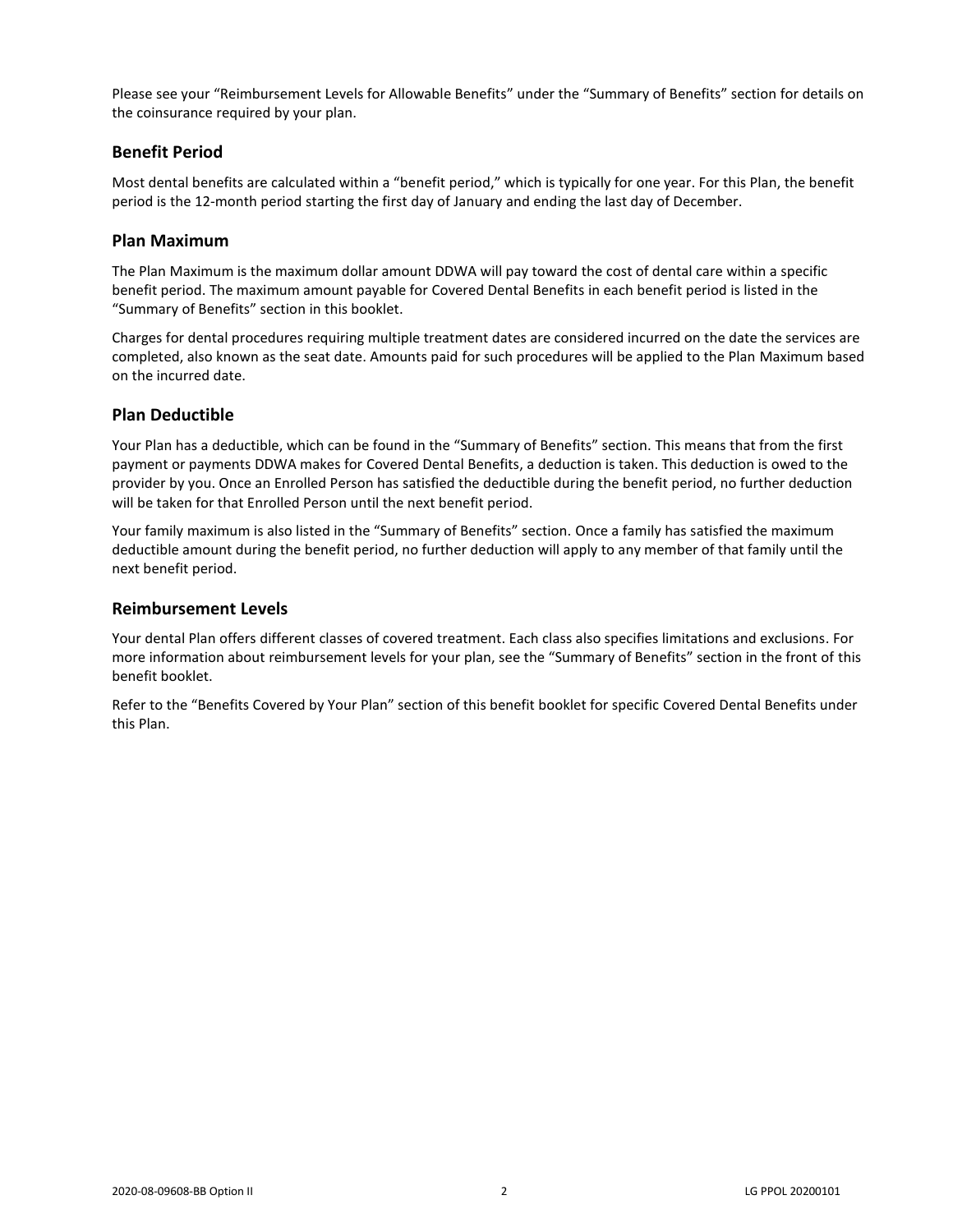## **Section B – Your Benefits**

## <span id="page-5-0"></span>**Benefits Covered By Your Plan**

The following are the Covered Dental Benefits under this Plan and are subject to the limitations and exclusions (refer also to "General Exclusions" section) contained in this benefit booklet. Such benefits (as defined) are available only when provided by a licensed dentist or other licensed professional when appropriate and necessary as determined by the standards of generally accepted dental practice and DDWA.

Note: Please be sure to consult your provider before treatment begins regarding any charges that may be your responsibility.

The amounts payable by DDWA for Covered Dental Benefits are described on your "Summary of Benefits" section of this benefit booklet.

## **Class I Benefits**

#### **Class I Diagnostic**

#### **Covered Dental Benefits**

- Comprehensive, or detailed and extensive oral evaluation.
- Diagnostic evaluation for routine or emergency purposes (dental exam).
- X-rays.

#### **Limitations**

- ♦ Comprehensive, or detailed and extensive oral evaluation is covered once in the patient's lifetime by the same dentist. Subsequent comprehensive or detailed and extensive oral evaluations from the same dentist are paid as a periodic oral evaluation.
- ♦ Routine evaluation is covered twice in a benefit period. Routine evaluation includes all evaluations except limited problem-focused evaluations.
- ⧫ Limited problem-focused evaluations are covered twice in a benefit period.
- Bitewing x-rays are covered once in a benefit period.
- ◆ A complete series or panoramic x-ray is covered once in a five-year period from the date of service.
	- $\Diamond$  Any number or combination of x-rays, billed for the same date of service, which equals or exceeds the allowed fee for a complete series, is considered a complete series for payment purposes.

#### **Exclusions**

- Consultations diagnostic services provided by a dentist other than the requesting dentist.
- Study models.
- Diagnostic services and x-rays related to temporomandibular joints (jaw joints) are not a Class I paid Covered Dental Benefit.

#### **Class I Preventive**

#### **Covered Dental Benefits**

- Prophylaxis (cleaning).
- ⧫ Periodontal maintenance**.**
- ⧫ Topical application of fluoride including fluoridated varnishes.
- Sealants.
- Space maintainers.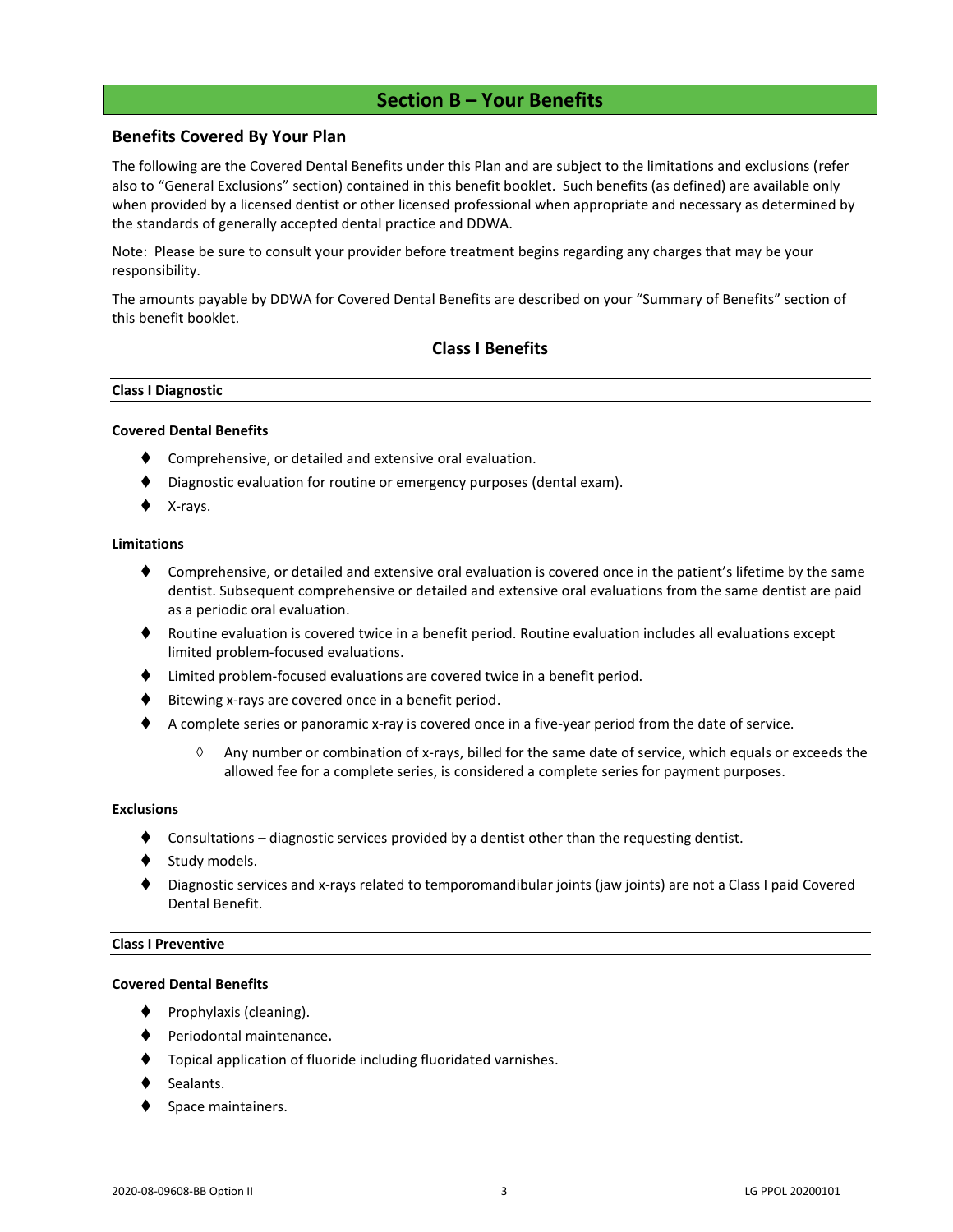⧫ Preventive resin restoration.

## **Limitations**

- ⧫ Any combination of prophylaxis (cleaning) and periodontal maintenance is covered twice in a benefit period.
	- $\Diamond$  Periodontal maintenance procedures are covered only if a patient has completed active periodontal treatment.
- ⧫ For any combination of adult prophylaxis (cleaning) and periodontal maintenance, third and fourth occurrences may be covered if your gums have Pocket depth readings of 5mm or greater.\*
- ⧫ Topical application of fluoride is limited to two covered procedures in a benefit period.
- ⧫ The application of a sealant is a Covered Dental Benefit once in a two-year period per tooth from the date of service.
	- $\Diamond$  Benefit coverage for application of sealants is limited to permanent molars that have no restorations (includes preventive resin restorations) on the occlusal (biting) surface.
- Space maintainers are covered once in a patient's lifetime through age 17 for the same quadrant.
- ⧫ The application of a preventive resin restoration is a Covered Dental Benefit once in a two-year period per tooth from the date of service.
	- $\Diamond$  Payment for a preventive resin restoration will be for permanent molars with no restorations on the occlusal (biting) surface.
	- $\Diamond$  The application of a preventive resin restoration is not a Covered Dental Benefit for two years after a sealant or preventive resin restoration on the same tooth.

\*Note: These benefits are available only under certain conditions of oral health. It is strongly recommended that you have your dentist submit a Confirmation of Treatment and Cost request to determine if treatment is a covered dental benefit. A Confirmation of Treatment and Cost is not a guarantee of payment. See the "Confirmation of Treatment and Cost" section for additional information.

## **Exclusions**

⧫ Plaque control program (oral hygiene instruction, dietary instruction and home fluoride kits).

## **Class I Periodontics**

## **Covered Dental Benefits**

- ◆ Prescription-strength fluoride toothpaste.
- ⧫ Prescription-strength antimicrobial rinses.

## **Limitations**

- ◆ Prescription-strength fluoride toothpaste and antimicrobial rinse are Covered Dental Benefits following periodontal surgery or other covered periodontal procedures when dispensed in a dental office.
- ⧫ Proof of a periodontal procedure must accompany the claim or the patient's history with DDWA must show a periodontal procedure within the previous 180 days.
- ⧫ Prescription-strength antimicrobial rinse may be dispensed once per course of periodontal treatment, which may include several visits.
- Prescription-strength antimicrobial rinse is available for women during pregnancy without any periodontal procedure.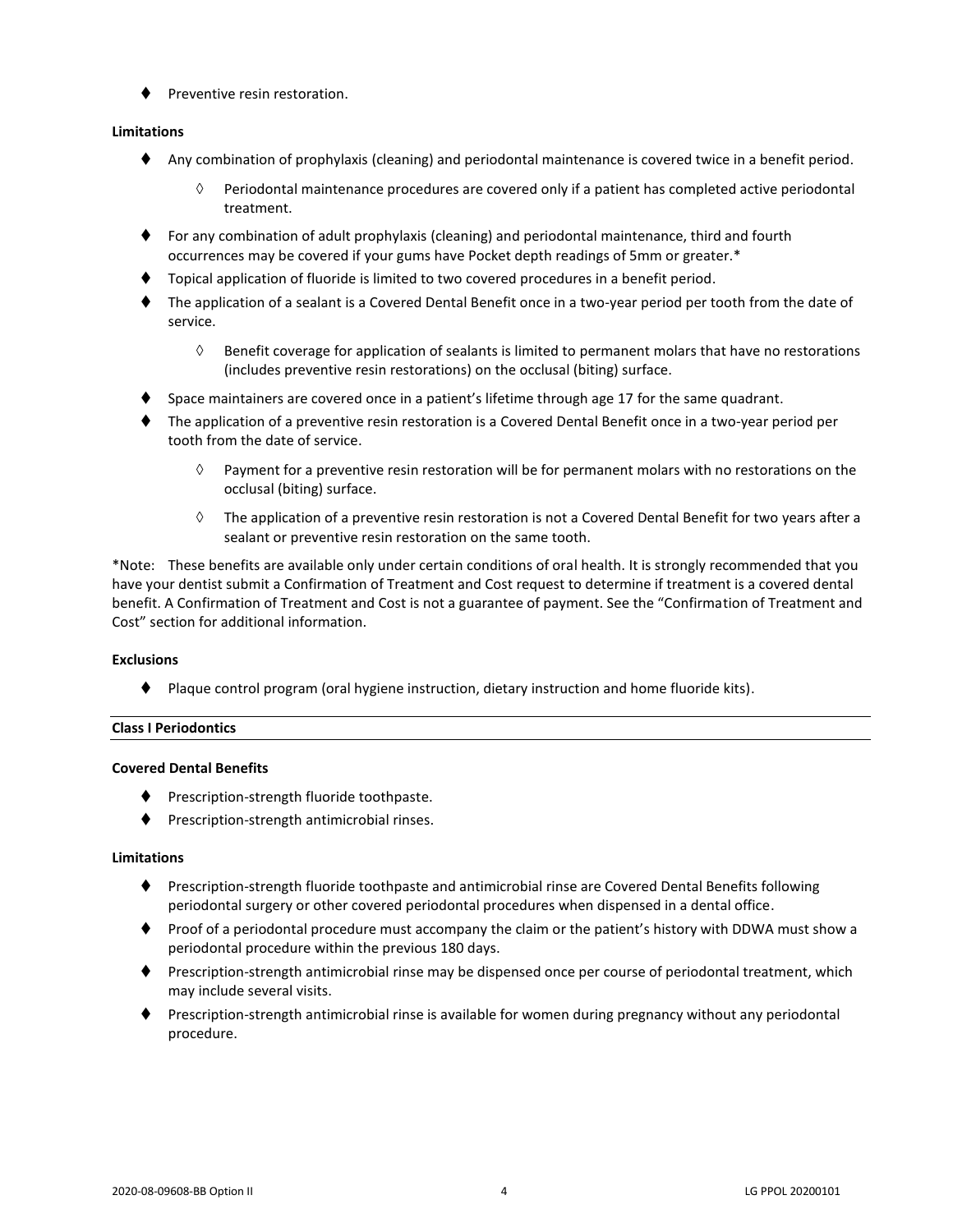## **Class II Sedation**

## **Covered Dental Benefits**

- ⧫ General anesthesia.
- ⧫ Intravenous moderate sedation.

## **Limitations**

- ◆ General anesthesia is a Covered Dental Benefit only in conjunction with certain covered endodontic, periodontic and oral surgery procedures, as determined by DDWA, or when medically necessary, for children through age six, or a physically or developmentally disabled person, when in conjunction with Class I, II, and  $III.*$
- ⧫ Intravenous moderate sedation is covered in conjunction with certain covered endodontic, periodontic and oral surgery procedures, as determined by DDWA.\*
- ◆ Sedation, which is either general anesthesia or intravenous moderate sedation, is a Covered Dental Benefit only once per day.

\*Note: These benefits are available only under certain conditions of oral health. It is strongly recommended that you have your dentist submit a Confirmation of Treatment and Cost request to determine if the treatment is a covered dental benefit. A Confirmation of Treatment and Cost is not a guarantee of payment. See the "Confirmation of Treatment and Cost" section" for additional information.

## **Exclusions**

♦ General anesthesia or intravenous moderate sedation for routine post-operative procedures is not a paid Covered Dental Benefit except as described above for children through the age of six or a physically or developmentally disabled person.

## **Class II Palliative Treatment**

## **Covered Dental Benefits**

⧫ Palliative treatment for pain.

## **Limitations**

⧫ Postoperative care and treatment of routine post-surgical complications are included in the initial cost for surgical treatment if performed within 30 days.

## **Class II Restorative**

#### **Covered Dental Benefits**

- ◆ Restorations (fillings).
- Stainless steel crowns.

## **Limitations**

- ♦ Restorations on the same surface(s) of the same tooth are covered once in a two-year period from the date of service.
- ◆ Restorations are covered for the following reasons:
	- $\Diamond$  Treatment of carious lesions (visible destruction of hard tooth structure resulting from the process of dental decay).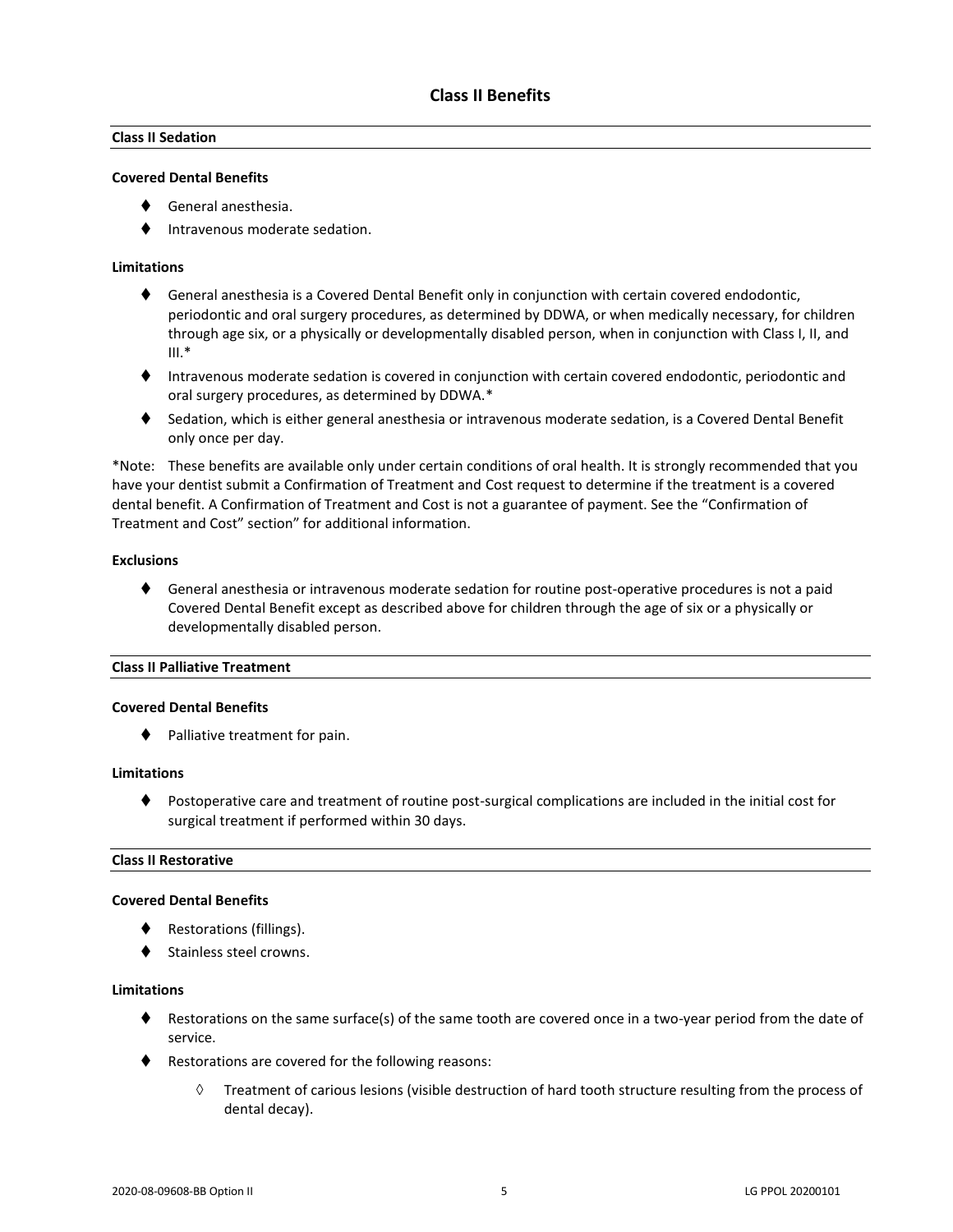- $\Diamond$  Fracture resulting in significant loss of tooth structure (missing cusp).
- $\Diamond$  Fracture resulting in significant damage to an existing restoration.
- ♦ If a resin-based composite or glass ionomer restoration is placed in a posterior tooth (except those placed in the buccal (facial) surface of bicuspids), it will be considered an elective procedure and an amalgam allowance will be made, with any difference in cost being the responsibility of the patient.
- ◆ Stainless steel crowns are covered once in a two-year period from the date of service.

## **Exclusions**

- ◆ Overhang removal.
- Copings.
- ◆ Re-contouring or polishing of a restoration.
- ♦ Restorations necessary to correct vertical dimension or to alter the morphology (shape) or occlusion.

#### **Please also see:**

⧫ Refer to "Class III Restorative" for more information regarding coverage for crowns (other than stainless steel), inlays, veneers or onlays.

#### **Class II Oral Surgery**

## **Covered Dental Benefits**

- Removal of teeth.
- ♦ Preparation of the mouth for insertion of dentures.
- ⧫ Treatment of pathological conditions and traumatic injuries of the mouth.

## **Exclusions**

- ♦ Bone replacement graft for ridge preservation.
- ♦ Bone grafts, of any kind, to the upper or lower jaws not associated with periodontal treatment of teeth.
- ♦ Orthognathic surgery or treatment.
- ◆ Tooth transplants.
- Materials placed in tooth extraction sockets for the purpose of generating osseous filling.

#### **Please also see:**

⧫ "Class II Sedation "section for additional information.

## **Class II Periodontics**

#### **Covered Dental Benefits**

- ♦ Surgical and nonsurgical procedures for treatment of the tissues supporting the teeth.
- ⧫ Periodontal scaling/root planing.
- ◆ Periodontal surgery.
- ⧫ Limited adjustments to occlusion (eight teeth or fewer).
- ⧫ Localized delivery of antimicrobial agents.\*
- ⧫ Gingivectomy.

## **Limitations**

♦ Periodontal scaling/root planing is covered once in a 36-month period from the date of service.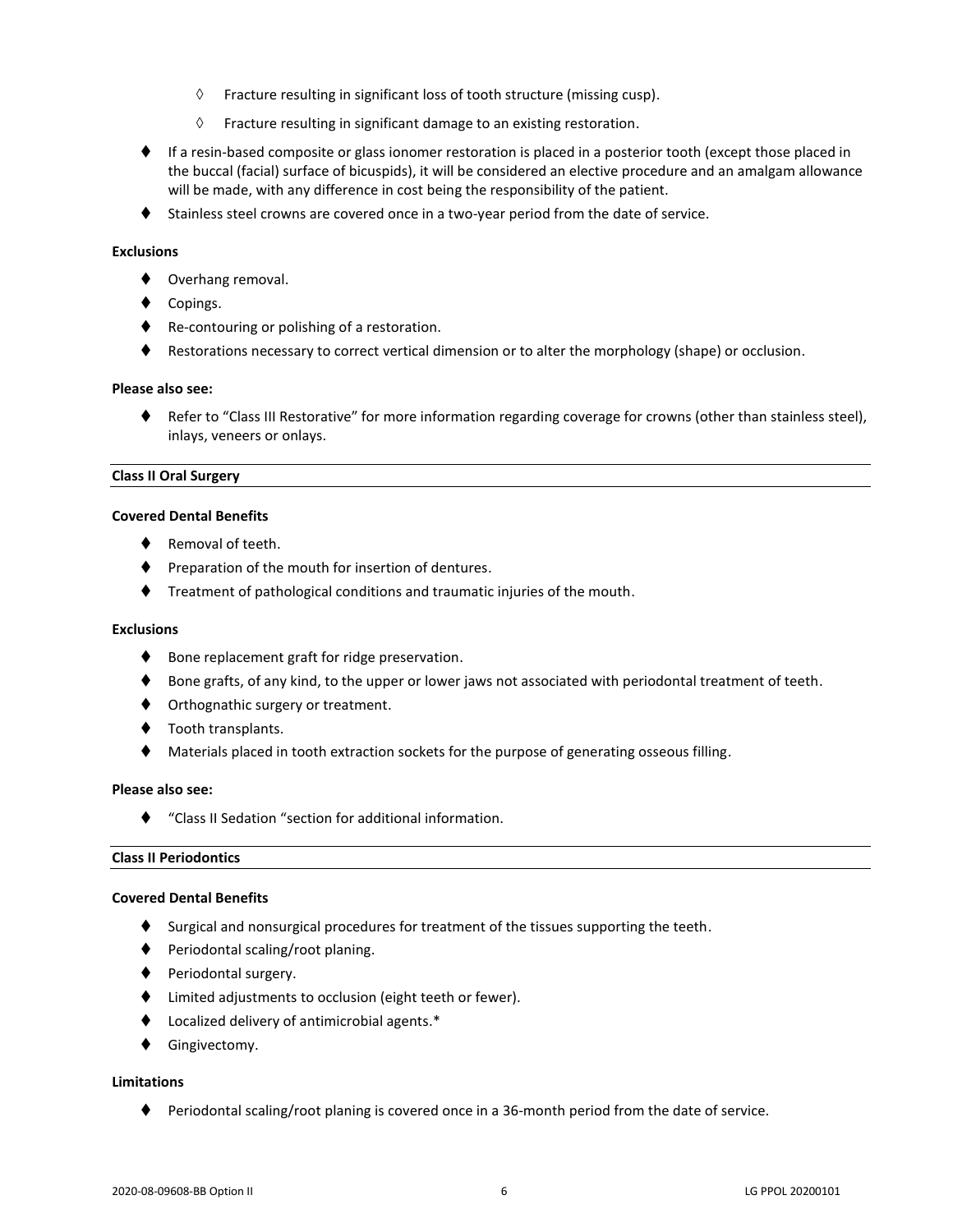- Limited occlusal adjustments are covered once in a 12-month period from the date of service.
- ⧫ Periodontal surgery (per site) is covered once in a three-year period from the date of service.
	- $\Diamond$  Periodontal surgery must be preceded by scaling and root planing done a minimum of six weeks and a maximum of six months prior to treatment, or the patient must have been in active supportive periodontal therapy.
- Soft tissue grafts (per site) are covered once in a three-year period from the date of service.
- ⧫ Localized delivery of antimicrobial agents is a Covered Dental Benefit under certain conditions of oral health, such as periodontal Pocket depth readings of 5mm or greater.\*
	- When covered, localized delivery of antimicrobial agents is limited to two teeth per quadrant and up to two times (per tooth) in a benefit period.
	- $\Diamond$  When covered, localized delivery of antimicrobial agents must be preceded by scaling and root planing done a minimum of six weeks and a maximum of six months prior to treatment, or the patient must have been in active supportive periodontal therapy.

\*Note: Some benefits are available only under certain conditions of oral health. It is strongly recommended that you have your dentist submit a Confirmation of Treatment and Cost request to determine if the treatment is a Covered Dental Benefit. A Confirmation of Treatment and Cost is not a guarantee of payment. See the "Confirmation of Treatment and Cost "section for additional information.

#### **Please also see:**

- ⧫ "Class I Preventive" section for prophylaxis (cleaning) benefits.
- ⧫ "Class II Sedation" section for additional information.
- ⧫ "Class III Periodontics" section for complete occlusal equilibration or occlusal guard.

#### **Class II Endodontics**

## **Covered Dental Benefits**

⧫ Procedures for pulpal and root canal treatment, including pulp exposure treatment, pulpotomy, and apicoectomy.

## **Limitations**

- Root canal treatment on the same tooth is covered once in a two-year period from the date of service.
- ♦ Re-treatment of the same tooth is allowed only when performed by a dentist other than the dentist who performed the original treatment and only if the re-treatment is performed in a dental office other than the office where the original treatment was performed.

## **Exclusions**

⧫ Bleaching of teeth.

#### **Please also see:**

⧫ "Class II Sedation" section for additional information.

## **Class III Benefits**

## **Class III Periodontics**

These benefits are available for patients with periodontal Pocket depth readings of 5mm or greater only, as determined by your dentist. It is strongly recommended that prior to treatment you have your dentist submit a Confirmation of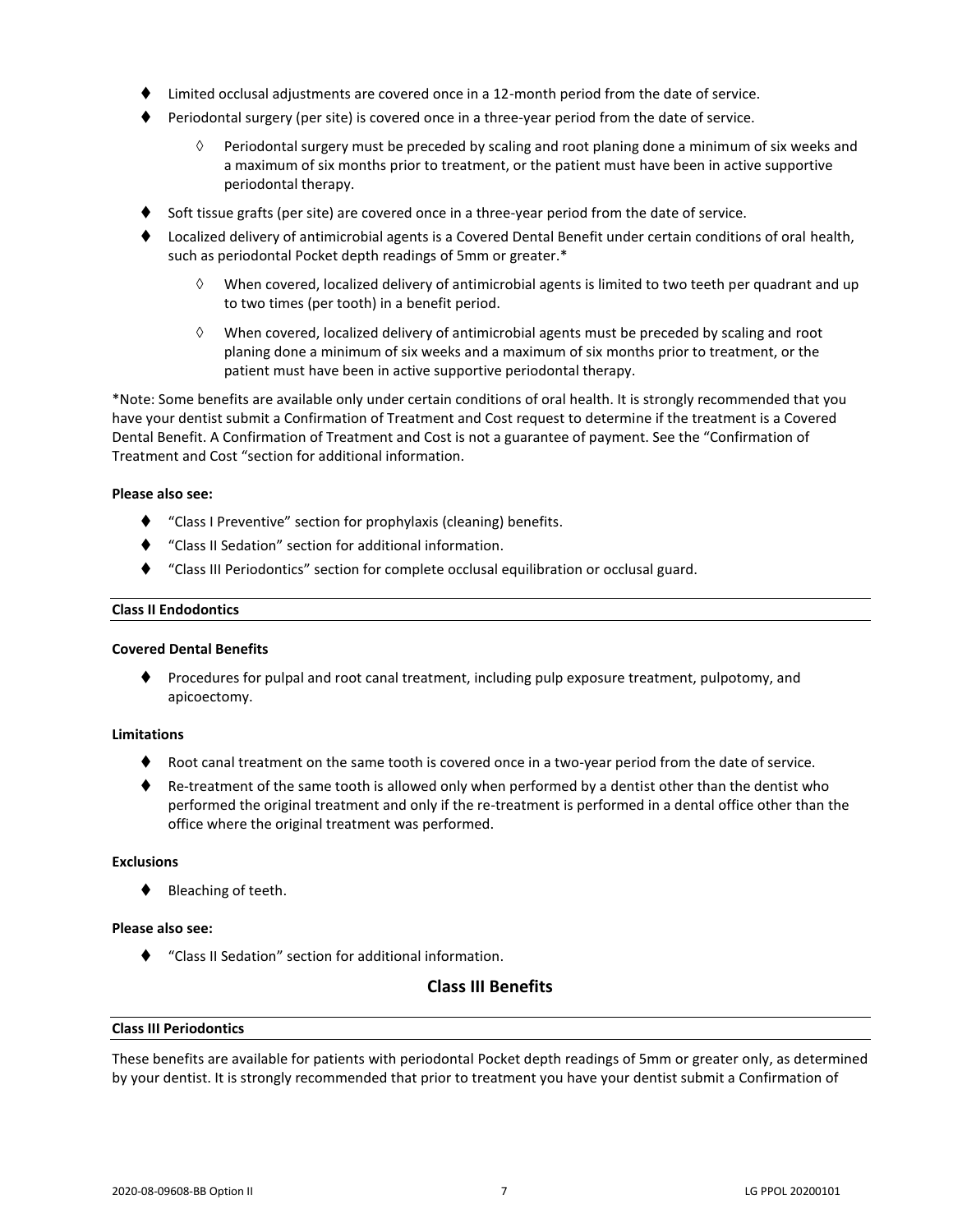Treatment and Cost to determine if the planned treatment is a Covered Dental Benefit. A Confirmation of Treatment and Cost is not a guarantee of payment.

## **Covered Dental Benefits**

- ◆ Occlusal-guard (nightguard).
- ◆ Repair and relines of occlusal-guard.
- Complete occlusal equilibration.

## **Limitations**

- ⧫ Occlusal-guard is covered once in a three-year period from the date of service.
- ⧫ Repair and relines done more than six months after the date of initial placement are covered.
- Complete occlusal equilibration is covered once in a lifetime.

## **Class III Restorative**

## **Covered Dental Benefits**

- ⧫ Crowns, veneers, and onlays for treatment of carious lesions (visible destruction of hard tooth structure resulting from the process of removing dental decay) or fracture resulting in significant loss of tooth structure (e.g., missing cusps or broken incisal edge).
- ◆ Crown buildups.
- Post and core on endodontically-treated teeth.
- ⧫ Implant-supported crown.

## **Limitations**

- ♦ A crown, veneer, or onlay on the same tooth is covered once in a seven-year period from the seat date.
- ♦ An implant-supported crown on the same tooth is covered once in a seven-year period from the original seat date of a previous crown on the same tooth.
- ◆ An inlay (as a single tooth restoration) will be considered as elective treatment and an amalgam allowance will be made, with any difference in cost being the responsibility of the Enrolled Person, once in a two-year period from the seat date.
- ⧫ Payment for a crown, veneer, inlay, or onlay shall be paid based upon the date that the treatment or procedure is completed.
- ♦ A crown buildup is covered for a non-endodontically treated posterior (back) tooth only when one cusp is missing down to, or closer than, 2mm from the gum tissue in preparation for a restorative crown.
- ♦ A crown buildup is covered for an endodontically or a non-endodontically treated anterior (front) tooth only when more than 1/2 of the mesial-distal width of the incisal edge is missing down past the junction of the incisal and middle third of the tooth in preparation for a restorative crown.
- ◆ A crown buildup is covered once in a seven-year period on the same tooth from the date of service.
- ♦ A post and core is covered once in a seven-year period on the same tooth from the date of service.
- ◆ Crown buildups or post and cores are not a paid Covered Dental Benefit within two years of a restoration on the same tooth from the date of service.
- ◆ A crown used for purposes of re-contouring or repositioning a tooth to provide additional retention for a removable partial denture is not a paid Covered Dental Benefit unless the tooth is decayed to the extent that a crown would be required to restore the tooth whether or not a removable partial denture is part of the treatment.

## **Exclusions**

Copings.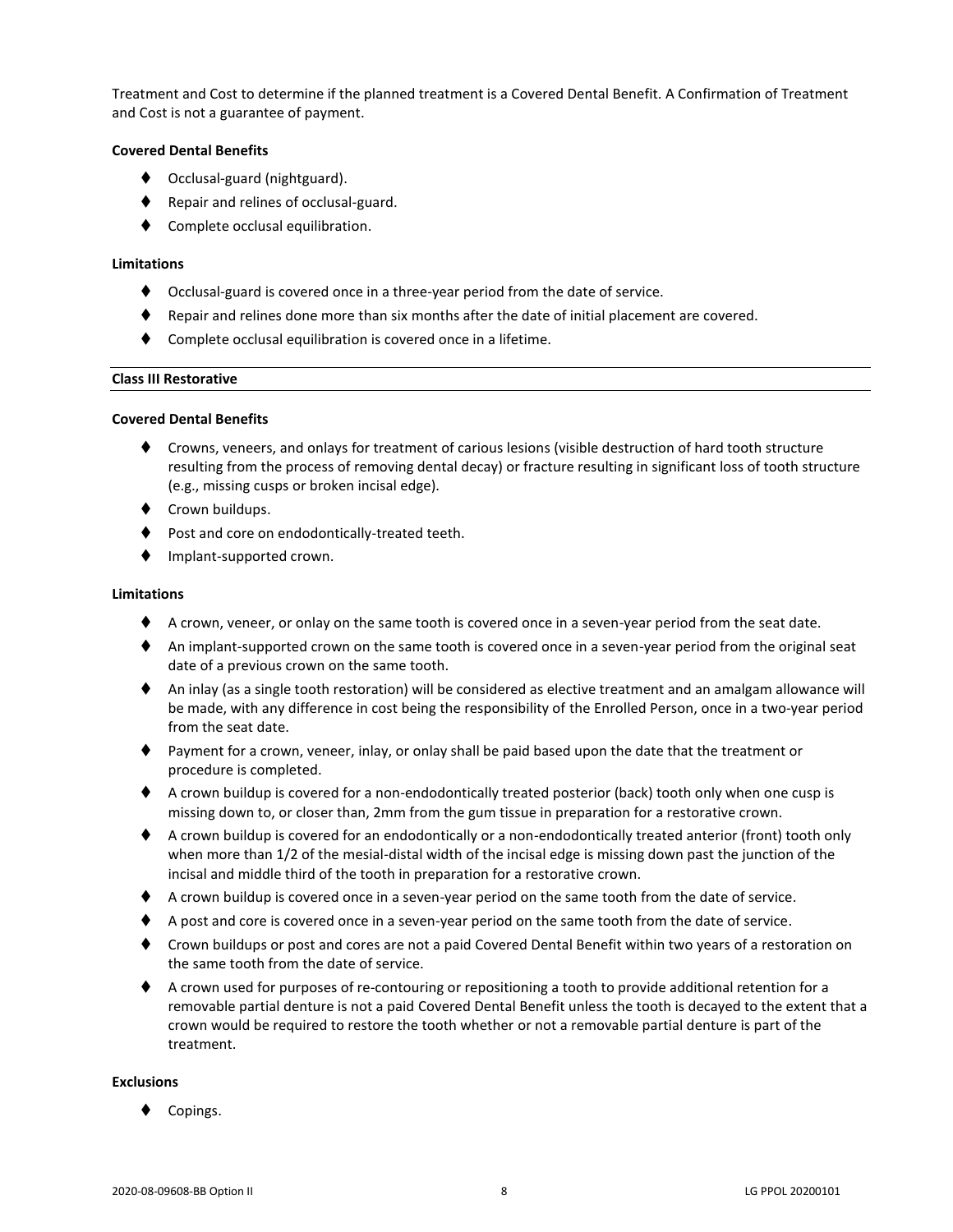- A core buildup is not billable with placement of an onlay, 3/4 crown, inlay or veneer.
- ♦ A crown or onlay is not a paid Covered Dental Benefit when used to repair micro-fractures of tooth structure when the tooth is asymptomatic (displays no symptoms) or there is an existing restoration with no evidence of decay or other significant pathology.
- ◆ A crown or onlay placed because of weakened cusps or existing large restorations.

#### **Class III Prosthodontics**

#### **Covered Dental Benefits**

- Dentures.
- ⧫ Fixed partial dentures (fixed bridges).
- Inlays when used as a retainer for a fixed partial denture (fixed bridge).
- ◆ Removable partial dentures.
- ◆ Adjustment or repair of an existing prosthetic appliance.
- Surgical placement or removal of implants or attachments to implants.

#### **Limitations**

- Replacement of an existing removable partial denture is covered once every seven years from the delivery date and only then if it is unserviceable and cannot be made serviceable.
- ⧫ Payment for dentures, fixed partial dentures (fixed bridges), inlays (only when used as a retainer for a fixed bridge), and removable partial dentures shall be paid upon the seat/delivery date.
- ♦ Implants and superstructures are covered once every seven years.
- ⧫ **Temporary Denture -** DDWA will allow the amount of a reline toward the cost of an interim partial or full denture. After placement of the permanent prosthesis, an initial reline will be a benefit after six months.
- ⧫ **Denture adjustments and relines –** Denture adjustments and relines done more than six months after the initial placement are covered. Subsequent relines or rebases (but not both) will be covered once in a 12 month period from the date of service.

## **Exclusions**

- ⧫ Crowns in conjunction with overdentures.
- ⧫ Duplicate dentures.
- ⧫ Personalized dentures.
- ◆ Copings.
- ◆ Maintenance or cleaning of a prosthetic appliance.

## **Other Benefits**

#### **Well Baby Checkups**

Please ensure your infant child is enrolled in your dental plan to receive these benefits.

For your infant child (three years of age and under), Delta Dental of Washington offers coverage for an oral evaluation and fluoride treatment through your family physician. Many physicians are trained to offer these evaluations, so please inquire when scheduling an appointment to be sure your physician offers this type of service. When visiting a physician with your infant, DDWA will reimburse the physician as a Non-Participating Provider, on your behalf for Oral Evaluation and Topical Application of Fluoride services performed. Reimbursement will be based on 100 percent of the applicable Non-Participating Provider fee for either Oral Evaluation or Topical Application of Fluoride, or both, depending on actual services provided.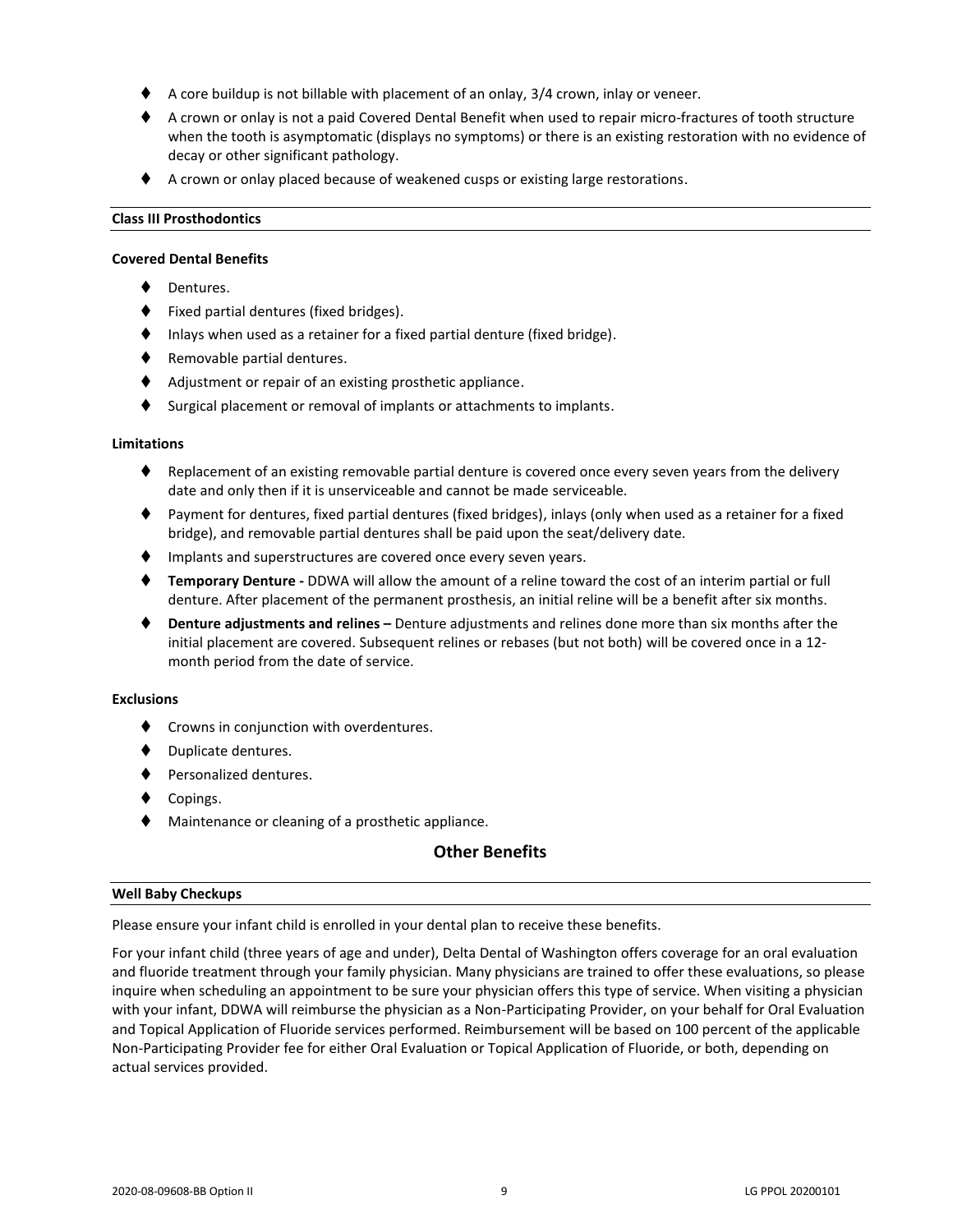Please see the "Benefits Covered by Your Plan" section of this booklet for any other limitations. Also, please be aware that DDWA has no control over the charges or billing practices of non-dentist providers which may affect the amount DDWA will pay and your financial responsibility.

If your provider has received training regarding Well Baby Checkups from DDWA they will have been provided instructions on how to submit a claim form. If your provider has not received training from DDWA, or if any provider has questions regarding how to file a claim they may contact us at 800-554-1907 for information on submitting a standard claim form for this service. If you have paid your provider directly and have a receipt for these services, please call us at 800-554-1907 for information on how to obtain reimbursement.

## **Accidental Injury**

DDWA will pay 100 percent of the filed fee or the maximum allowable fee for Class I, Class II, and Class III Covered Dental Benefit expenses arising as a direct result of an accidental bodily injury. However, payment for accidental injury claims will not exceed the unused Plan Maximum. A bodily injury does not include teeth broken or damaged during the act of chewing or biting on foreign objects. Coverage is available during the benefit period and includes necessary procedures for dental diagnosis and treatment rendered within 180 days following the date of the accident.

## **General Exclusions**

This Plan does not cover every part of the dental care you may need. The benefits under this plan are subject to limitations listed above which affect the benefits you receive or how often some procedures will be covered. Additionally, there are exclusions to the type of services covered. These limitations and exclusions are detailed with the specific benefits listed above and in this General Exclusion section. These limitations and exclusions warrant careful reading.

These items are not paid Covered Dental Benefits under this Plan.

- 1) Dentistry for cosmetic reasons.
- 2) Restorations or appliances necessary to correct vertical dimension or to restore the occlusion, which include restoration of tooth structure lost from attrition, abrasion or erosion, and restorations for malalignment of teeth.
- 3) Services for injuries or conditions that are compensable under Worker's Compensation or Employers' Liability laws, and services that are provided to the covered person by any federal, state or provincial government agency or provided without cost to the covered person by any municipality, county, or other political subdivision, other than medical assistance in this state, under medical assistance RCW 74.09.500, or any other state, under 42 U.S.C., Section 1396a, section 1902 of the Social Security Act.
- 4) Application of desensitizing agents (treatment for sensitivity or adhesive resin application).
- 5) Experimental services or supplies.
	- a) This includes:
		- i) Procedures, services or supplies are those whose use and acceptance as a course of dental treatment for a specific condition is still under investigation/observation. In determining whether services are experimental, DDWA, in conjunction with the American Dental Association, will consider them if:
			- (1) The services are in general use in the dental community in the state of Washington;
			- (2) The services are under continued scientific testing and research;
			- (3) The services show a demonstrable benefit for a particular dental condition; and
			- (4) They are proven to be safe and effective.
	- b) Any individual whose claim is denied due to this experimental exclusion clause will be notified of the denial within 20 working days of receipt of a fully documented request.
	- c) Any denial of benefits by DDWA on the grounds that a given procedure is deemed experimental may be appealed to DDWA. DDWA will respond to such an appeal within 20 working days after receipt of all documentation reasonably required to make a decision. The 20-day period may be extended only with written consent of the covered person.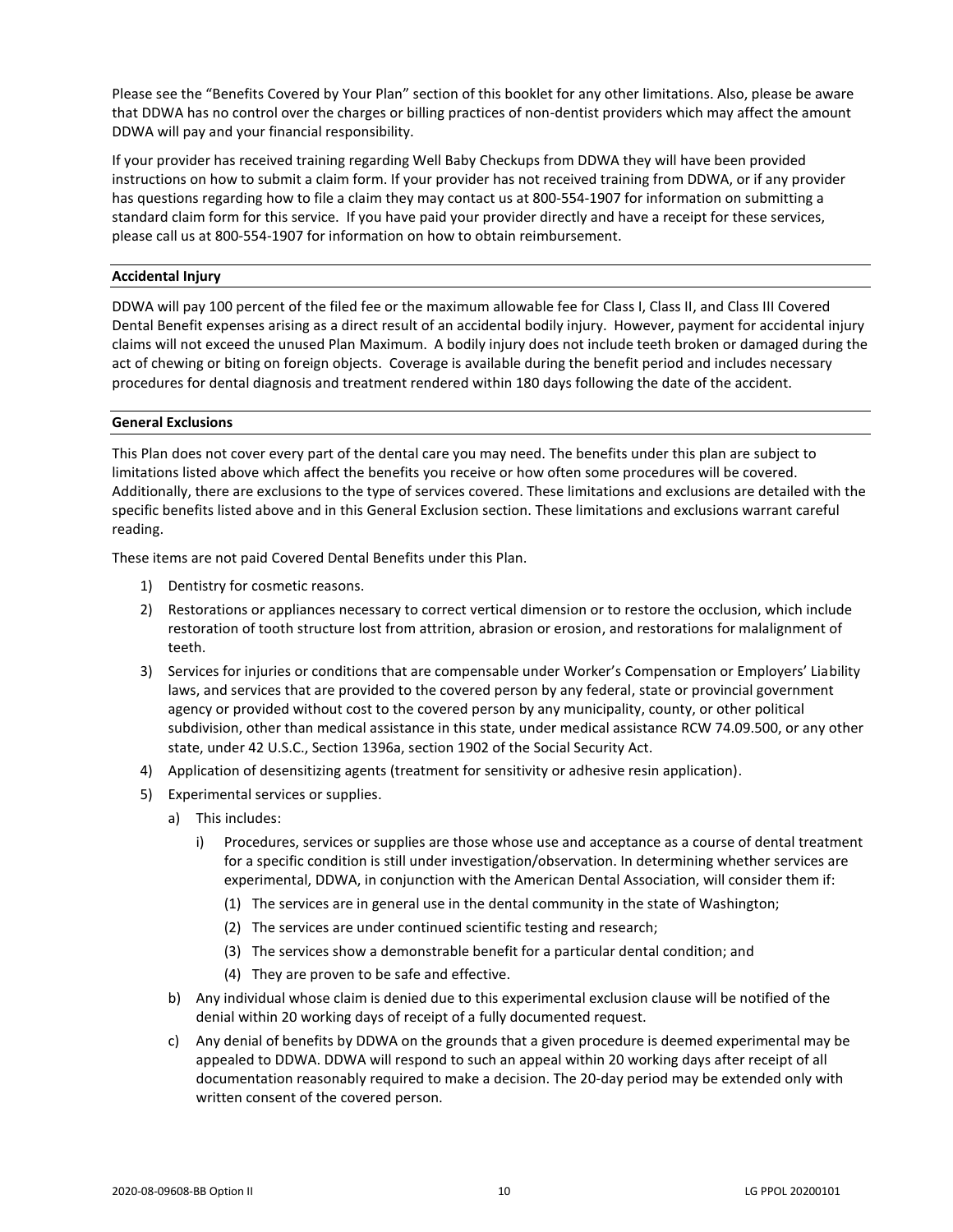- d) Whenever DDWA makes an adverse determination and delay would jeopardize the covered person's life or materially jeopardize the covered person's health, DDWA shall expedite and process either a written or an oral appeal and issue a decision no later than 72 hours after receipt of the appeal. If the treating Licensed Professional determines that delay could jeopardize the covered person's health or ability to regain maximum function, DDWA shall presume the need for expeditious determination in any independent review.
- 6) Analgesics such as nitrous oxide, conscious sedation, euphoric drugs or injections of anesthetic not in conjunction with a dental service; or injection of any medication or drug not associated with the delivery of a covered dental service.
- 7) Prescription drugs.
- 8) Hospitalization charges and any additional fees charged by the dentist for hospital treatment.
- 9) Charges for missed appointments.
- 10) Behavior management.
- 11) Completing claim forms.
- 12) Habit-breaking appliances which are, fixed or removable device(s) fabricated to help prevent potentially harmful oral health habits (e.g., chronic thumb sucking appliance, tongue thrusting appliance etc.), this does not include Occlusal-guard, see "Class III Periodontics" for benefit information.
- 13) Orthodontic services or supplies.
- 14) TMJ services or supplies.
- 15) This Plan does not provide benefits for services or supplies to the extent that those services and supplies are payable under any motor vehicle medical, motor vehicle no-fault, uninsured motorist, underinsured motorist, personal injury protection (PIP), commercial liability, homeowner's policy, or other similar type of coverage.
- 16) All other services not specifically included in this Plan as Covered Dental Benefits.

DDWA shall determine whether services are Covered Dental Benefits in accordance with a standard dental practice and the Limitations and Exclusions shown in this benefits booklet. Should there be a disagreement regarding the interpretation of such benefits, the subscriber shall have the right to appeal the determination in accordance with the non-binding appeals process in this benefit booklet and may seek judicial review of any denial of coverage of benefits.

## **Necessary vs. Not Covered Treatment**

Your dentist may recommend a treatment plan that includes services which may not be covered by this Plan. DDWA does not specify which treatment should be performed, only which treatment will be paid for under your Plan. While a treatment may be appropriate for managing a specific condition of oral health, it must still meet the provisions of the dental Plan in order to be a paid Covered Dental Benefit. Prior to treatment, you and your dentist should discuss which services may not be covered as well as any fees that are your responsibility. For further information see the "Confirmation of Treatment and Cost" section.

## **Confirmation of Treatment and Cost**

A Confirmation of Treatment and Cost, also known as a predetermination of benefits, is a request made by your dentist to DDWA to determine your benefits for a particular service. This Confirmation of Treatment and Cost will provide you and your dentist with general coverage information regarding your benefits and your potential out-of-pocket cost for services.

A Confirmation of Treatment and Cost is not an authorization for services but a notification of Covered Dental Benefits available at the time the Confirmation of Treatment and Cost is made and is not a guarantee of payment (please refer to the "Initial Benefit Determination" section regarding claims requirements).

A standard Confirmation of Treatment and Cost is processed within 15 days from the date of receipt of all appropriate information. If the information received is incomplete DDWA will notify you and your Dentist in writing that additional information is required in order to process the Confirmation of Treatment and Cost. Once the additional information is available your Dentist should submit a new request for a Confirmation of Treatment and Cost to DDWA.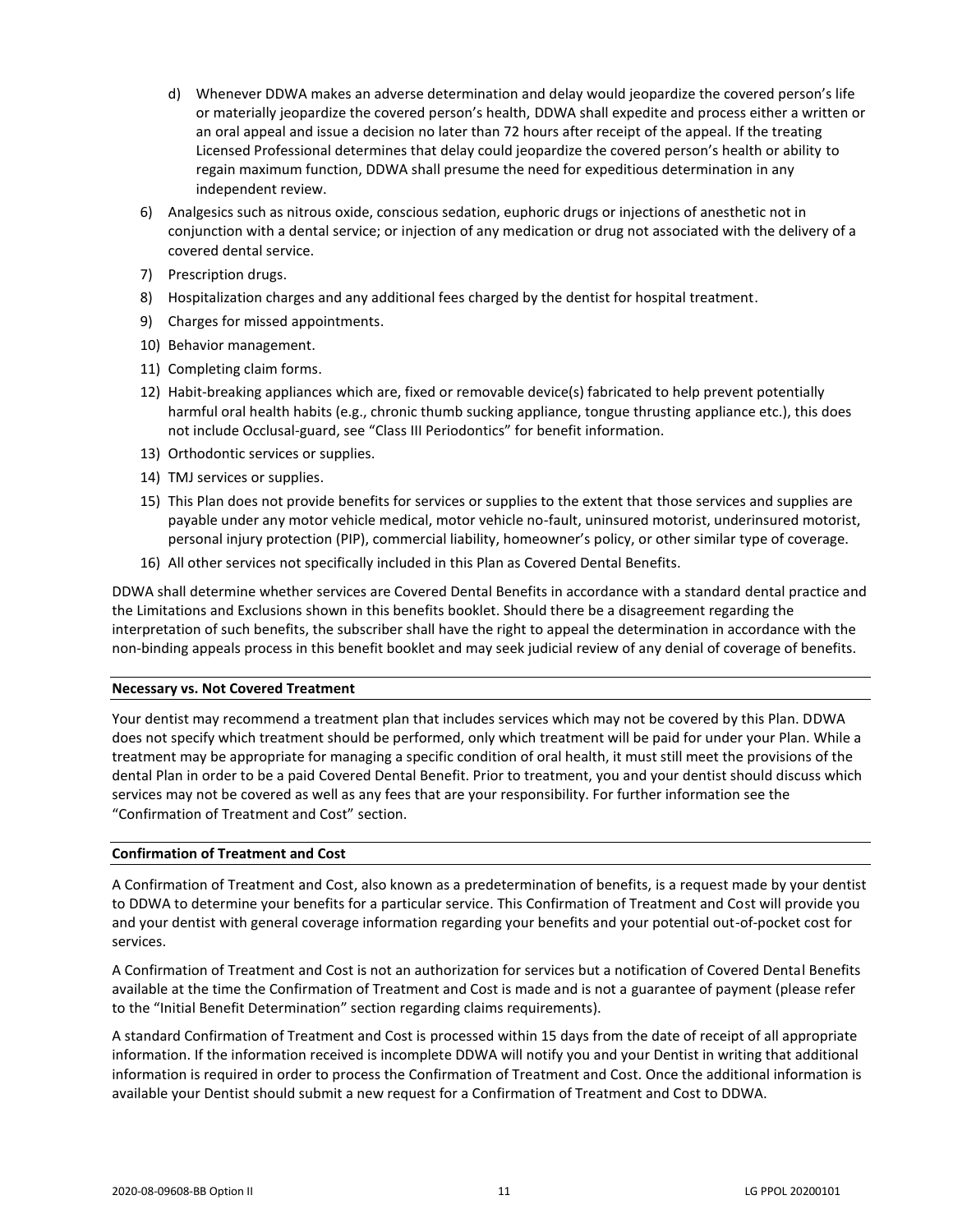In the event your benefits are changed, terminated, or you are no longer covered under this Plan, the Confirmation of Treatment and Cost is no longer valid. DDWA will make payments based on your coverage at the time treatment is provided.

## **Urgent Confirmation of Treatment and Cost Requests**

Should a Confirmation of Treatment and Cost request be of an urgent nature, whereby a delay in the standard process may seriously jeopardize life, health, the ability to regain maximum function, or could cause severe pain in the opinion of a physician or dentist who has knowledge of the medical condition, DDWA will review the request within 72 hours from the receipt of the request and all supporting documentation. When practical, DDWA may provide notice of the determination orally with written or electronic confirmation to follow within 72 hours.

Immediate treatment is allowed without a requirement to obtain a Confirmation of Treatment and Cost in an emergency situation subject to the contract provisions.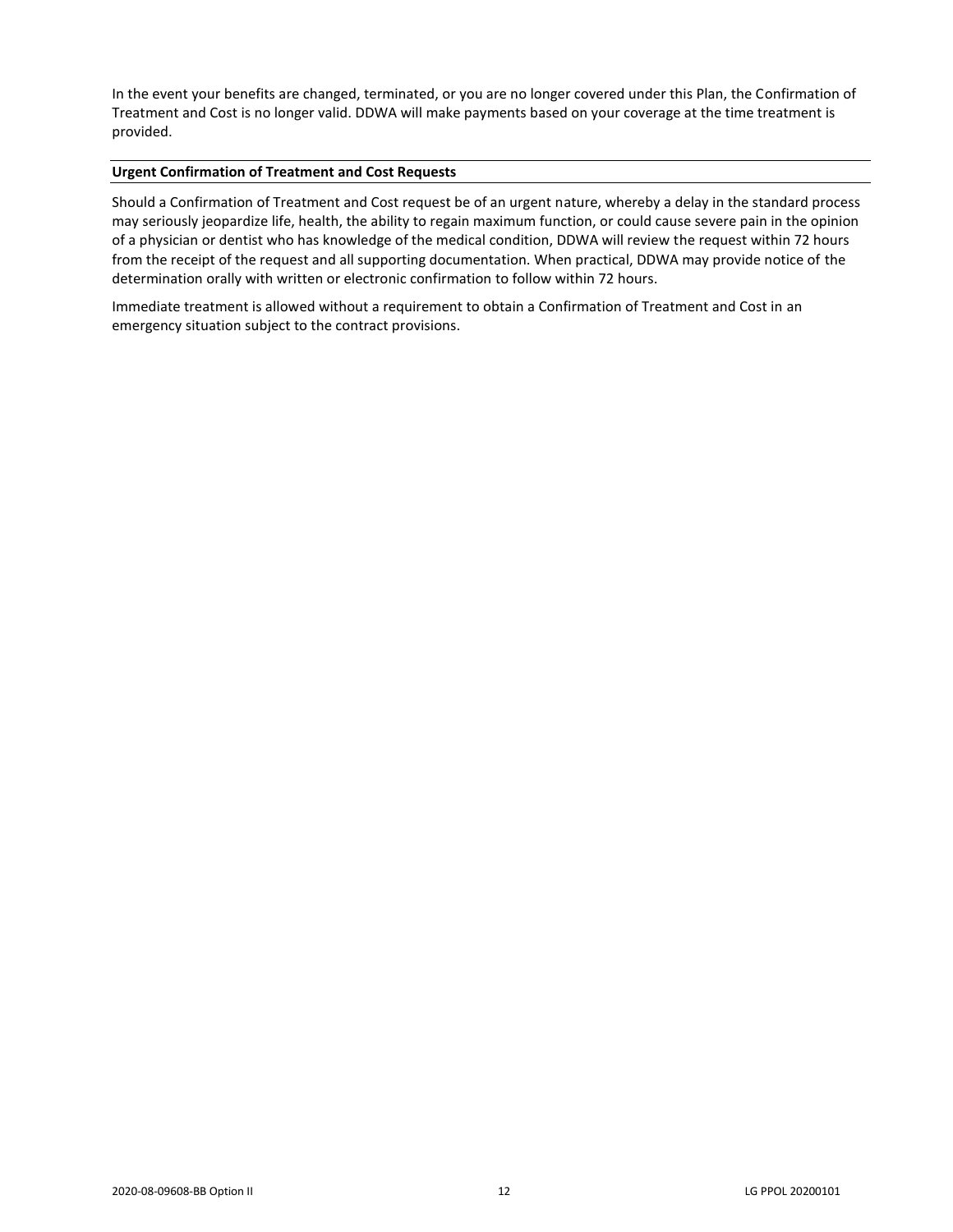## **Section C – Choosing a Dentist**

<span id="page-15-0"></span>You may select any licensed dentist to provide services under this Plan; however, if you choose a dentist outside of the Delta Dental PPO Network, your costs may be higher than if you were to choose a Delta Dental PPO Dentist. Dentists that do not participate in the Delta Dental PPO Network have not contracted with DDWA to charge our established PPO fees for covered services. As a result, your choice of dentists could substantially impact your out-of-pocket costs.

Once you choose a dentist, tell them that you are covered by a DDWA dental plan and provide them the name and number of your group and your member identification number. Your group information can be found on the identification card document provided to you at enrollment, or printed from www.DeltaDentalWA.com. You may also obtain your group information and your member identification number by calling our Customer Service Department at 800-554-1907 or through our website at www.DeltaDentalWa.com.

Delta Dental of Washington uses randomly selected identification numbers or universal identifiers to ensure the privacy of your information and to help protect against identity theft.

Please note that ID cards are not required to see your dentist, but are provided for your convenience.

## <span id="page-15-1"></span>**Delta Dental Participating Dentists**

Dentists who have agreed to provide treatment to patients covered by a DDWA plan are called 'Participating' Dentists. For your Plan, Participating Dentists may be either Delta Dental Premier Dentists or Delta Dental PPO Dentists. You can find the most current listing of Participating Dentists by going online to the Delta Dental of Washington website at www.DeltaDentalWA.com. You may also call us at 800-554-1907.

## **Delta Dental Premier Dentists**

Premier Dentists have agreed to provide services for their filed fee under our standard agreement.

## **Delta Dental PPO Dentists**

Our PPO Dentists have agreed to provide services at a fee lower than their original filed fee. Because of this, selecting a PPO Dentist may be a more cost effective option for you.

If you select a Delta Dental Participating Dentist they will complete and submit claim forms, and receive payment directly from DDWA on your behalf. You will not be charged more than the Participating Dentist's approved fee. You will be responsible only for stated coinsurances, deductibles, any amount over the Plan Maximum and for any elective care you choose to receive outside the Covered Dental Benefits.

## <span id="page-15-2"></span>**Non-Participating Dentists**

If you select a dentist who is not a Delta Dental Participating Dentist, you are responsible for ensuring either you or your dentist completes and submits a claim form. We accept any American Dental Association-approved claim form that you or your dentist may provide. You can also download claim forms from our website at www.DeltaDentalWA.com or obtain a form by calling us at 800-554-1907.

Payment for services performed by a Non-Participating Dentist will be based on their actual charges or DDWA's maximum allowable fees for Non-Participating Dentists, whichever is less. You will be responsible for paying any balance remaining to the dentist. Please be aware that DDWA has no control over Non-Participating Dentist's charges or billing practices.

## **Out-of-State Dentists**

If you receive treatment from a Non-Participating Dentist outside of the state of Washington, your coinsurance amounts will be based on the coinsurance percentage established for a Delta Dental PPO Dentist. Allowable amounts paid for covered services will be based on the maximum allowable fee for a Participating Dentist in that state, or their actual fee, whichever is less.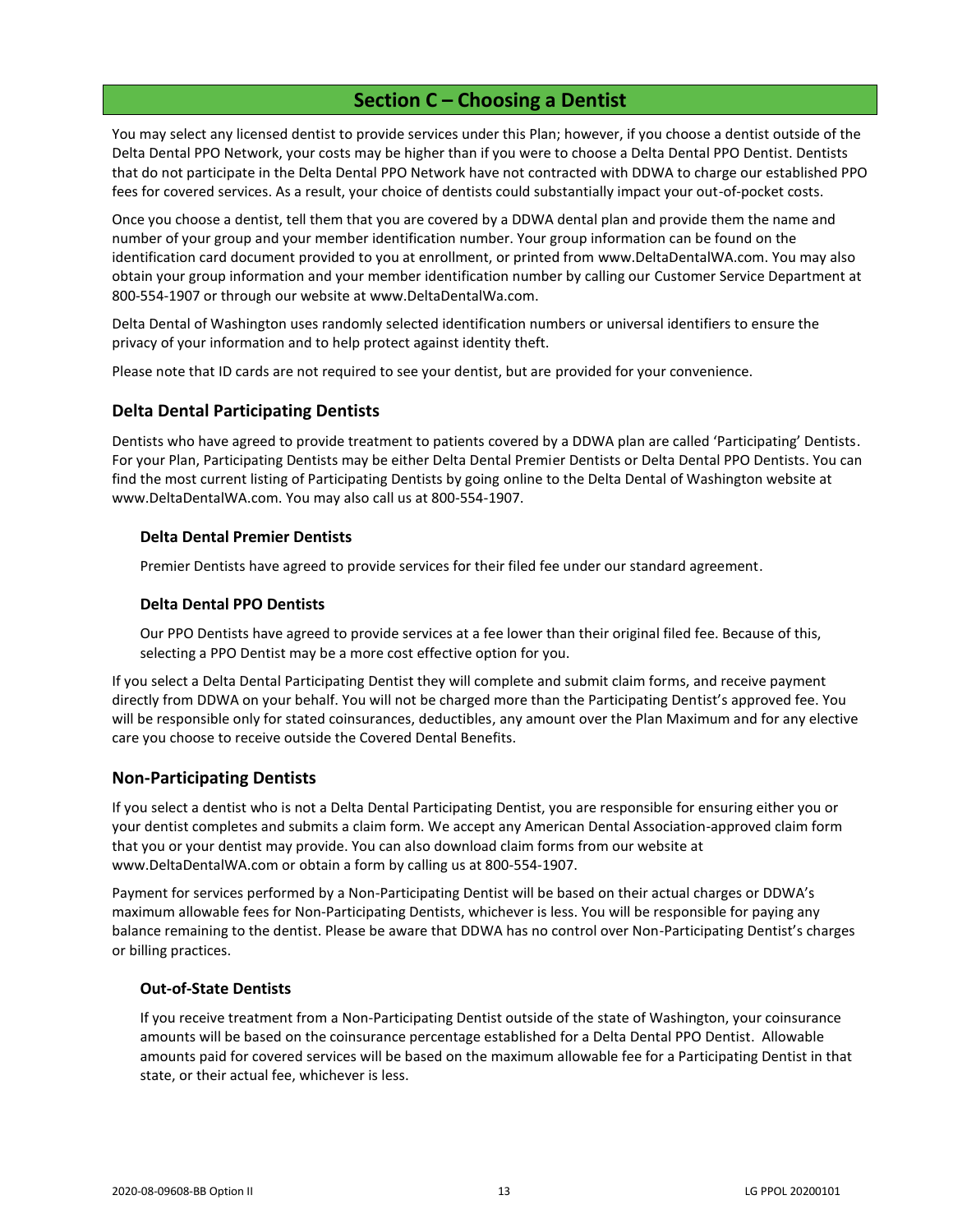## **Section D – Eligibility and Termination**

## <span id="page-16-1"></span><span id="page-16-0"></span>**Employee Eligibility and Enrollment**

An Eligible Employee is an employee who meets the qualifications for eligibility established by Group.

Eligible Employees become Enrolled Employees once they have fully completed the enrollment process and DDWA has received the employer contributions for their enrollment.

New employees are eligible to enroll in this Plan on the first day of the month after satisfying any waiting period established by the Group.

You must complete the enrollment process in order to receive benefits.

## <span id="page-16-2"></span>**Employee Termination**

Eligibility and Coverage terminates at the end of the month in which you cease to be an employee or at the end of the month for which timely payment of monthly Premiums was made by Group on your behalf to DDWA, or upon termination of Group's Contract with DDWA, whichever occurs first.

In the event of a suspension or termination of compensation, directly or indirectly as a result of a strike, lockout, or other labor dispute, an Enrolled Employee may continue coverage by paying the applicable Premium directly to the employer for a period not to exceed six months. Payments of premiums must be made when due, or DDWA may terminate the coverage.

The benefits under your DDWA dental Plan may be continued provided you are eligible for Federal Family and Medical Leave Act (FMLA) and you are on a leave of absence that meets the FMLA criteria. For further information, contact your employer.

## <span id="page-16-3"></span>**Dependent Eligibility and Enrollment**

Eligible Dependents are your spouse or domestic partner, and children of yours, your spouse, or your domestic partner, from birth through age 25. Children include biological children, stepchildren, foster children and adopted children. A dependent's spouse and/or child(ren) are not eligible for coverage under this Plan.

Non-registered domestic partnership is a relationship whereby two people:

- 1) Share the same regular and permanent resident;
- 2) Have a close personal committed relationship;
- 3) Are jointly responsible for "basic living expenses" such as food, shelter and similar expenses;
- 4) Are not married to anyone;
- 5) Are each 18 years of age or older;
- 6) Are not related by blood closer than would bar marriage in their state of residence;
- 7) Were mentally competent to consent to contract when the domestic partnership began; and
- 8) Are each other's sole domestic partner and are responsible for each other's common welfare.

Eligible Dependents may not enroll in this Plan unless the employee is an Enrolled Employee.

A new family member, with the exception of newborns, adopted and foster children, should be enrolled on the first day of the month following the date he or she qualifies as an Eligible Dependent.

A newborn shall be covered from and after the moment of birth, and an adopted child or child placed in anticipation of adoption shall be covered from the date of assumption of a legal obligation for total or partial support or upon placement of the child in anticipation of adoption. A foster child is covered from the time of placement.

A child will be considered an Eligible Dependent as an adopted child if one of the following conditions are met: 1) the child has been placed with the eligible Enrolled Employee for the purpose of adoption under the laws of the state in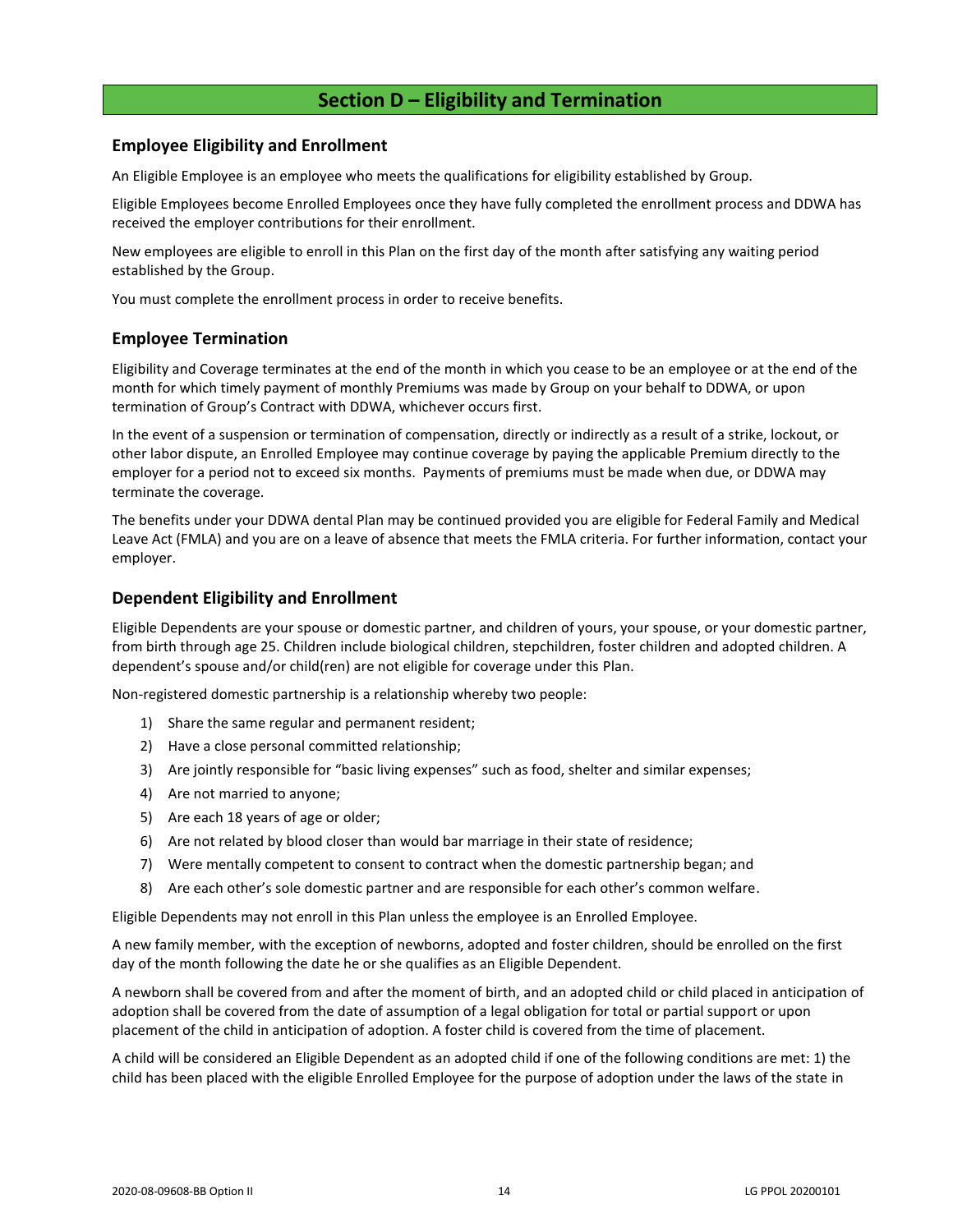which the employee resides; or 2) the employee has assumed a legal obligation for total or partial support of the child in anticipation of adoption.

When additional premium is required for a newborn or adopted child or child placed in anticipation of adoption, enrollment must be received by DDWA within the timeframe listed under "Marriage, Birth and Adoption" section, which is no less than 60 days from the date of the qualifying event.

When additional premium is not required, we encourage enrollment as soon as possible to prevent delays in claims processing but coverage will be provided in any event. Dental coverage provided shall include, but is not limited to, coverage for congenital anomalies of infant children.

Enrolled employees who choose not to enroll an Eligible Dependent during the initial enrollment period of the dental Plan may enroll the Eligible Dependent only during an Open Enrollment, except under special enrollment. See the "Special Enrollment" section for more information. An enrolled dependent is an Eligible Dependent that has completed the enrollment process.

## <span id="page-17-0"></span>**Dependent Termination**

Enrolled Dependent coverage terminates at the end of the month in which the enrolled employee's coverage terminates, or when the dependent ceases to be eligible, whichever occurs first.

Unless otherwise indicated, an Enrolled Dependent shall cease to be enrolled in this Plan on the last day of the month of the Enrolled Employee's employment, or when the person no longer meets the definition of an Eligible Dependent, or the end of the calendar month for which Group has made timely payment of the monthly Premiums on behalf of the Enrolled Employee to DDWA, or upon termination of Group's Contract with DDWA, whichever occur first.

A Dependent may be enrolled or terminated from coverage or reinstate coverage under this Plan during Open Enrollment or during a Special Enrollment Period following a qualifying event as defined in the "Special Enrollment" section.

## <span id="page-17-1"></span>**Other Dependent Eligibility Topics**

Coverage for an Enrolled Dependent child who attains the limiting age while covered under this Plan will not be terminated if the child is and continues to be both 1) incapable of self-sustaining employment by reasons of developmental disability (attributable to intellectual disability or related conditions which include cerebral palsy, epilepsy, autism, or another neurological condition which is closely related to intellectual disability or which requires treatment similar to that required for intellectually disabled individuals) or physical handicap; and 2) chiefly dependent upon the Enrolled Person for support and maintenance. Continued coverage requires that proof of incapacity and dependency be furnished to DDWA within 31 days of the dependent's attainment of the limiting age. DDWA reserves the right to periodically verify the disability and dependency but not more frequently than annually after the first two years.

Pursuant to the terms of a Qualified Medical Child Support Order (QMCSO), the Plan also provides coverage for a child, even if the parent does not have legal custody of the child or the child is not dependent on the parent for support. This applies regardless of any enrollment season restrictions that might otherwise exist for dependent coverage. A QMCSO may be either a National Medical Child Support Notice issued by a state child support agency or an order or judgment from a state court or administrative body directing the company to cover a child under the Plan. Federal law provides that a QMCSO must meet certain form and content requirements to be valid. If the parent is not enrolled in the Plan, the parent must enroll for coverage for both the parent and the child. If the plan receives a valid QMCSO and the parent does not enroll the dependent child, the custodial parent or state agency may do so. A child who is eligible for coverage through a QMCSO may not enroll dependents for coverage under the plan.

## <span id="page-17-2"></span>**Special Enrollment Periods**

Enrollment or termination of you or your Eligible Dependent is allowed at Open Enrollment times, and also during Special Enrollment Periods, which are triggered by the following situations: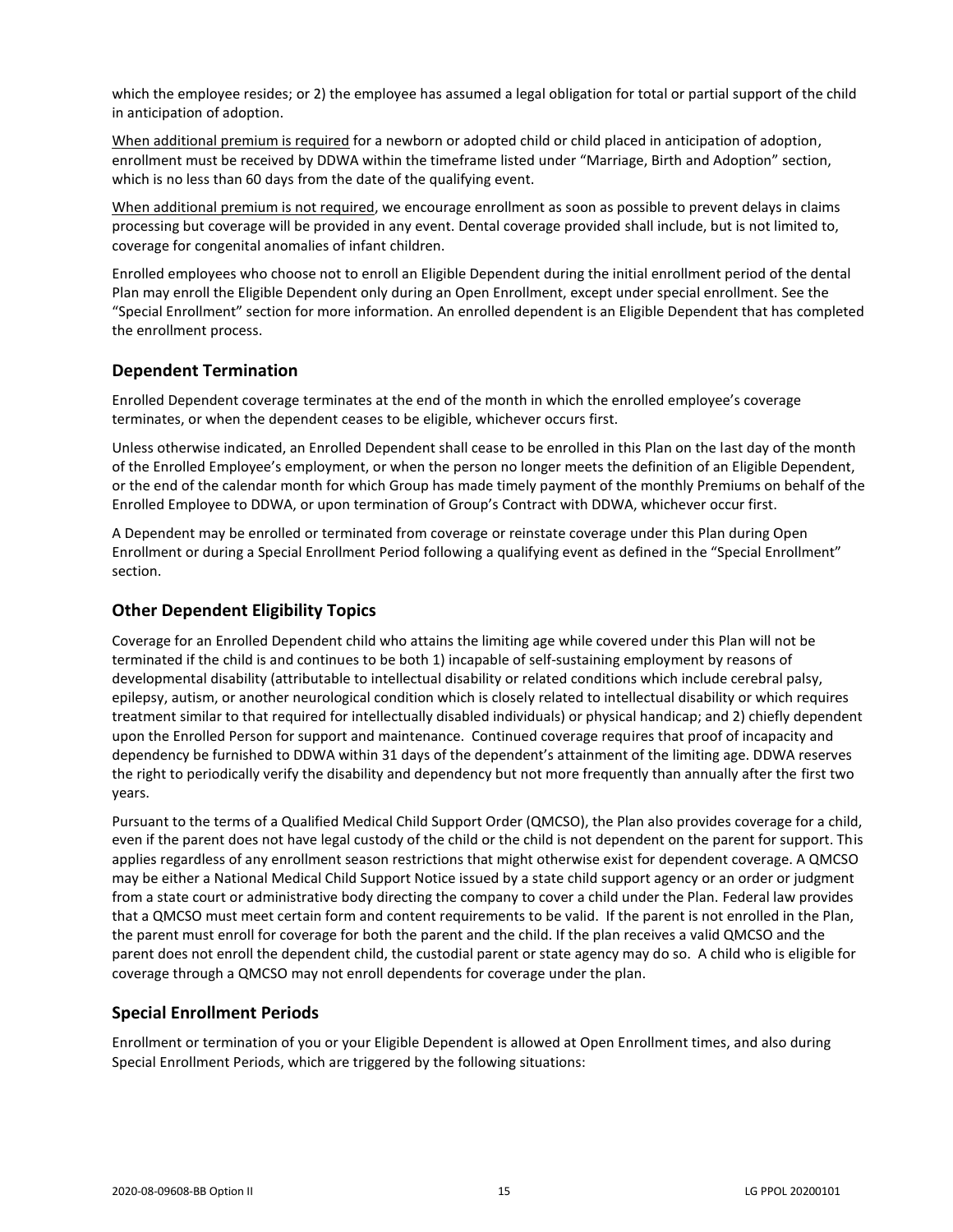## **Loss of Other Coverage**

If you and/or your Eligible Dependents involuntarily lose coverage or are no longer eligible under another dental plan, you may apply for coverage or make changes under this Plan if the following applies:

- You declined enrollment in this Plan.
- You lose eligibility in another health Plan or your coverage is terminated due to the following:
	- Legal separation or divorce
	- $\Diamond$  Cessation of dependent status
	- $\Diamond$  Death of Employee
	- $\Diamond$  Termination of employment or employer contributions
	- $\Diamond$  Reduction in hours
	- $\Diamond$  Loss of individual or group market coverage because of move from Plan area or termination of benefit plan
	- Exhaustion of COBRA coverage
- ⧫ The enrollment process must be completed within 31 days of losing other coverage. Coverage will be effective the first day of the month following receipt of application.

If these conditions are not met, you must wait until the next Open Enrollment Period, or the occurrence of another valid qualifying election event, to apply for coverage.

## **Marriage, Birth or Adoption**

If you declined enrollment in this Plan, you may apply for coverage for yourself and your Eligible Dependents in the event of marriage, birth of a child(ren), or when you or your spouse assume legal obligation for total or partial support or upon placement of a child(ren) in anticipation of adoption.

Marriage or Domestic Partner Registration – The enrollment process must be completed within the timeframe established by the Group. If enrollment and payment are not completed within the timeframe established, any changes to enrollment can be made during the next Open Enrollment or upon the occurrence of another valid qualifying election change event.

DDWA considers the terms spouse, marriage, marital, husband, wife, widow, widower, next of kin, and family to apply equally to domestic partnerships or individuals in domestic partnerships, as well as to marital relationships and married persons. References to dissolution of marriage will apply equally to domestic partnerships that have been terminated, dissolved or invalidated. Where necessary, gender-specific terms such as husband and wife used in any part of this benefit booklet will be considered as gender neutral and applicable to individuals in domestic partnerships. DDWA and the group will follow all applicable state and federal requirements, including any applicable regulations.

- ♦ Birth A newborn shall be covered from and after the moment of birth. The enrollment process must be completed within 90 days of the date of birth. If additional Premium for coverage is required and enrollment and payment is completed after 90 days, the enrollment becomes effective on the first day of the month in which enrollment occurs. Enrollment may be completed at any time up to the fourth birthday. Enrollment after the fourth birthday must be coincident with an Open Enrollment period or upon the occurrence of another valid qualifying election change event.
- Adoption The enrollment process must be completed within 90 days of the date of assumption of a legal obligation for total or partial support or upon placement of the child in anticipation of adoption. If an additional Premium for coverage is required and enrollment and payment is not completed within the 90 days, any changes to enrollment can be made during the next Open Enrollment or upon the occurrence of another valid qualifying election change event.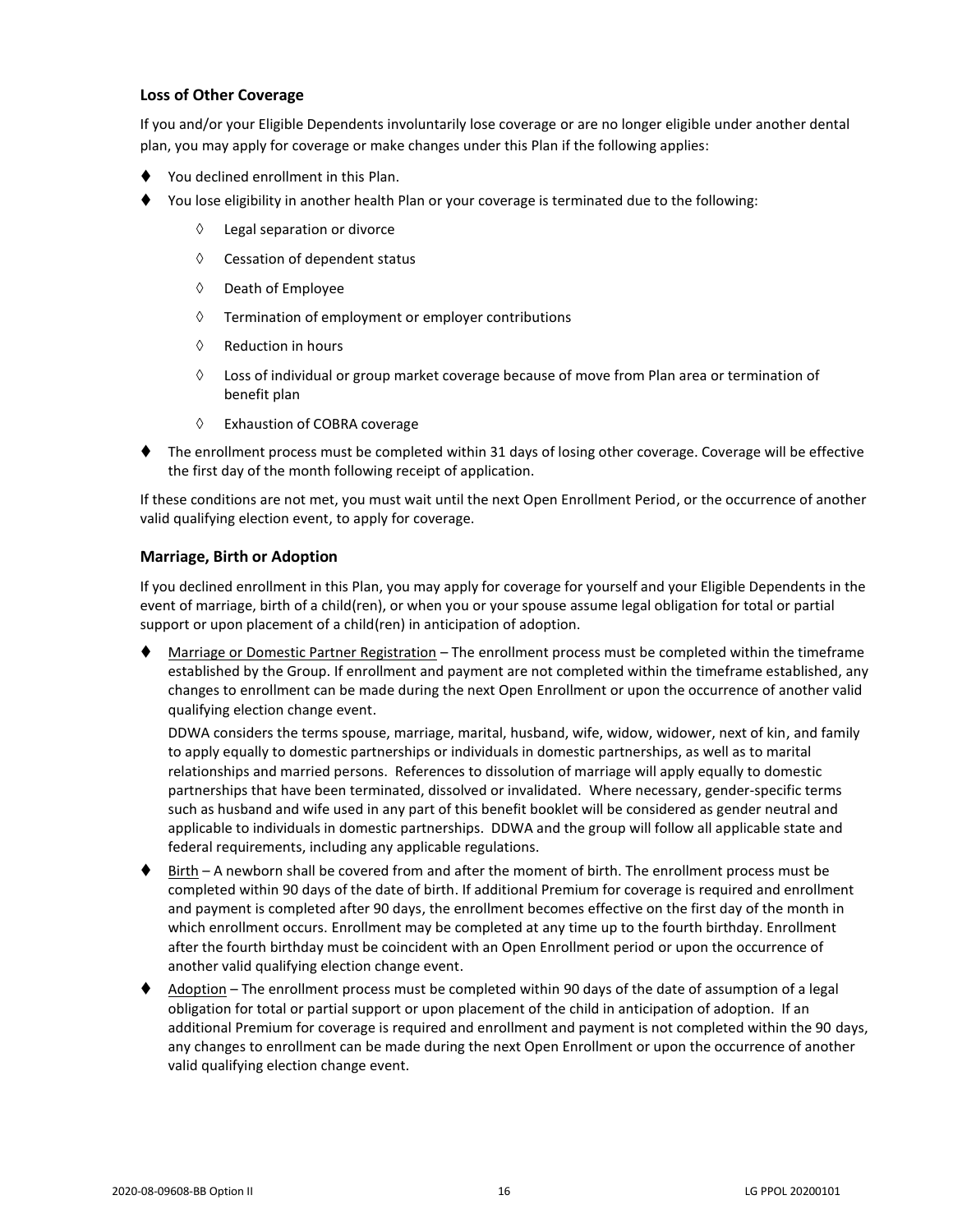## <span id="page-19-0"></span>**Uniformed Services Employment & Re-Employment Rights Act (USERRA)**

Enrolled Employees who join a branch of military service have the right to continue dental coverage for up to 24 months by paying the monthly Premiums, even if they are employed by groups that are too small to comply with COBRA. For further information on your rights under this act, please contact your legal counsel.

## <span id="page-19-1"></span>**Family and Medical Leave Act (FMLA)**

The benefits for an enrolled member under this DDWA dental Plan may be continued provided the employee is eligible for the Federal Family and Medical Leave Act (FMLA) and is on a leave of absence that meets the FMLA criteria. For further information, contact your employer.

## <span id="page-19-2"></span>**Consolidated Omnibus Budget Reconciliation Act (COBRA)**

Federal law requires that should certain qualifying events occur which would have previously terminated coverage, coverage may continue for a period of time on a self-pay basis.

When you terminate for reasons other than gross misconduct, you may continue your dental benefits for up to 18 months by self-paying the required Premium. This option to continue dental benefits terminates if you become eligible for coverage under another group dental plan.

If a dependent no longer meets the eligibility requirements due to the death, divorce, or dissolution of domestic partnership of the employee, or does not meet the age requirement for children, coverage may continue up to three years by self-paying the required Premium. This option to continue dental benefits terminates if the dependent becomes eligible for coverage under another group dental plan.

Contact your employer for further clarification and details of how they plan to implement this continuation of coverage for eligible persons.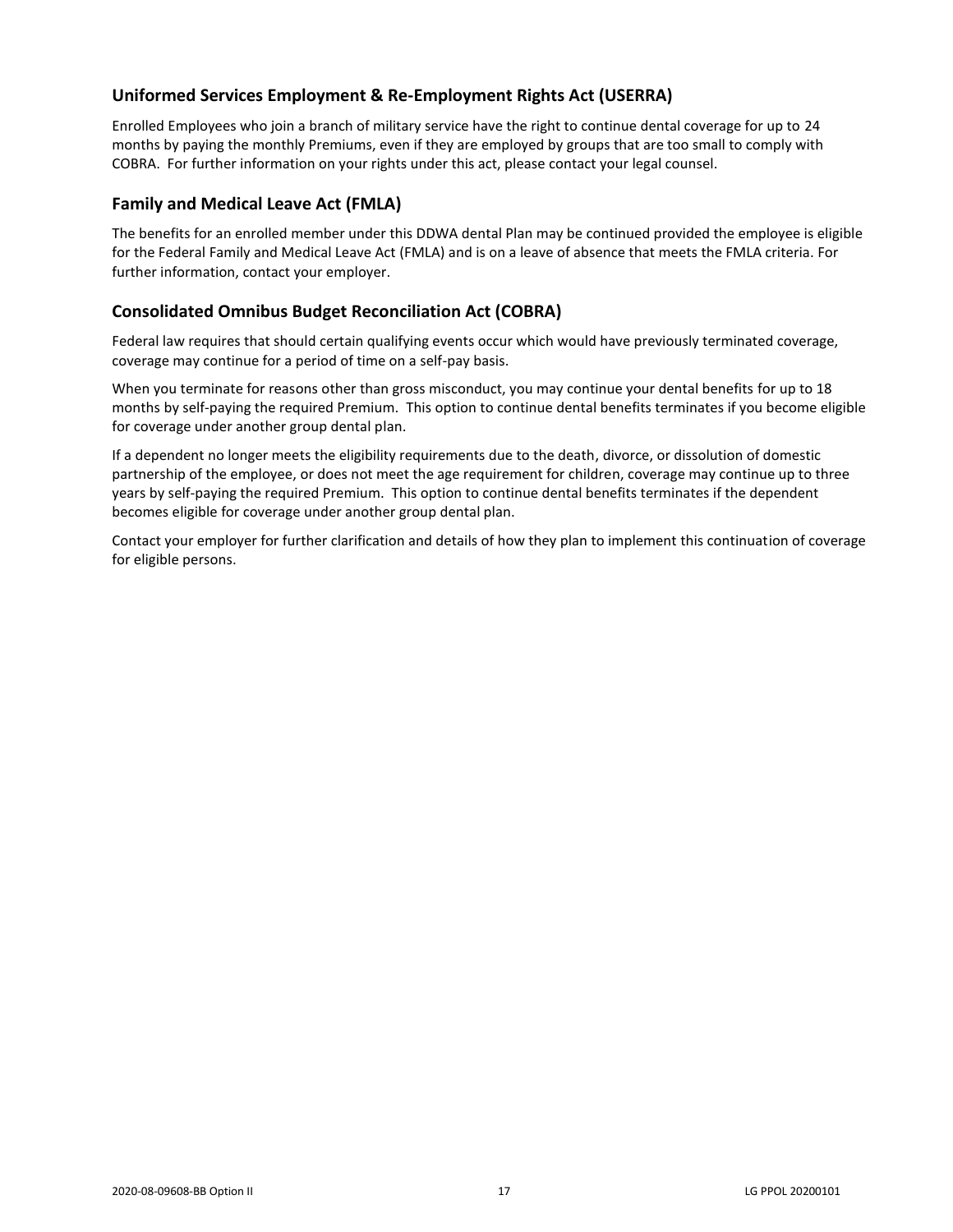## **Section E – Claim Review**

## <span id="page-20-1"></span><span id="page-20-0"></span>**Claim Forms**

American Dental Association-approved claim forms may be obtained from your dentist. You may also download claim forms from our website at www.DeltaDentalWA.com or call us at 800-554-1907 to have forms sent to you.

DDWA is not obligated to pay for treatment performed for which claim forms are not submitted within six months after the date of treatment or as soon as medically possible.

## <span id="page-20-2"></span>**Initial Benefit Determinations**

An initial benefit determination is conducted at the time of claim submission to DDWA for payment modification or denial of payment. In accordance with regulatory requirements, DDWA processes all clean claims within 30 days from the date of receipt. Clean claims are claims that have no defect or impropriety, including a lack of any required substantiating documentation, or particular circumstances requiring special treatment that prevents timely payments from being made on the claim. Claims not meeting this definition are paid or denied within 60 days of receipt.

If a claim is denied, in whole or in part, or is modified, we will send you an Explanation of Benefits (EOB) that will include the following information:

- ⧫ The specific reason for the denial or modification
- ♦ Reference to the specific plan provision on which the determination was based
- ⧫ Your appeal rights should you wish to dispute the original determination

## <span id="page-20-3"></span>**Appeals of Denied Claims**

## **How to contact us**

We will accept notice of an Urgent Care, Grievance, or Appeal if made by you, your covered dependent, or an authorized representative of your covered dependent by contacting us at the telephone number below or in writing us at the following address: Delta Dental of Washington, P.O. Box 75983, Seattle, WA 98175-0983. You may include any written comments, documents or other information that you believe supports your claim. For more information please call 800-554-1907.

## **Authorized Representative**

You may authorize another person to represent you or your dependent and receive communications from DDWA regarding you or your dependent's specific appeal. The authorization must be in writing and signed by you. If an appeal is submitted by another party without this authorization, a request will be made to obtain a completed authorized representative form. The appeal process will not commence until this form is received. Should the form, or any other document confirming the right of the individual to act on your behalf, i.e., power of attorney, not be returned, the appeal will be closed.

## **Informal Review**

If your claim for dental benefits has been completely or partially denied, or you have received any other adverse benefit determination, you have the right to initiate an appeal. Your first step in the appeal process is to request an informal review of the decision. Either you, or your authorized representative (see the "Authorized Representative" section), must submit your request for a review within 180 days from the date of the adverse benefit determination (please see your Explanation of Benefits form). A request for a review may be made orally or in writing and must include the following information:

- ⧫ Your name, the patient's name (if different) and ID number
- The claim number (from your Explanation of Benefits)
- ⧫ The name of the dentist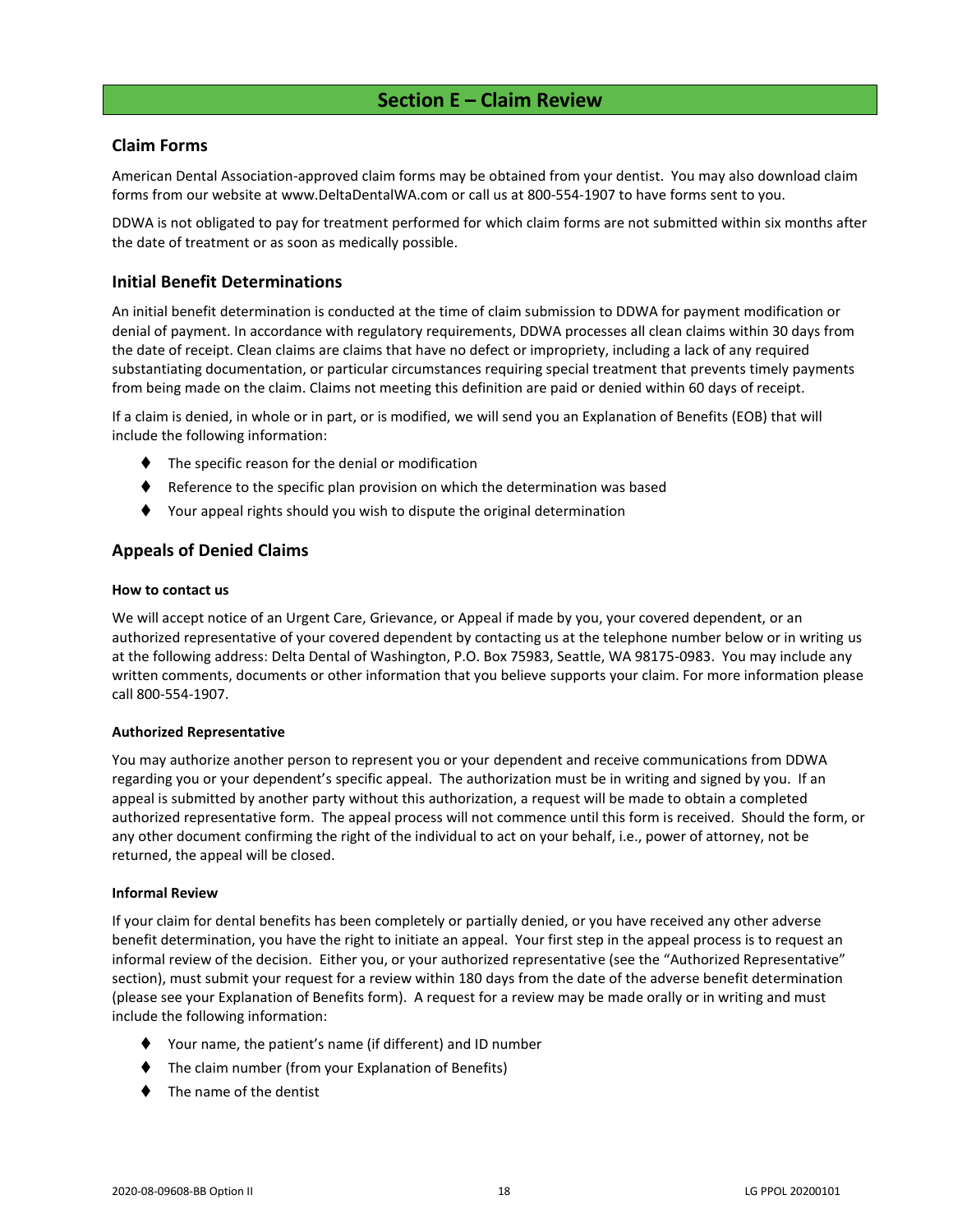DDWA will review your request and send you a notice within 14 days of receiving your request. This notice will either be the determination of our review or a notification that we will require an additional 16 days, for a total of 30 days. When our review is completed, DDWA will send you a written notification of the review decision and provide you information regarding any further appeal rights available should the result be unfavorable to you. Upon request, you will be granted access to, and copies of, all relevant information used in making the review decision. Informal reviews of wholly or partially denied claims are conducted by persons not involved in the initial claim determination.

## **Formal Review**

If you are dissatisfied with the outcome of the informal review, you may request a formal appeal. Your formal appeal will be reviewed by the DDWA Appeals Committee. This Committee includes only persons who were not involved in either the original decision or the previous review.

Your request for a review by the Appeals Committee must be made within 90 days of the date of the letter notifying you of the informal review decision. Your request should include the information submitted with your informal review request plus a copy of the informal review decision letter. You may also submit any other documentation or information you believe supports your case.

The Appeals Committee will review your claim within 30 days of receiving your request. Upon completion of their review the Appeals Committee will send you written notification of their decision. Upon request, you will be granted access to, and copies of, all relevant information used in making the review decision.

Whenever DDWA makes an adverse determination and delay would jeopardize the covered person's life or materially jeopardize the covered person's health, DDWA shall expedite and process either a written or an oral appeal and issue a decision no later than 72 hours after receipt of the appeal. If the treating Licensed Professional determines that delay could jeopardize the eligible person's health or ability to regain maximum function, DDWA shall presume the need for expeditious review, including the need for an expeditious determination in any independent review consistent with applicable regulations.

## <span id="page-21-0"></span>**How to Report Suspicion of Fraud**

If you suspect a dental provider, an insurance producer or an individual might be committing insurance fraud, please contact DDWA at 800-554-1907. You may also want to alert any of the appropriate law enforcement authorities including:

- ⧫ The National Insurance Crime Bureau (NICB). You can reach the NICB at 800-835-6422 (callers do not have to disclose their names when reporting fraud to the NICB).
- ⧫ The Office of the Insurance Commissioner (OIC). You can reach the OIC at 360-725-7263 or go to www.insurance.wa.gov for more information.

## <span id="page-21-1"></span>**Your Rights and Responsibilities**

We view our benefit packages as a partnership between DDWA, our subscribers, and our Participating Dentists. All partners in this process play an important role in achieving quality oral health services. We would like to take a moment and share our views of the rights and responsibilities that make this partnership work.

## **You Have The Right To:**

- ♦ Seek care from any licensed dentist in Washington or nationally. Our reimbursement for such care varies depending on your choice (Delta Dental Participating Dentist or Non-Participating Dentist), but you can receive care from any dentist you choose.
- ⧫ Participate in decisions about your oral health care.
- Be informed about the oral health options available to you and your family.
- ♦ Request information concerning benefit coverage levels for proposed treatments prior to receiving services.
- ⧫ Have access to specialists when services are required to complete a treatment, diagnosis or when your primary care dentist makes a specific referral for specialty care.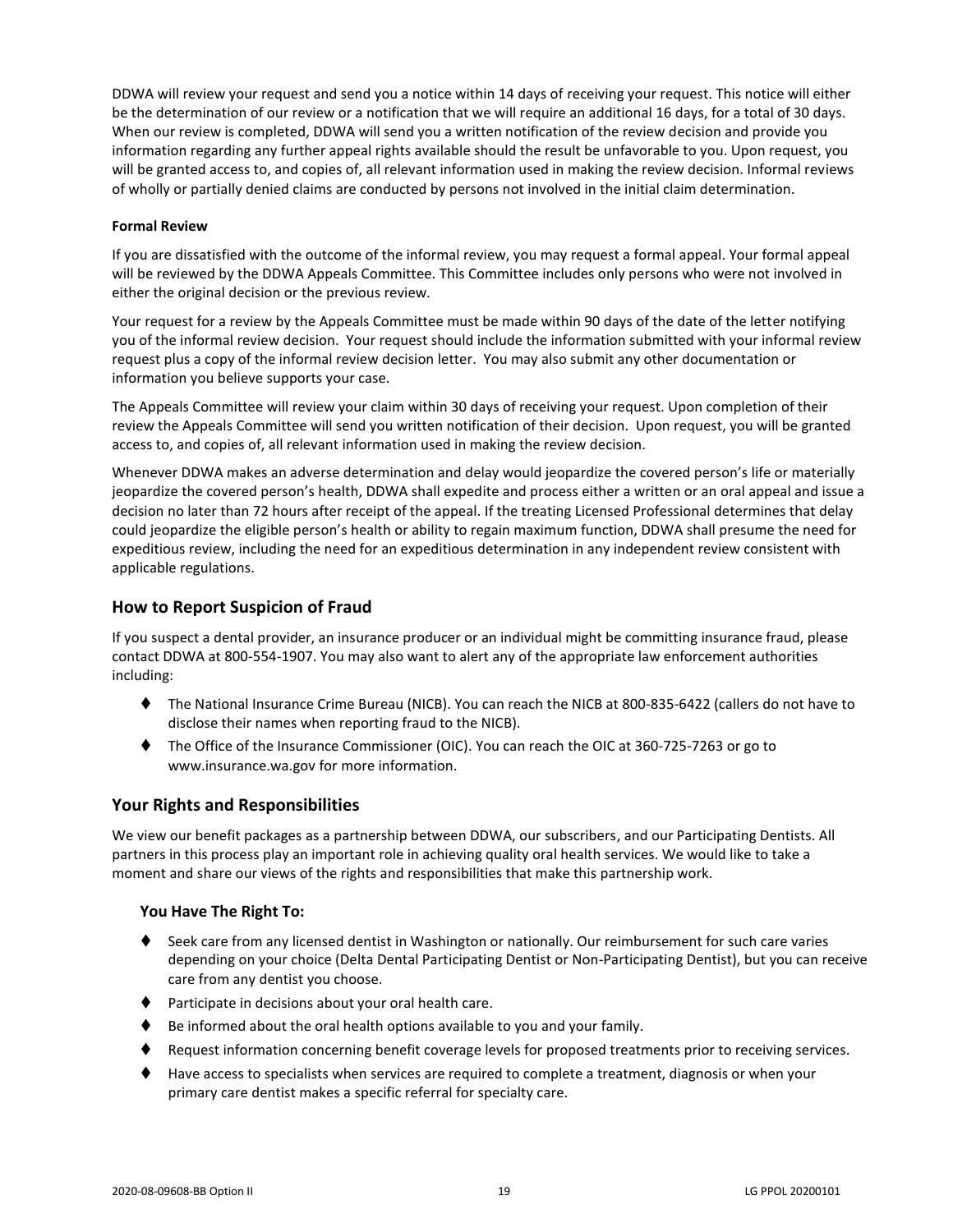- ⧫ Contact the DDWA Customer Service Department during established business hours to ask questions about your oral health benefits. Alternatively, information is available on our website at www.DeltaDentalWA.com.
- ♦ Appeal orally or in writing, decisions or grievances regarding your dental benefit coverage and have these issues resolved in a timely, professional and fair manner.
- ⧫ Have your individual health information kept confidential and used only for resolving health care decisions or claims.
- ⧫ Receive quality care regardless of your gender, race, sexual orientation, marital status, cultural, economic, educational or religious background.

## **To Receive the Best Oral Health Care Possible, It Is Your Responsibility To:**

- ♦ Know your benefit coverage and how it works.
- ⧫ Arrive at the dental office on time or let the dental office know well in advance if you are unable to keep a scheduled appointment. Some offices require 24-hour notice for appointment cancellations before they will waive service charges.
- ♦ Ask questions about treatment options that are available to you regardless of coverage levels or cost.
- ♦ Give accurate and complete information about your health status and history and the health status and history of your family to all healthcare providers when necessary.
- ♦ Read carefully and ask questions about all forms and documents that you are requested to sign, and request further information about items you do not understand.
- ⧫ Follow instructions given by your dentist or their staff concerning daily oral health improvement or post service care.
- ♦ Send requested documentation to DDWA to assist with the processing of claims, Confirmation of Treatment and Costs, or appeals.
- ⧫ If applicable, pay the dental office any appropriate coinsurance or deductible amounts at time of visit.
- Respect the rights, office policies and property of each dental office you have the opportunity to visit.
- Inform your dentist and your employer promptly of any change to your, or a family member's address, telephone, or family status.

## <span id="page-22-0"></span>**Health Insurance Portability and Accountability Act (HIPAA)**

Delta Dental of Washington is committed to protecting the privacy of your dental health information in compliance with the Health Insurance Portability and Accountability Act. You can get our Notice of Privacy Practices by visiting www.DeltaDentalWA.com, or by calling DDWA at 800-554-1907.

## <span id="page-22-1"></span>**Conversion Option**

If your dental coverage stops because your employment or eligibility ends, the group policy ends, or there is an extended strike, lockout or labor dispute, you may apply directly to DDWA to convert your coverage to a Delta Dental Individual and Family plan. You must apply within 31 days of termination of your group coverage or 31 days after you receive notice of termination of coverage, whichever is later. The benefits and premium costs of a Delta Dental Individual and Family plan may be different from those available under your current plan. You may learn about our Individual and Family plans and apply for coverage online at www.DeltaDentalCoversMe.com or by calling 888-899- 3734.

## <span id="page-22-2"></span>**Extension of Benefits**

In the event a person ceases to be eligible for enrollment, or ceases to be enrolled, or in the event of termination of this Plan, DDWA shall not be required to pay for services beyond the termination date. An exception will be made for the completion of procedures requiring multiple visits that were started while coverage was in effect, are completed within 21 days of the termination date, and are otherwise benefits under the terms of this Plan.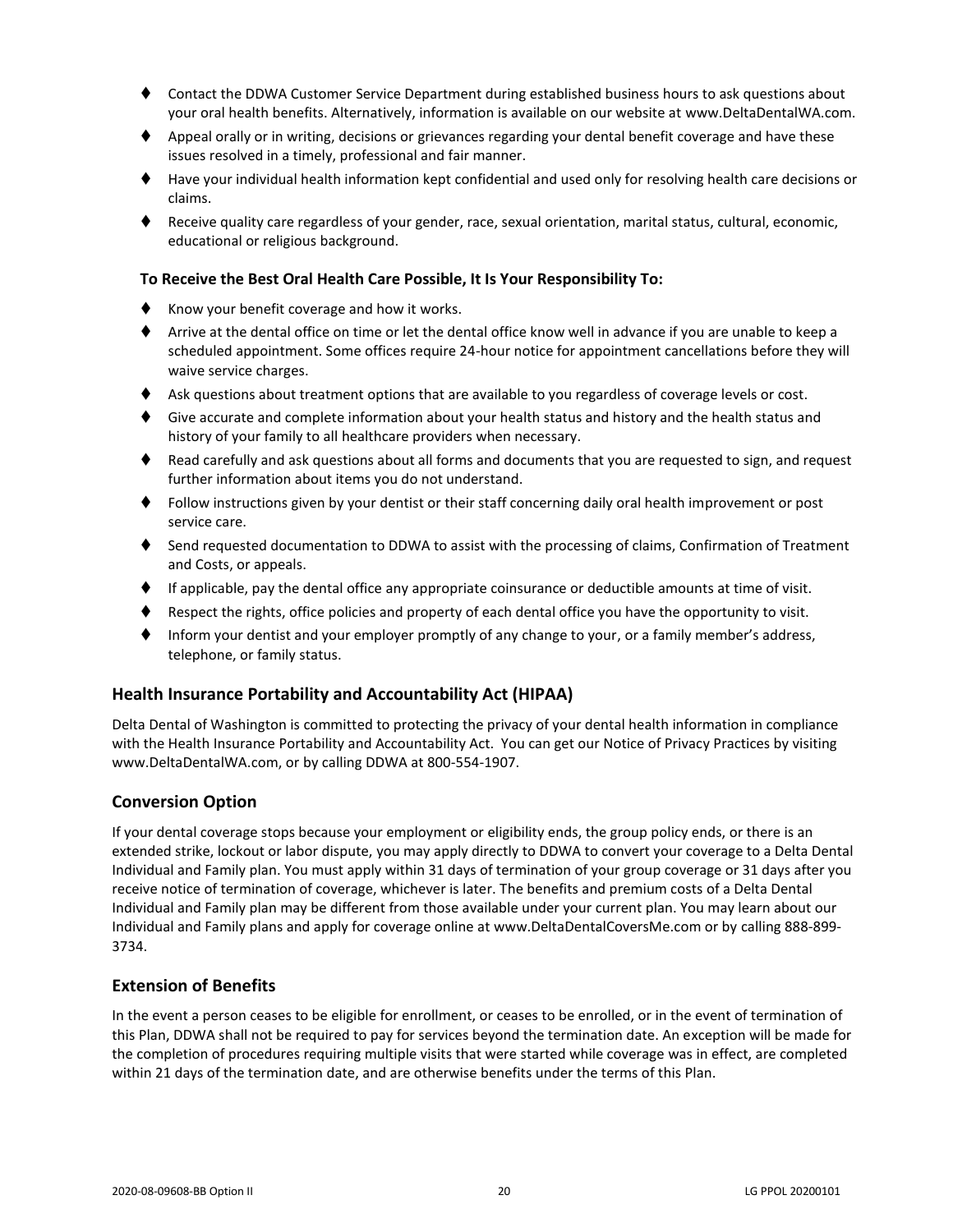## <span id="page-23-0"></span>**Coordination of Benefits**

Coordination of this Contract's Benefits with Other Benefits: The coordination of benefits (COB) provision applies when you have dental coverage under more than one *Plan*. *Plan* is defined below.

The order of benefit determination rules govern the order in which each *Plan* will pay a claim for benefits. The *Plan* that pays first is called the *Primary Plan*. The *Primary Plan* must pay benefits according to its policy terms without regard to the possibility that another *Plan* may cover some expenses. The *Plan* that pays after the *Primary Plan* is the *Secondary Plan*. The *Secondary Plan* may reduce the benefits it pays so that payments from all *Plan*s do not exceed 100 percent of the total *Allowable Expense*.

**Definitions:** For the purpose of this section, the following definitions shall apply:

A "*Plan*" is any of the following that provides benefits or services for dental care or treatment. If separate contracts are used to provide coordinated coverage for members of a group, the separate contracts are considered parts of the same *Plan* and there is no COB among those separate contracts. However, if COB rules do not apply to all contracts, or to all benefits in the same contract, the contract or benefit to which COB does not apply is treated as a separate *Plan*.

- *Plan* includes: group, individual or blanket disability insurance contracts, and group or individual contracts issued by health care service contractors or health maintenance organizations (HMO), *Closed Panel Plan*s or other forms of group coverage; medical care components of long-term care contracts, such as skilled nursing care; and Medicare or any other federal governmental *Plan*, as permitted by law.
- **■** *Plan* does not include: hospital indemnity or fixed payment coverage or other fixed indemnity or fixed payment coverage; accident only coverage; specified disease or specified accident coverage; limited benefit health coverage, as defined by state law; school accident and similar coverage that cover students for accidents only, including athletic injuries, either on a twenty-four-hour basis or on a "to and from school" basis; benefits for nonmedical components of long-term care policies; automobile insurance policies required by statute to provide medical benefits; Medicare supplement policies; A state Plan under Medicaid; A governmental *plan*, which, by law, provides benefits that are in excess of those of any private insurance Plan or other nongovernmental *plan*; benefits provided as part of a direct agreement with a direct patient-provider primary care practice as defined by law or coverage under other federal governmental *Plan*s, unless permitted by law.

Each contract for coverage under the above bullet points is a separate *Plan*. If a *Plan* has 2 parts and COB rules apply only to one of the 2, each of the parts is treated as a separate *Plan*.

"*This Plan*" means, in a COB provision, the part of the contract providing the dental benefits to which the COB provision applies and which may be reduced because of the benefits of other *Plan*s. Any other part of the contract providing dental benefits is separate from *This Plan*. A contract may apply one COB provision to certain benefits, such as dental benefits, coordinating only with similar benefits, and may apply another COB provision to coordinate other benefits.

The order of benefit determination rules determine whether *This Plan* is a *Primary Plan* or *Secondary Plan* when you have dental coverage under more than one *Plan*.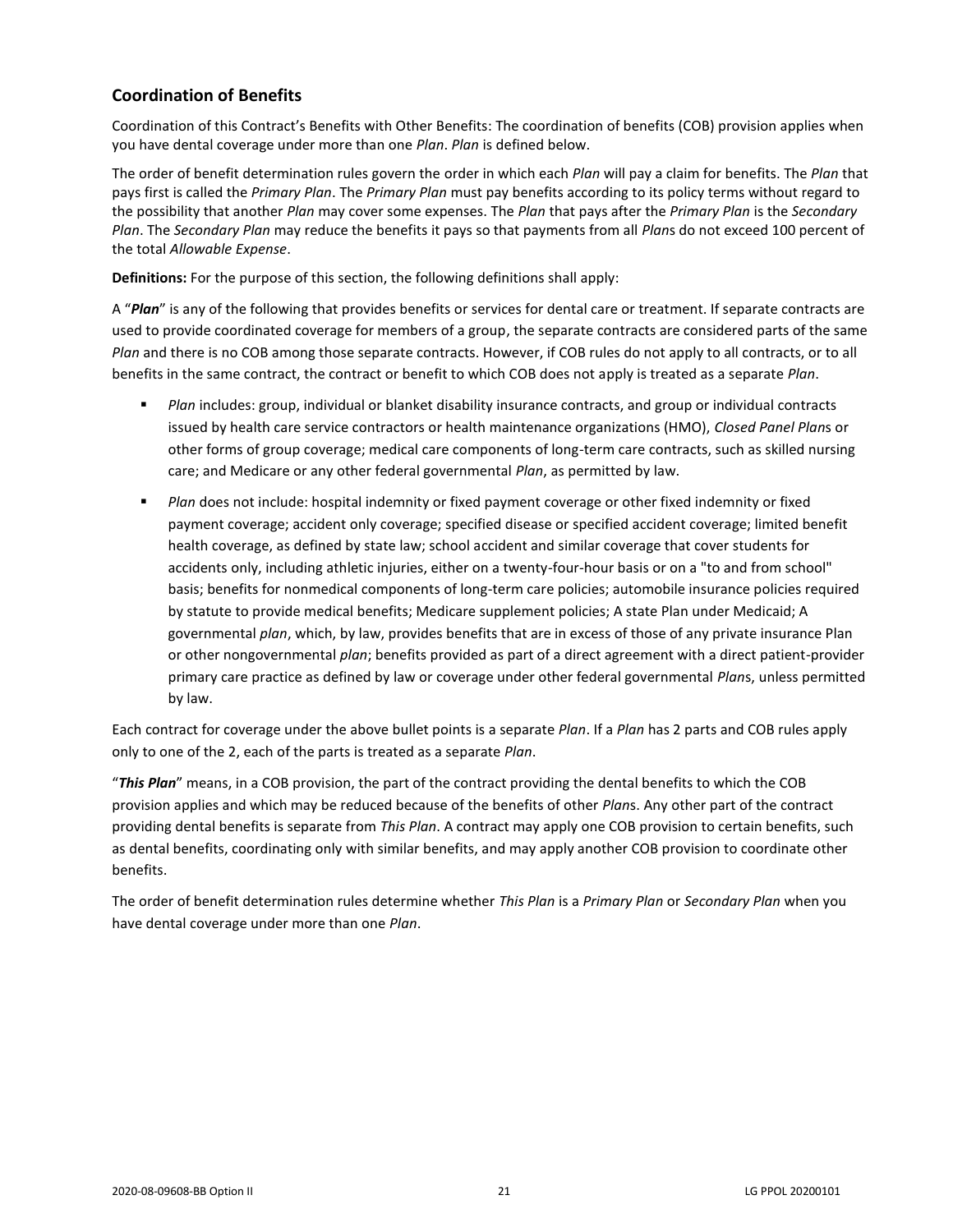When *This Plan* is primary, it determines payment for its benefits first before those of any other *Plan* without considering any other *Plan*'s benefits. When *This Plan* is secondary, it determines its benefits after those of another *Plan* and must make payment in an amount so that, when combined with the amount paid by the *Primary Plan*, the total benefits paid or provided by all *Plan*s for the claim are coordinated up to 100 percent of the total *Allowable Expense* for that claim. This means that when *This Plan* is secondary, it must pay the amount which, when combined with what the *Primary Plan* paid, does not exceed 100 percent of the *Allowable Expense*. In addition, if *This Plan* is secondary, it must calculate its savings (its amount paid subtracted from the amount it would have paid had it been the *Primary Plan*) and record these savings as a benefit reserve for you. This reserve must be used to pay any expenses during that calendar year, whether or not they are an *Allowable Expense* under *This Plan*. If *This Plan* is secondary, it will not be required to pay an amount in excess of its maximum benefit plus any accrued savings.

"**Allowable Expense**" except as outlined below, means any health care expense including coinsurance or copayments and without reduction for any applicable deductible, that is covered in full or in part by any of the plans covering you. When coordinating benefits as the secondary plan, Delta Dental of Washington must pay an amount which, together with the payment made by the primary plan, cannot be less than the same allowable expense as the secondary Plan would have paid if it was the primary plan. In no event will DDWA be required to pay an amount in excess of its maximum benefit plus accrued savings. When Medicare, Part A, Part B, Part C, or Part D is primary, Medicare's allowable amount is the allowable expense.

An expense or a portion of an expense that is not covered by any of the *plan*s is not an allowable expense. The following are examples of expenses that are not *Allowable Expense*s:

- **■** If you are covered by 2 or more Plans that compute their benefit payments on the basis of a maximum allowable amount, relative value schedule reimbursement method or other similar reimbursement method, any amount charged by the provider in excess of the highest reimbursement amount for a specific benefit is not an *Allowable Expense*.
- If you are covered by 2 or more *Plan*s that provide benefits or services on the basis of negotiated fees, an amount in excess of this plan's negotiated fee is not an *Allowable Expense*.

"*Closed Panel Plan*" is a *Plan* that provides dental benefits to you in the form of services through a panel of providers who are primarily employed by the *Plan*, and that excludes coverage for services provided by other providers, except in cases of emergency or referral by a panel member.

"*Custodial Parent*" is the parent awarded custody by a court decree or, in the absence of a court decree, is the parent with whom the child resides more than one-half of the calendar year without regard to any temporary visitation.

**Order of Benefit Determination Rules:** When you are covered by 2 or more *Plan*s, the rules for determining the order of benefit payments are as follows:

The *Primary Plan* must pay or provide its benefits as if the *Secondary Plan* or *Plans* did not exist.

A *Plan* that does not contain a coordination of benefits provision that is consistent with Chapter 284-51 of the Washington Administrative Code is always primary unless the provisions of both *Plan*s state that the complying *Plan* is primary, except coverage that is obtained by virtue of membership in a group that is designed to supplement a part of a basic package of benefits and provides that this supplementary coverage is excess to any other parts of the *Plan* provided by the contract holder.

A *Plan* may consider the benefits paid or provided by another *Plan* in calculating payment of its benefits only when it is secondary to that other *Plan*.

Each *Plan* determines its order of benefits using the first of the following rules that apply: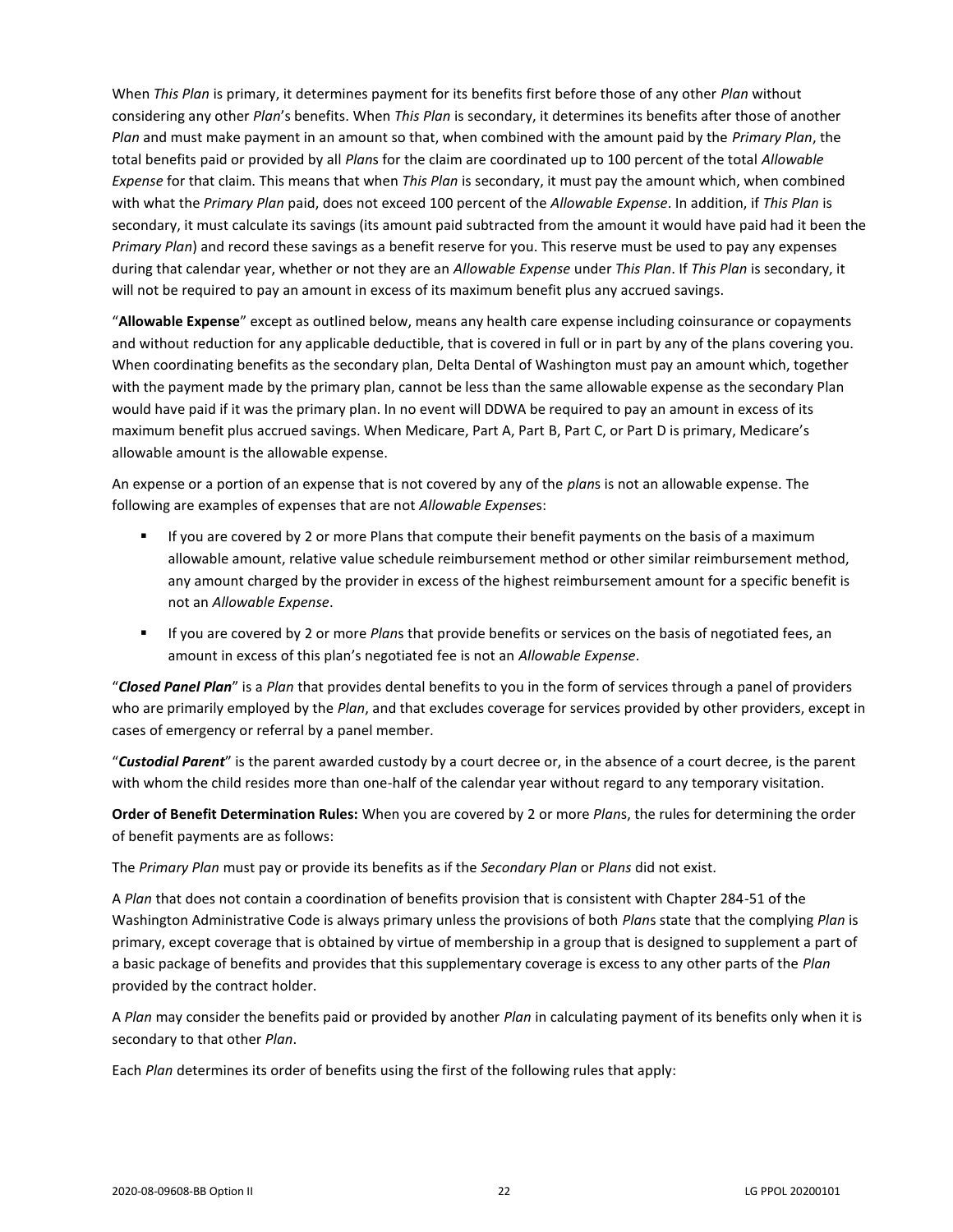"*Non-Dependent or Dependent*" The *Plan* that covers you other than as a *Dependent*, for example as an employee, member, policyholder, subscriber or retiree is the *Primary Plan* and the *Plan* that covers you as a *Dependent* is the *Secondary Plan*. However, if you are a Medicare beneficiary and, as a result of federal law, Medicare is secondary to the *Plan* covering you as a *Dependent*, and primary to the *Plan* covering you as other than a *Dependent* (e.g., a retired employee), then the order of benefits between the 2 *Plan*s is reversed so that the *Plan* covering you as an employee, member, policyholder, subscriber or retiree is the *Secondary Plan* and the other *Plan* is the *Primary Plan*.

"*Dependent Child Covered Under More Than One Plan*" Unless there is a court decree stating otherwise, when a *Dependent* child is covered by more than one *Plan* the order of benefits is determined as follows:

- 1) For a *Dependent* child whose parents are married or are living together, whether or not they have ever been married:
	- a) The *Plan* of the parent whose birthday falls earlier in the calendar year is the *Primary Plan*; or
	- b) If both parents have the same birthday, the *Plan* that has covered the parent the longest is the *Primary Plan*.
- 2) For a *Dependent* child whose parents are divorced or separated or not living together, whether or not they have ever been married:
	- a) If a court decree states that one of the parents is responsible for the Dependent child's dental expenses or dental coverage and the *Plan* of that parent has actual knowledge of those terms, that *Plan* is primary. This rule applies to claims determination periods commencing after the *Plan* is given notice of the court decree;
	- b) If a court decree states one parent is to assume primary financial responsibility for the Dependent child but does not mention responsibility for dental expenses, the *Plan* of the parent assuming financial responsibility is primary;
	- c) If a court decree states that both parents are responsible for the Dependent child's dental expenses or dental coverage, the provisions of point 1) above (for dependent child(ren) whose parents are married or are living together) determine the order of benefits;
	- d) If a court decree states that the parents have joint custody without specifying that one parent has responsibility for the dental expenses or dental coverage of the Dependent child, the provisions of point 1) above (for dependent child(ren) whose parents are married or are living together) determine the order of benefits; or
	- e) If there is no court decree allocating responsibility for the Dependent child's dental expenses or dental coverage, the order of benefits for the child is as follows:
		- I. The *Plan* covering the *Custodial Parent*, first;
		- II. The *Plan* covering the spouse of the *Custodial Parent*, second;
		- III. The *Plan* covering the non*custodial Parent*, third; and then
		- IV. The *Plan* covering the spouse of the non*custodial Parent*, last
- 3) For a *Dependent* child covered under more than one *Plan* of individuals who are not the parents of the child, the provisions of points 1) or 2) above (for *dependent* child(ren) whose parents are married or are living together or for *dependent* child(ren) whose parents are divorced or separated or not living together) determine the order of benefits as if those individuals were the parents of the child.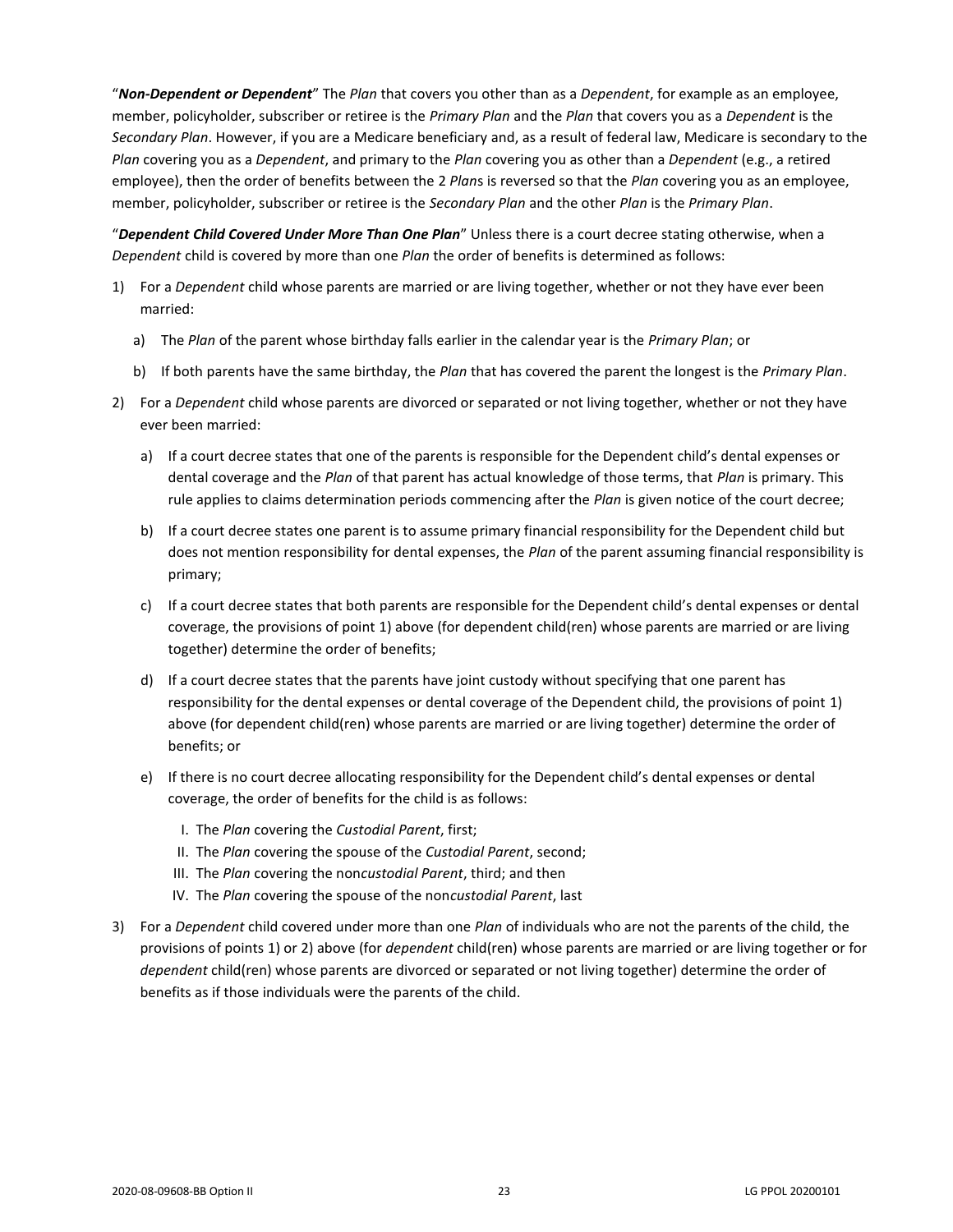"*Active Employee or Retired or Laid-off Employee*": The *Plan* that covers you as an active employee, that is, an employee who is neither laid off nor retired, is the *Primary Plan*. The *Plan* covering you as a retired or laid-off employee is the *Secondary Plan*. The same would hold true if you are a *Dependent* of an active employee and you are a *Dependent* of a retired or laid-off employee. If the other *Plan* does not have this rule, and as a result, the *Plan*s do not agree on the order of benefits, this rule is ignored. This rule does not apply if the rule under the *Non-Dependent* or *Dependent* provision above can determine the order of benefits.

"*COBRA or State Continuation Coverage*"**:** If your coverage is provided under COBRA or under a right of continuation provided by state or other federal law is covered under another *Plan*, the *Plan* covering you as an employee, member, subscriber or retiree or covering you as a *Dependent* of an employee, member, subscriber or retiree is the *Primary Plan* and the COBRA or state or other federal continuation coverage is the *Secondary Plan*. If the other *Plan* does not have this rule, and as a result, the *Plan*s do not agree on the order of benefits, this rule is ignored. This rule does not apply if the rule under the *Non-Dependent* or *Dependent* provision above can determine the order of benefits.

"*Longer or Shorter Length of Coverage*"**:** The *Plan* that covered you as an employee, member, policyholder, subscriber or retiree longer is the *Primary Plan* and the *Plan* that covered you the shorter period of time is the *Secondary Plan*.

If the preceding rules do not determine the order of benefits, the *Allowable Expense*s must be shared equally between the *Plan*s meeting the definition of *Plan*. In addition, *This Plan* will not pay more than it would have paid had it been the *Primary Plan*.

**Effect on the Benefits of** *This Plan***:** When *This Plan* is secondary, it may reduce its benefits so that the total benefits paid or provided by all *Plan*s during a claim determination period are not more than the *Total Allowable Expenses*. In determining the amount to be paid for any claim, the *Secondary Plan* must make payment in an amount so that, when combined with the amount paid by the *Primary Plan*, the total benefits paid or provided by all *Plan*s for the claim do not exceed 100 percent of the total *Allowable Expense* for that claim. Total *Allowable Expense* is the *Allowable Expense* of the *Primary Plan* or the *Secondary Plan up to this plan's allowable expense*. In addition, the *Secondary Plan* must credit to its *Plan* deductible any amounts it would have credited to its deductible in the absence of other dental coverage.

**How We Pay Claims When We Are Secondary:** When we are knowingly the *Secondary Plan*, we will make payment promptly after receiving payment information from your *Primary Plan*. Your *Primary Plan*, and we as your *Secondary Plan*, may ask you and/or your provider for information in order to make payment. To expedite payment, be sure that you and/or your provider supply the information in a timely manner.

If the *Primary Plan* fails to pay within 60 calendar days of receiving all necessary information from you and your provider, you and/or your provider may submit your claim for us to make payment as if we were your *Primary Plan*. In such situations, we are required to pay claims within 30 calendar days of receiving your claim and the notice that your *Primary Plan* has not paid. This provision does not apply if Medicare is the *Primary Plan*. We may recover from the *Primary Plan* any excess amount paid under the "right of recovery" provision in the *plan*.

If there is a difference between the amounts the *plans* allow, we will base our payment on the higher amount. However, if the *Primary Plan* has a contract with the provider, our combined payments will not be more than the amount called for in our contract. Health maintenance organizations (HMOs) and health care service contractors usually have contracts with their providers as do some other *plan*s.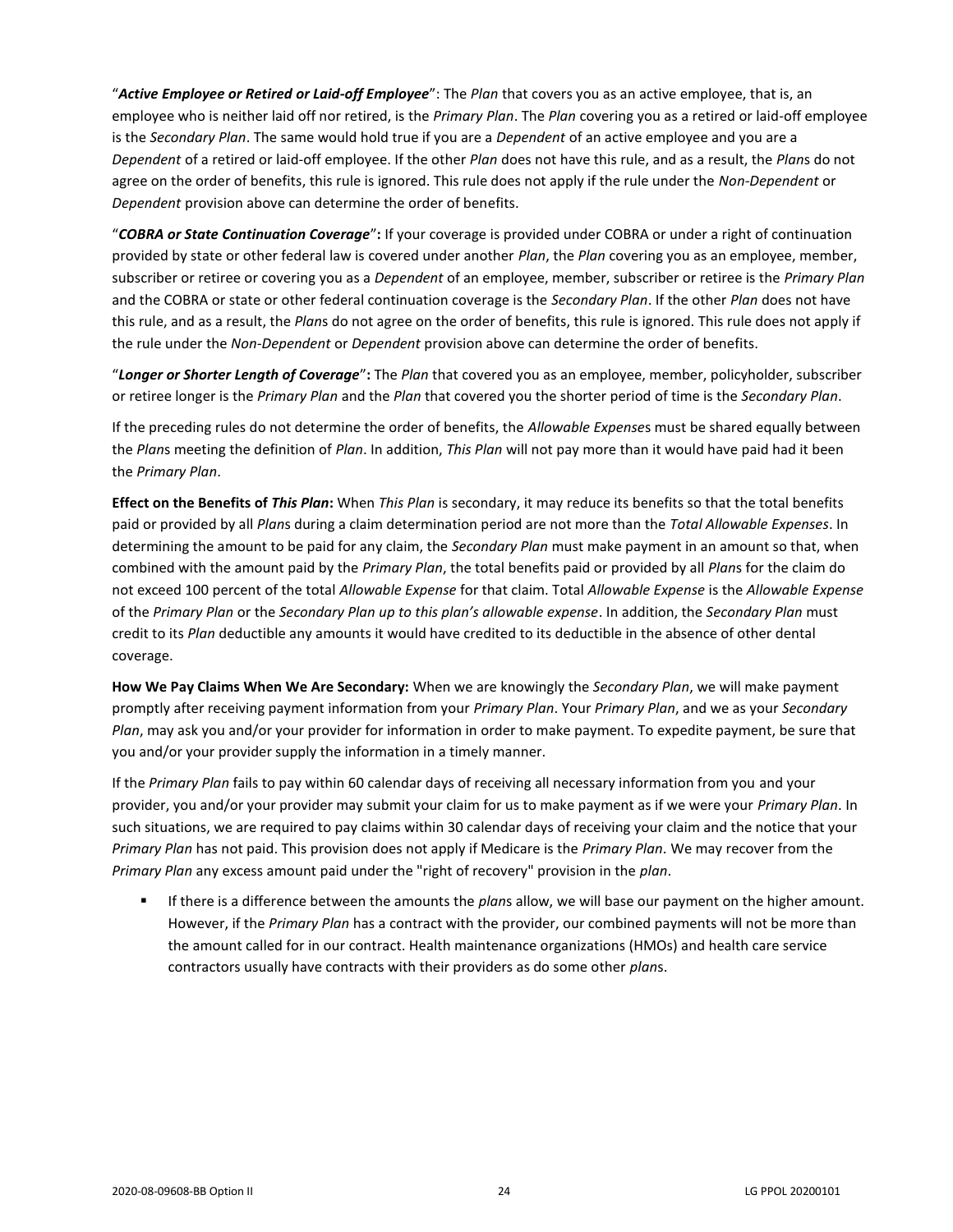▪ We will determine our payment by subtracting the amount paid by the *Primary Plan* from the amount we would have paid if we had been primary. We must make payment in an amount so that, when combined with the amount paid by the *Primary Plan*, the total benefits paid or provided by all *plan*s for the claim does not exceed one hundred percent of the total allowable expense (the highest of the amounts allowed under each Plan involved) for your claim. We are not required to pay an amount in excess of our maximum benefit plus any accrued savings. If your provider negotiates reimbursement amounts with the *plan*(s) for the service provided, your provider may not bill you for any excess amounts once he/she has received payment for the highest of the negotiated amounts. When our deductible is fully credited, we will place any remaining amounts in a savings account to cover future claims which might not otherwise have been paid.

**Right to Receive and Release Needed Information:** Certain facts about dental coverage and services are needed to apply these COB rules and to determine benefits payable under *This Plan* and other *Plan*s. The Company may get the facts it needs from or give them to other organizations or persons for the purpose of applying these rules and determining benefits payable under *This Plan* and other *Plan*s covering you. The Company need not tell, or get the consent of, any person to do this. To claim benefits under *This Plan* you must give the Company any facts it needs to apply those rules and determine benefits payable.

**Facility of Payment:** If payments that should have been made under *This Plan* are made by another *Plan*, the Company has the right, at its discretion, to remit to the other *Plan* the amount the Company determines appropriate to satisfy the intent of this provision. The amounts paid to the other *Plan* are considered benefits paid under *This Plan*. To the extent of such payments, the Company is fully discharged from liability under *This Plan*.

**Right of Recovery:** The Company has the right to recover excess payment whenever it has paid *Allowable Expense*s in excess of the maximum amount of payment necessary to satisfy the intent of this provision. The Company may recover excess payment from any person to whom or for whom payment was made or any other Company or *Plan*s.

**Notice to Covered Persons** If you are covered by more than one health benefit *Plan*, and you do not know which is your *Primary Plan*, you or your provider should contact any one of the health *Plan*s to verify which *Plan* is primary. The health *Plan* you contact is responsible for working with the other health *Plan* to determine which is primary and will let you know within 30 calendar days.

**CAUTION:** All health *Plan*s have timely claim filing requirements. If you, or your provider, fail to submit your claim to a secondary health *Plan* within the *Plan*'s claim filing time limit, the *Plan* can deny the claim. If you experience delays in the processing of your claim by the primary health *Plan*, you or your provider will need to submit your claim to the secondary health *Plan* within its claim filing time limit to prevent a denial of the claim.

To avoid delays in claims processing, if you are covered by more than one *Plan* you should promptly report to your providers and *Plan*s any changes in your coverage.

## <span id="page-27-0"></span>**Subrogation**

If we pay benefits under this policy, and you are paid by someone else for the same procedures we pay for, we have the right to recover what we paid from the excess received by you, after full compensation for your loss is received. Any legal fees for recovery will be pro-rated between the parties based on the percentage of the recovery received. You have to sign and deliver to us any documents relating to the recovery that we reasonably request.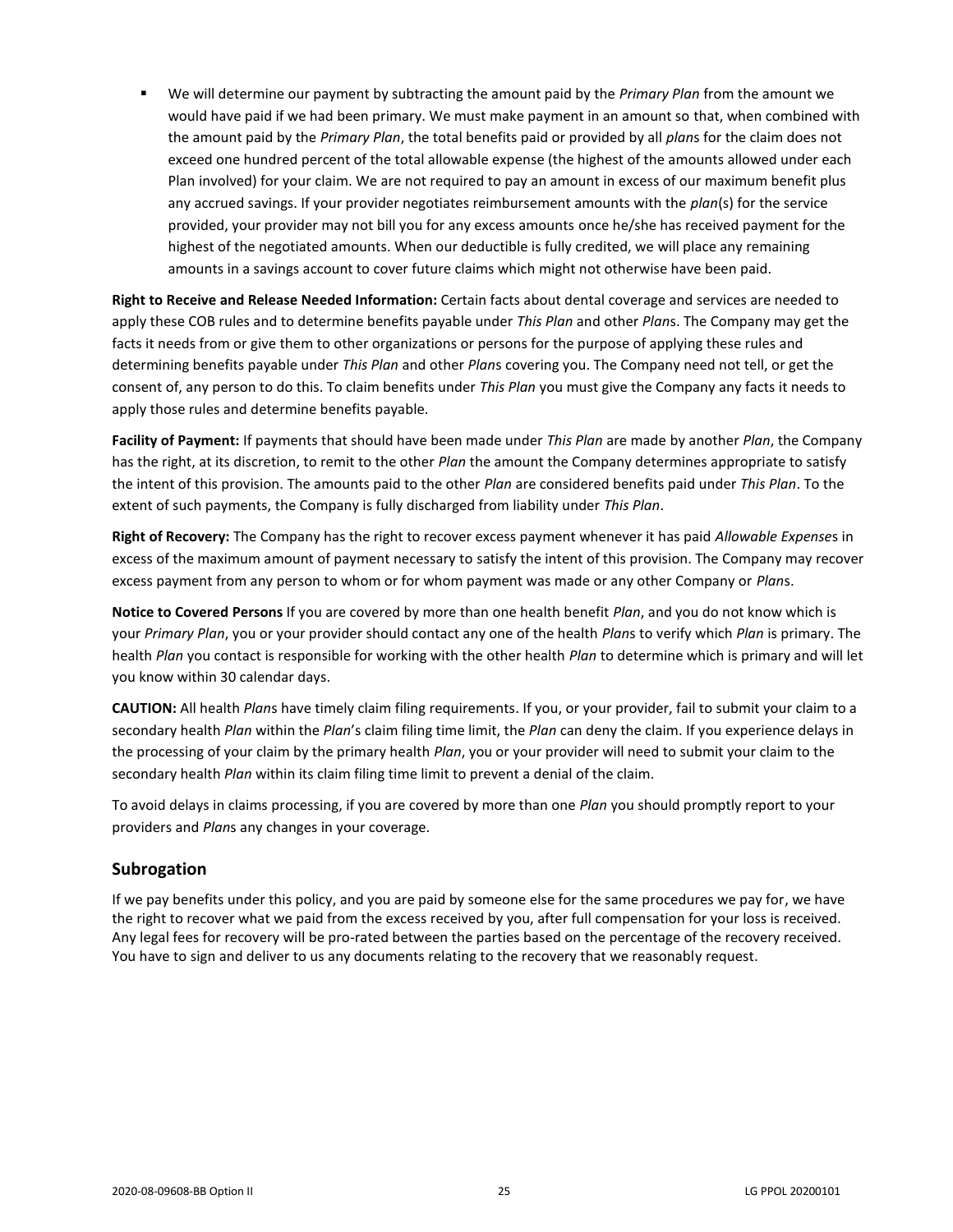## **Section F - Resources**

## <span id="page-28-1"></span><span id="page-28-0"></span>**Frequently Asked Questions about Your Dental Benefits**

## **What is a Delta Dental "Participating Dentist"?**

A Delta Dental Participating Dentist is a dentist who has signed an agreement with Delta Dental stipulating that he or she will provide dental treatment to subscribers and their dependents who are covered by DDWA's group dental care plans. Delta Dental Participating Dentists submit claims directly to DDWA for their patients.

## **Can I choose my own dentist?**

See the "Choosing a Dentist" section for more information.

## **How can I obtain a list of Delta Dental Participating Dentists?**

You can obtain a current list of Delta Dental Participating Dentists by going to our website at www.DeltaDentalWA.com. You may also call us at 800-554-1907.

## **How can I get claim forms?**

You can obtain American Dental Association-approved claim forms from your dentist. You can also obtain a copy of the approved claim form from our website at www.DeltaDentalWA.com or by calling our Customer Service Number at 800- 554-1907. Note: If your dentist is a Delta Dental Participating Dentist, he or she will complete and submit claim forms for you.

## **What is the mailing address for DDWA claim forms?**

If you see a Delta Dental Participating Dentist, the dental office will submit your claims for you. If your dentist is not a Participating Dentist, it will be up to you to ensure that the dental office submits your claims to Delta Dental of Washington at P.O. Box 75983, Seattle, WA 98175-0983.

## **Who do I call if I have questions about my dental plan?**

If you have questions about your dental benefits, call DDWA's Customer Service Department at 800-554-1907. Questions can also be addressed via e-mail at CService@DeltaDentalWA.com.

## **Does DDWA cover tooth colored filings on my back teeth?**

It is your group's choice to cover posterior composite fillings (tooth colored fillings on your back teeth), or only allow posterior amalgam fillings (silver fillings on your back teeth). Please see the "Benefits Covered by Your Plan" section to determine which election your Group has made. You may also log on to the "MySmile® Personal Benefits Center" on our website, www.DeltaDentalWA.com, or call us at 800-554-1907 for assistance in determining whether or not your Plan covers posterior composite fillings.

## **Do I have to get an "estimate" before having dental treatment done?**

You are not required to get an estimate before having treatment, but you may wish to do so. You may ask your dentist to complete and submit a request for an estimate, called a Confirmation of Treatment and Cost. The estimate will provide you with estimated cost for your procedure, but is not a guarantee of payment.

## **Who is Delta Dental?**

Delta Dental Plans Association is a national organization made up of local, nonprofit Delta Dental plans that provide dental benefits coverage. DDWA is a member of the Delta Dental Plans Association.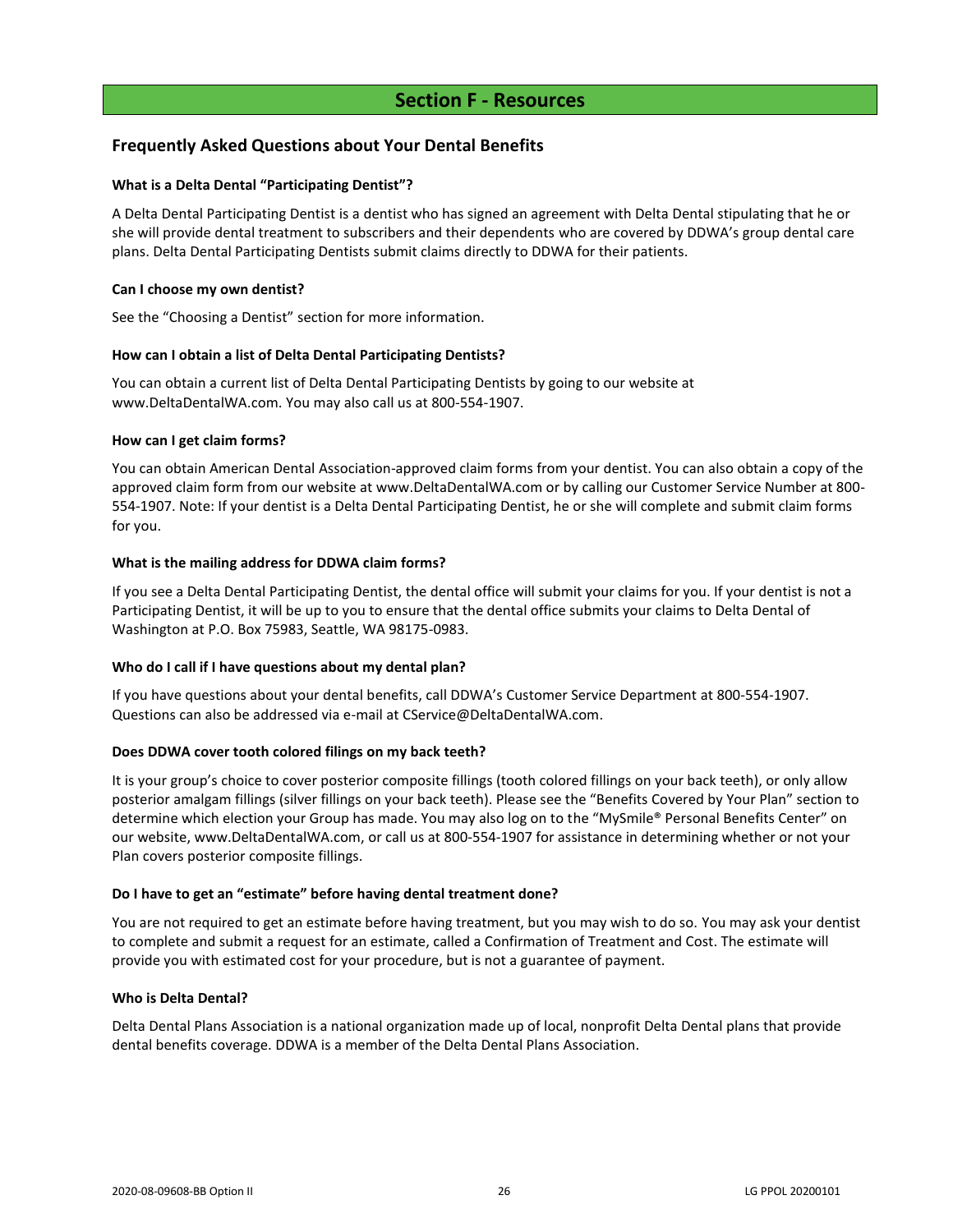## <span id="page-29-0"></span>**Glossary**

## **Alveolar**

Pertaining to the ridge, crest or process of bone that projects from the upper and lower jaw and supports the roots of the teeth.

## **Amalgam**

A mostly silver filling often used to restore decayed teeth.

## **Apicoectomy**

Surgery on the root of the tooth.

## **Appeal**

An oral or written communication by a subscriber or their authorized representative requesting the reconsideration of the resolution of a previously submitted complaint or, in the case of claim determination, the determination to deny, modify, reduce, or terminate payment, coverage authorization, or provision of health care services or benefits.

## **Bitewing X-ray**

An X-ray picture that shows, simultaneously, the portions of the upper and lower back teeth that extend above the gum line, as well as a portion of the roots and supporting structures of these teeth.

## **Bridge**

Also known as a fixed partial denture. See "Fixed Partial Denture".

## **Certificate of Coverage**

The benefits booklet which describes in summary form the essential features of the contract coverage, and to or for whom the benefits hereunder are payable.

## **Caries**

Decay. A disease process initiated by bacterially produced acids on the tooth surface.

## **Complaint**

An oral or written report by a subscriber or authorized representative regarding dissatisfaction with customer service or the availability of a health service.

## **Comprehensive Oral Evaluation**

Typically used by a general dentist and/or specialist when evaluating a patient comprehensively. It is a thorough evaluation and recording of the extraoral and intraoral hard and soft tissues.

## **Contract**

This agreement between DDWA and Group. The Contract constitutes the entire Contract between the parties and supersedes any prior agreement, understanding or negotiation between the parties.

## **Coping**

A thin thimble of a crown with no anatomic features. It is placed on teeth prior to the placement of either an overdenture or a large span bridge. The purpose of a coping is to allow the removal and modification of the bridge without requiring a major remake of the bridgework, if the tooth is lost.

## **Covered Dental Benefits**

Those dental services that are covered under this Contract, subject to the limitations set forth in Benefits Covered by Your Plan.

## **Crown**

A restoration that replaces the entire surface of the visible portion of tooth.

## **DDWA**

Delta Dental of Washington, a nonprofit corporation incorporated in Washington State. DDWA is a member of the Delta Dental Plans Association.

## **Delivery Date**

The date a prosthetic appliance is permanently cemented into place.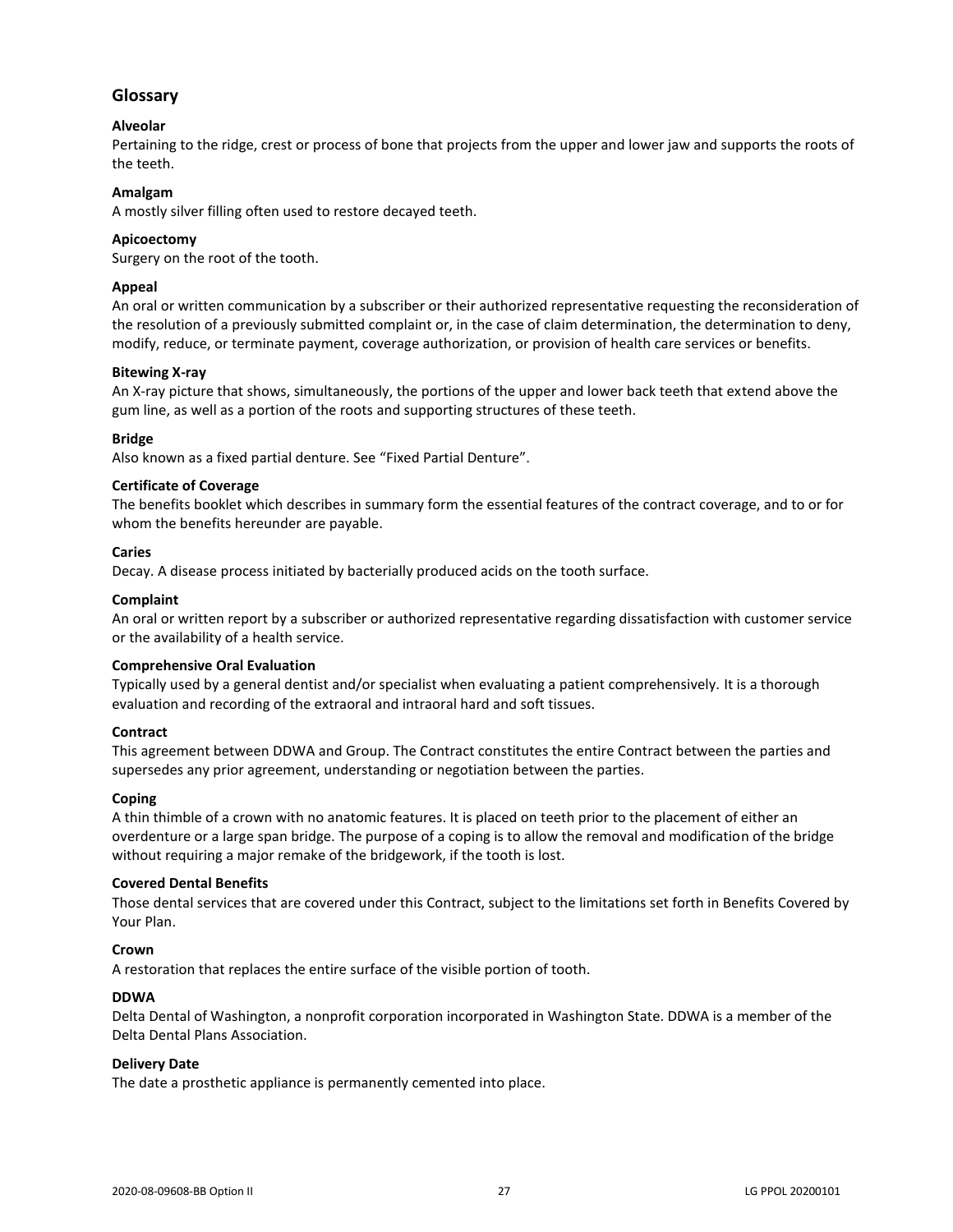## **Delta Dental**

Delta Dental Plans Association, which is a nationwide nonprofit organization of health care service plans, which offers a range of group dental benefit plans.

## **Delta Dental PPO Dentist**

A Participating Dentist who has agreed to render services and receive payment in accordance with the terms and conditions of a written Delta Dental PPO agreement, which includes looking solely to Delta Dental for payment for covered services.

## **Delta Dental Participating Dentist**

A licensed dentist who has agreed to render services and receive payment in accordance with the terms and conditions of a written agreement between Delta Dental and such Dentist, which includes looking solely to Delta Dental for payment for covered services.

## **Dentist**

A licensed dentist legally authorized to practice dentistry at the time and in the place services are performed. This Plan provides for covered services only if those services are performed by or under direction of a licensed Dentist or other Licensed Professional operating within the scope of their license.

## **Denture**

A removable prosthesis that replaces missing teeth. A complete (or "full") denture replaces all of the upper or lower teeth. A partial denture replaces one to several missing upper or lower teeth.

## **Eligibility Date**

The date on which an Eligible Person becomes eligible to enroll in the Plan.

## **Eligible Dependent**

Any dependent of an Eligible Employee who meets the conditions of eligibility set forth in "Dependent Eligibility and Enrollment."

## **Eligible Employee**

Any employee who meets the conditions of eligibility set forth in "Employee Eligibility and Enrollment.

## **Eligible Person**

An Eligible Employee or an Eligible Dependent.

## **Emergency Dental Condition**

The emergent and acute onset of a symptom or symptoms, including severe pain, that would lead a prudent layperson acting reasonably to believe that a dental condition exists that requires immediate dental attention, if failure to provide dental attention would result in serious impairment to oral functions or serious dysfunction of the mouth or teeth, or would place the person's oral health in serious jeopardy.

## **Emergency Examination**

Also known as a "limited oral evaluation – problem focused." Otherwise covered dental care services medically necessary to evaluate and treat an Emergency Dental Condition.

## **Endodontics**

The diagnosis and treatment of dental diseases, including root canal treatment, affecting dental nerves and blood vessels.

## **Enrolled Dependent, Enrolled Employee, Enrolled Person**

Any Eligible Dependent, Eligible Employee or Eligible Person, as applicable, who has completed the enrollment process and for whom Group has submitted the monthly Premium to DDWA.

## **Exclusions**

Those dental services that are not contract benefits set forth in your "Benefits Covered by Your Plan" section and all other services not specifically included as a Covered Dental Benefit set forth in Benefits Covered by Your Plan.

## **Filed Fees**

Approved fees that participating Delta Dental Participating Dentists have agreed to accept as the total fees for the specific services performed.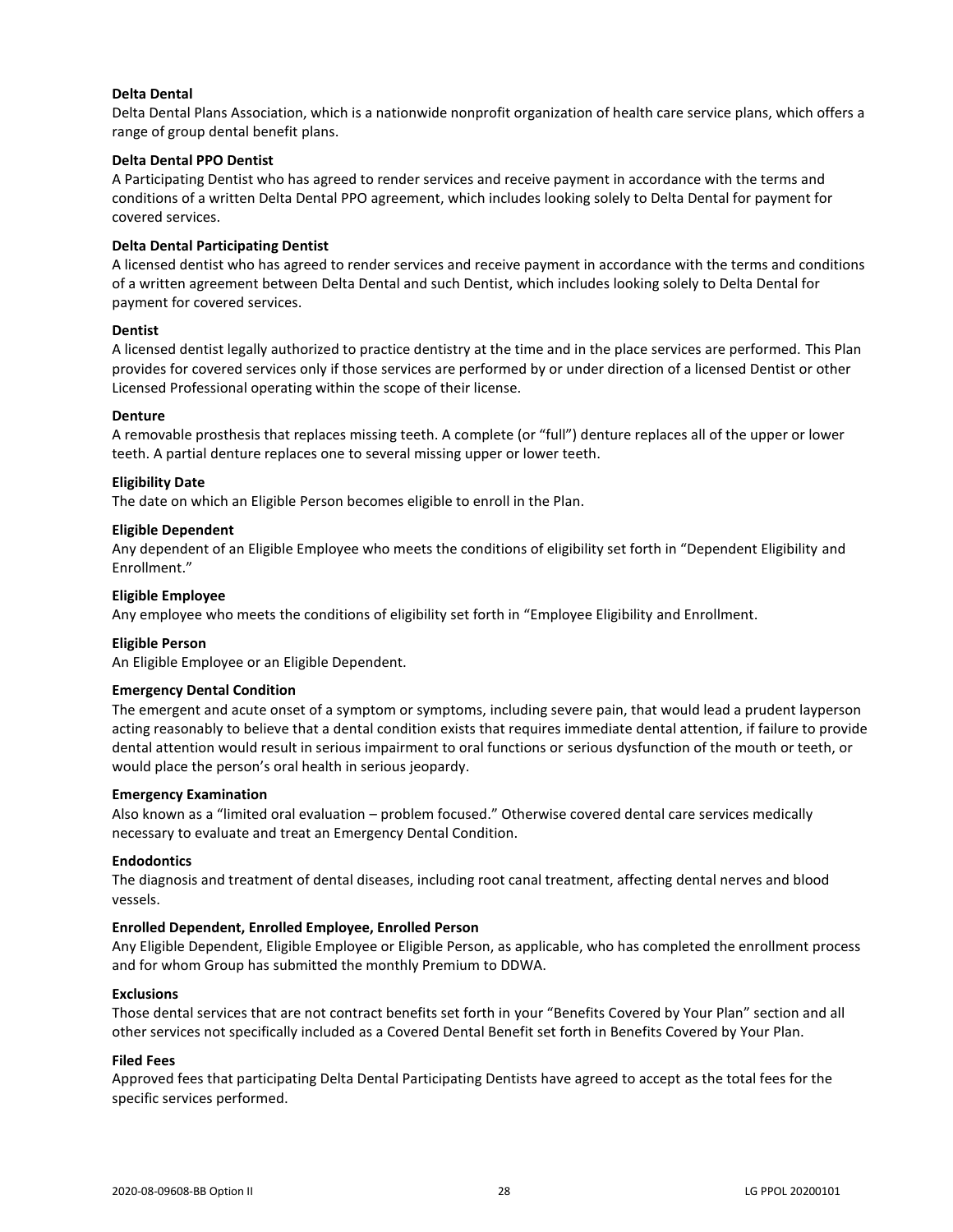## **Filled Resin**

Tooth colored plastic materials that contain varying amounts of special glass like particles that add strength and wear resistance.

## **Fixed Partial Denture**

A replacement for a missing tooth or teeth. The fixed partial denture consists of the artificial tooth (pontic) and attachments to the adjoining abutment teeth (retainers). They are cemented (fixed) in place and therefore are not removable.

## **Fluoride**

A chemical agent used to strengthen teeth to prevent cavities.

## **Fluoride Varnish**

A fluoride treatment contained in a varnish base that is applied to the teeth to reduce acid damage from the bacteria that causes tooth decay. It remains on the teeth longer than regular fluoride and is typically more effective than other fluoride delivery systems.

## **General Anesthesia**

A drug or gas that produces unconsciousness and insensibility to pain.

## **Group**

The employer or entity that is contracting for the dental benefits described in this benefit booklet for its employees.

## **Implant**

A device specifically designed to be placed surgically within the jawbone as a means of providing an anchor for an artificial tooth or denture.

## **Inlay**

A dental filling shaped to the form of a cavity and then inserted and secured with cement.

## **Intraoral X-rays Complete Series (including bitewings)**

A series of radiographs which display the tooth and coronal portions of all the teeth in the mouth.

## **Intravenous (I.V.) Sedation**

A form of sedation whereby the patient experiences a lowered level of consciousness, but is still awake and can respond.

## **Licensed Professional**

An individual legally authorized to perform services as defined in his or her license. Licensed professionals include, but are not limited to, denturist, hygienist and radiology technician. Benefits under this Contract will not be denied for any health care service performed by a registered nurse licensed to practice under chapter 18.88 RCW, if first, the service performed was within the lawful scope of such nurse's license, and second, this contract would have provided benefits if such service had been performed by a doctor of medicine licensed to practice under chapter 18.71 RCW.

## **Lifetime Maximum**

The maximum amount DDWA will pay in the specified covered dental benefit class for an insured individual during the time that individual is on this Plan or any other Plan offered by this Employer.

## **Limitations**

An exception or condition of coverage for a particular Covered Dental Benefit.

## **Localized Delivery of Antimicrobial Agents**

Treating isolated areas of advanced gum disease by placing antibiotics or other germ-killing drugs into the gum pocket. This therapy is viewed as an alternative to gum surgery when conditions are favorable.

## **Maximum Allowable Fees**

The maximum dollar amount that will be allowed toward the reimbursement for any service provided for a covered dental benefit.

## **Nightguard**

See "Occlusal-guard."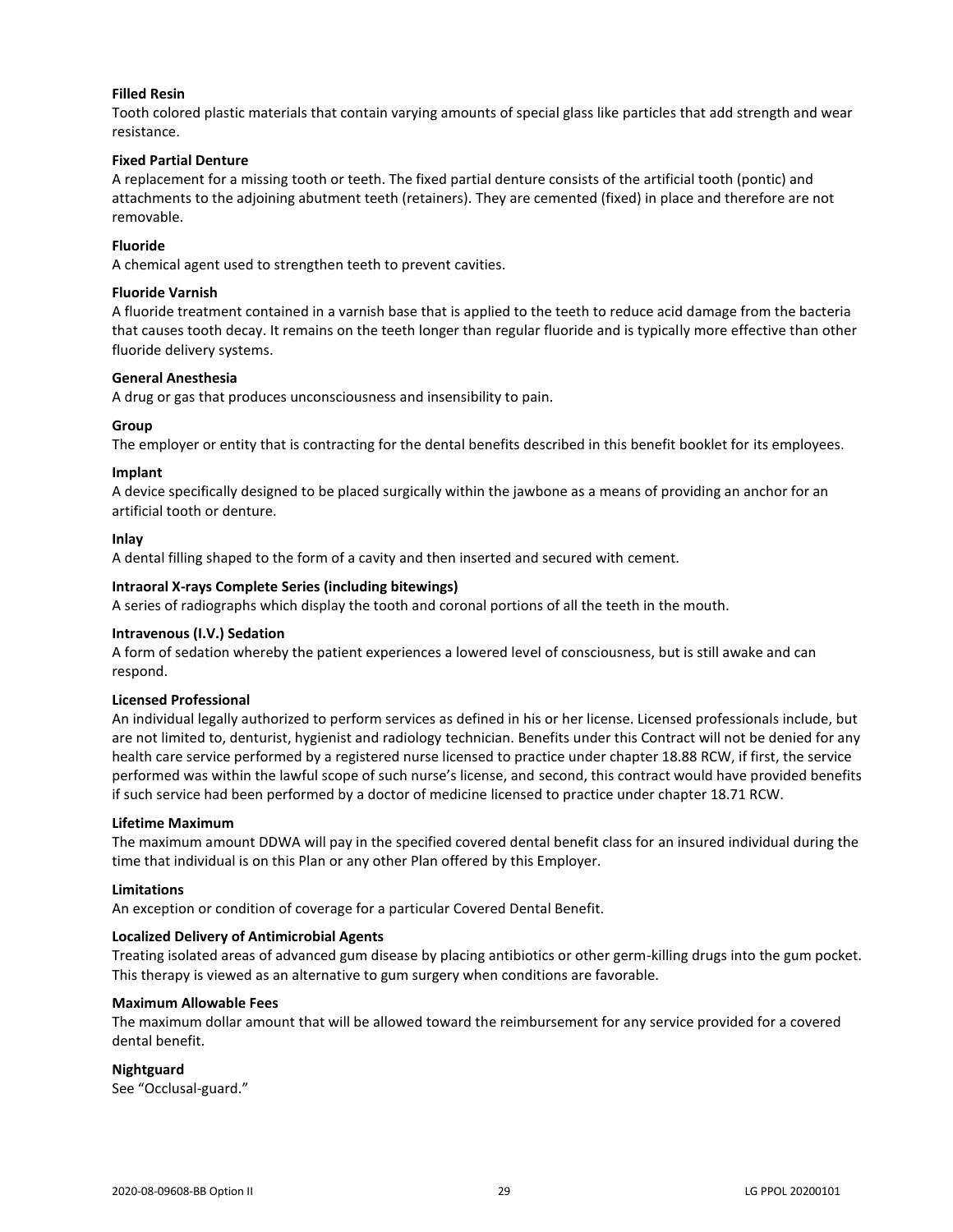## **Non-Participating Dentist**

A licensed dentist who has not agreed to render services and receive payment in accordance with the terms and conditions of a written Member Dentist Agreement between a member of the Delta Dental Plans Association and such Dentist.

## **Not a paid Covered Dental Benefit**

Any dental procedure that, under some circumstances, would be covered by DDWA, but is not covered under other conditions. Examples are listed in the "Benefits Covered by Your Plan" section.

## **Occlusal Adjustment**

Modification of the occluding surfaces of opposing teeth to develop harmonious relationships between the teeth themselves and neuromuscular mechanism, the temporomandibular joints and the structure supporting the teeth.

## **Occlusal-Guard**

A removable dental appliance – sometimes called a nightguard – that is designed to minimize the effects of gnashing or grinding of the teeth (bruxism). An occlusal-guard (nightguard) is typically used at night.

## **Onlay**

A restoration of the contact surface of the tooth that covers the entire surface.

## **Open Enrollment Period**

The annual period in which subscribers can select benefits plans and add or delete Eligible Dependents.

## **Orthodontics**

Diagnosis, prevention, and treatment of irregularities in tooth and jaw alignment and function, frequently involving braces.

## **Overdenture**

A removable denture constructed over existing natural teeth or implanted studs.

## **Palliative Treatment**

Services provided for emergency relief of dental pain.

## **Panoramic X-ray**

An X-ray, taken from outside the mouth that shows the upper and lower teeth and the associated structures in a single picture.

## **Participating Plan**

Delta Dental of Washington, and any other member of the Delta Dental Plans Association with which Delta Dental contracts to assist in administering the benefits described in this Benefits Booklet.

## **Payment Level**

The applicable percentage of Maximum Allowable Fees for Covered Dental Benefits that shall be paid by DDWA as set forth in the Summary of Benefits and Reimbursement Levels sections of this Benefits Booklet.

## **Periodic Oral Evaluation – (Routine Examination)**

An evaluation performed on a patient of record to determine any changes in the patient's dental and medical health status following a previous comprehensive or periodic evaluation.

## **Periodontics**

The diagnosis, prevention, and treatment of diseases of gums and the bone that supports teeth.

## **Plan**

The dental benefits as provided and described in this Benefits Booklet and its accompanying Contract. Any other booklet or contract that provides dental benefits and meets the definition of a "Plan" in the "Coordination of Benefits" section of the Certificate of Coverage is a Plan for the purpose of coordination of benefits.

## **Pocket Depth**

An internal measurement from the top of the gum tissue to its attachment on the root of a tooth.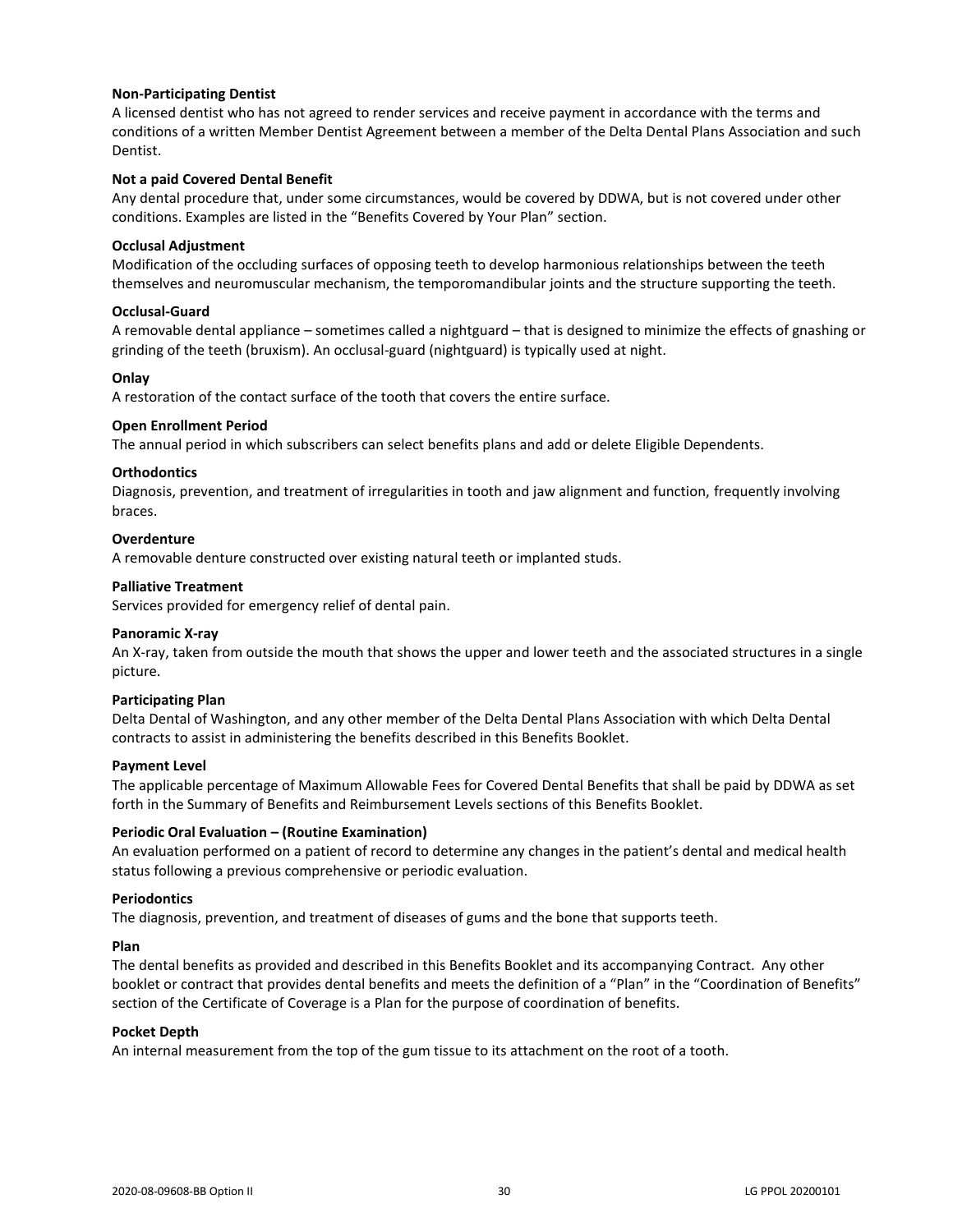## **Premium**

The monthly amount payable to DDWA by Group, and/or by an Enrolled Employee to Group, as designated in the Contract.

## **Prophylaxis**

Cleaning and polishing of teeth.

## **Prosthodontics**

The replacement of missing teeth by artificial means such as bridges and dentures.

## **Pulpotomy**

The removal of nerve tissue from the crown portion of a tooth.

## **Qualified Medical Child Support Order (QMCSO)**

An order issued by a court under which an employee must provide medical coverage for a dependent child. QMSCO's are often issued, for example, following a divorce or legal separation.

## **Resin-Based Composite**

A tooth colored filling, made of a combination of materials, used to restore teeth.

## **Restorative**

Replacing portions of lost or diseased tooth structures with a filling or crown to restore proper dental function.

## **Root Planing**

A procedure done to smooth roughened root surfaces.

## **Sealants**

A material applied to teeth to seal surface irregularities and prevent tooth decay.

## **Seat Date**

The date a crown, veneer, inlay, or onlay is permanently cemented into place on the tooth.

## **Specialist**

A licensed dentist who has successfully completed an educational program accredited by the Commission of Dental Accreditation, two or more years in length, as specified by the Council on Dental Education or holds a diploma from an American Dental Association recognized certifying board.

## **Temporomandibular Joint**

The joint just ahead of the ear, upon which the lower jaw swings open and shut, and can also slide forward.

## **Veneer**

A layer of tooth-colored material, usually porcelain or acrylic resin, attached to the surface by direct fusion, cementation, or mechanical retention.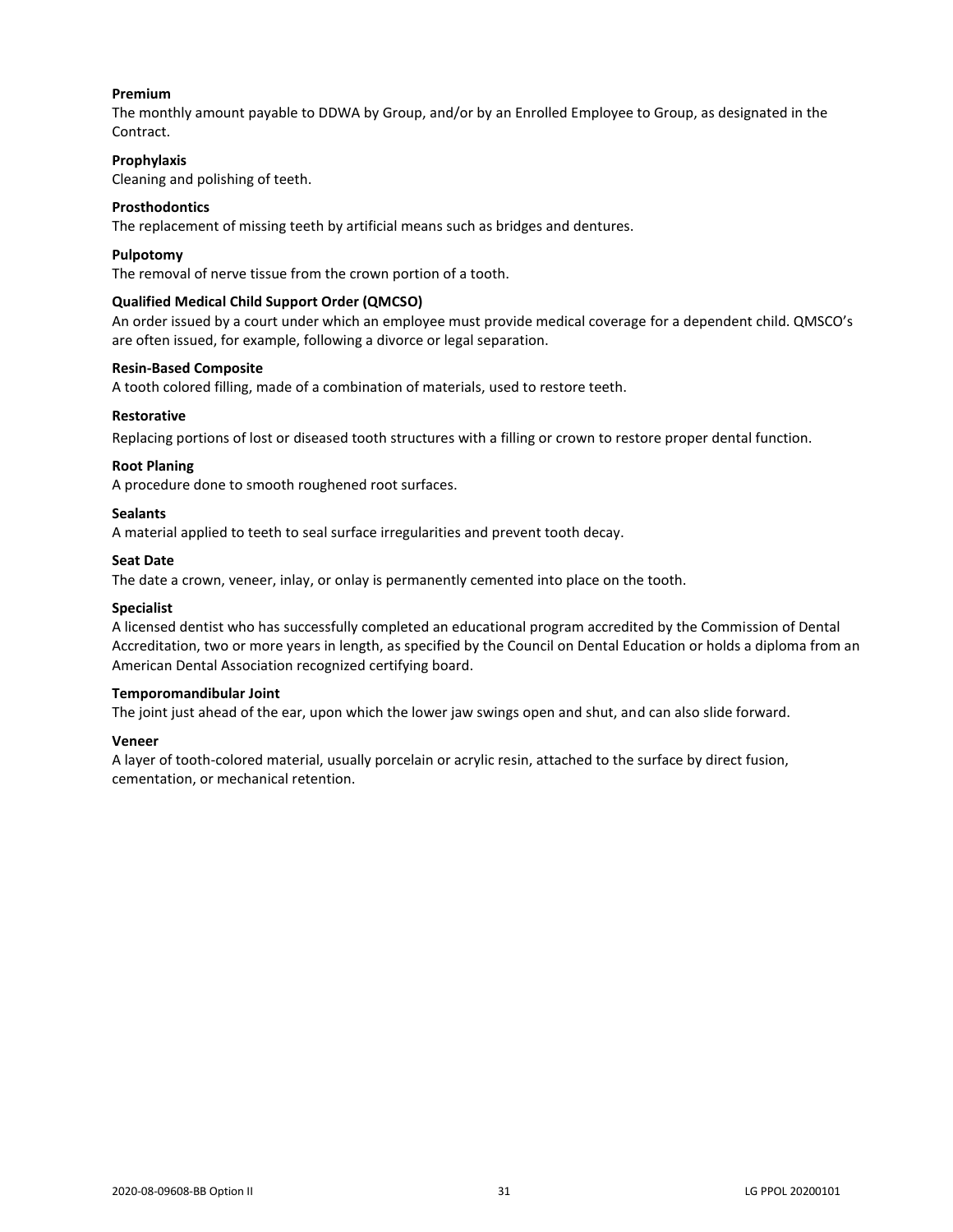## <span id="page-34-0"></span>**Nondiscrimination and Language Assistance Services**

Delta Dental of Washington complies with applicable Federal civil rights laws and does not discriminate on the basis of race, color, national origin, age, disability, or sex.

Delta Dental of Washington does not exclude people or treat them differently because of race, color, national origin, age, disability, or sex.

Delta Dental of Washington:

We will provide free aids and services to people with disabilities to assist in communicating effectively with DDWA staff, such as:

- ◆ Qualified sign language interpreters
- Written information in other formats (large print, audio, accessible electronic formats, other formats)

We will provide free language and services to assist in communicating effectively with DDWA staff for people whose primary language is not English, such as:

- Qualified interpreters
- $\bullet$  Information written in other languages

If you need these services, contact Delta Dental of Washington's Customer Service at: 800-554-1907. If you need translation or interpreter assistance at your dental provider's office, please contact their staff. The cost for translations and interpreter services for communication between you and your provider are not covered by DDWA.

If you believe that Delta Dental of Washington has failed to provide these services or discriminated in another way on the basis of race, color, national origin, age, disability, or sex, you can file a grievance with our Compliance/Privacy Officer who may be reached as follows: PO Box 75983 Seattle, WA 98175, Ph: 800-554-1907, TTY: 800-833-6384, Fx: 206 729-5512 or by email at: [Compliance@DeltaDentalWA.com.](mailto:Compliance@DeltaDentalWA.com) You can file a grievance in person or by mail, fax or email. If you need help filing a grievance, our Compliance/Privacy Officer is available to help you. You can also file a civil rights complaint with the U.S. Department of Health and Human Services, Office for Civil Rights electronically through the Office for Civil Rights Complaint Portal, available a[t https://ocrportal.hhs.gov/ocr/portal/lobby.jsf,](https://ocrportal.hhs.gov/ocr/portal/lobby.jsf) or by mail or phone at: U.S. Department of Health and Human Services, 200 Independence Avenue SW., Room 509F, HHH Building, Washington DC 20201, 800-868-1019, 800-537-7697 (TDD). Complaint forms are available at [http://www.hhs.gov/ocr/office/file/index.html.](http://www.hhs.gov/ocr/office/file/index.html)

| <b>Taglines</b>                                                                                                                                                                                                                                      |
|------------------------------------------------------------------------------------------------------------------------------------------------------------------------------------------------------------------------------------------------------|
| <b>Amharic</b>                                                                                                                                                                                                                                       |
| እርስዎ፣ ወይም ሌላ እየረዱት ያለ ሰው፣ ስለ Delta Dental of Washington ጥያቄ ካላችሁ፣ በራሳችሁ ቋንቋ ያለምንም ክፍያ<br>እርዳታ እና መረጃ የማማኘት መብት አላችሁ። ከአስተርጓሚ <i>ጋ</i> ር ለማውራት፣ በ 800-554-1907 ይደውሉ።                                                                                  |
| <b>Arabic</b>                                                                                                                                                                                                                                        |
| إذا كانت لديك أو لدى أي شخص آخر تساعده أسئلة حول Delta Dental of Washington، فلك الحق في طلب المساعدة والمعلومات بلغتك<br>دون أن تتحمل أي تكلفة. للتحدث إلى مترجم، يُرجى الاتصال على الرقم 290-554-800.                                              |
| <b>Cambodian (Mon-Khmer)</b>                                                                                                                                                                                                                         |
| ប្រសិនបើអ្នក ឬនរណាម្នាក់ដែលអ្នកកំពុងជួយ មានសំណួរអំពីកម្មវិធី Delta Dental of Washington អ្នកមានសិទ្ធិ<br>ទទួលបានជំនួយ និងព័ត៌មានជាភាសារបស់អ្នកដោយឥតគិតថ្លៃ។ ដើម្បីនិយាយទៅកាន់អ្នកបកប្រែ<br>សូមទូរស័ក្កទៅលេខ 800-554-1907។                            |
| <b>Chinese</b>                                                                                                                                                                                                                                       |
| 如果您或您正在帮助的人对 Delta Dental of Washington 有任何疑问,您有权免费以您的语言获得帮助和信                                                                                                                                                                                       |
| 息。要想联系翻译员,请致电 800-554-1907。                                                                                                                                                                                                                          |
| Cushite (Oromo)                                                                                                                                                                                                                                      |
| Ati yookaan namni ati gargaaraa jirtu waa'ee Delta Dental of Washington gaaffilee yoo qabaattan kaffaltii malee<br>afaan keetiin gargaarsaa fi odeeffannoo argachuu ni dandeessa. Nama afaan sii hiiku dubbisuuf lakk. 800-554-<br>1907tiin bilbili. |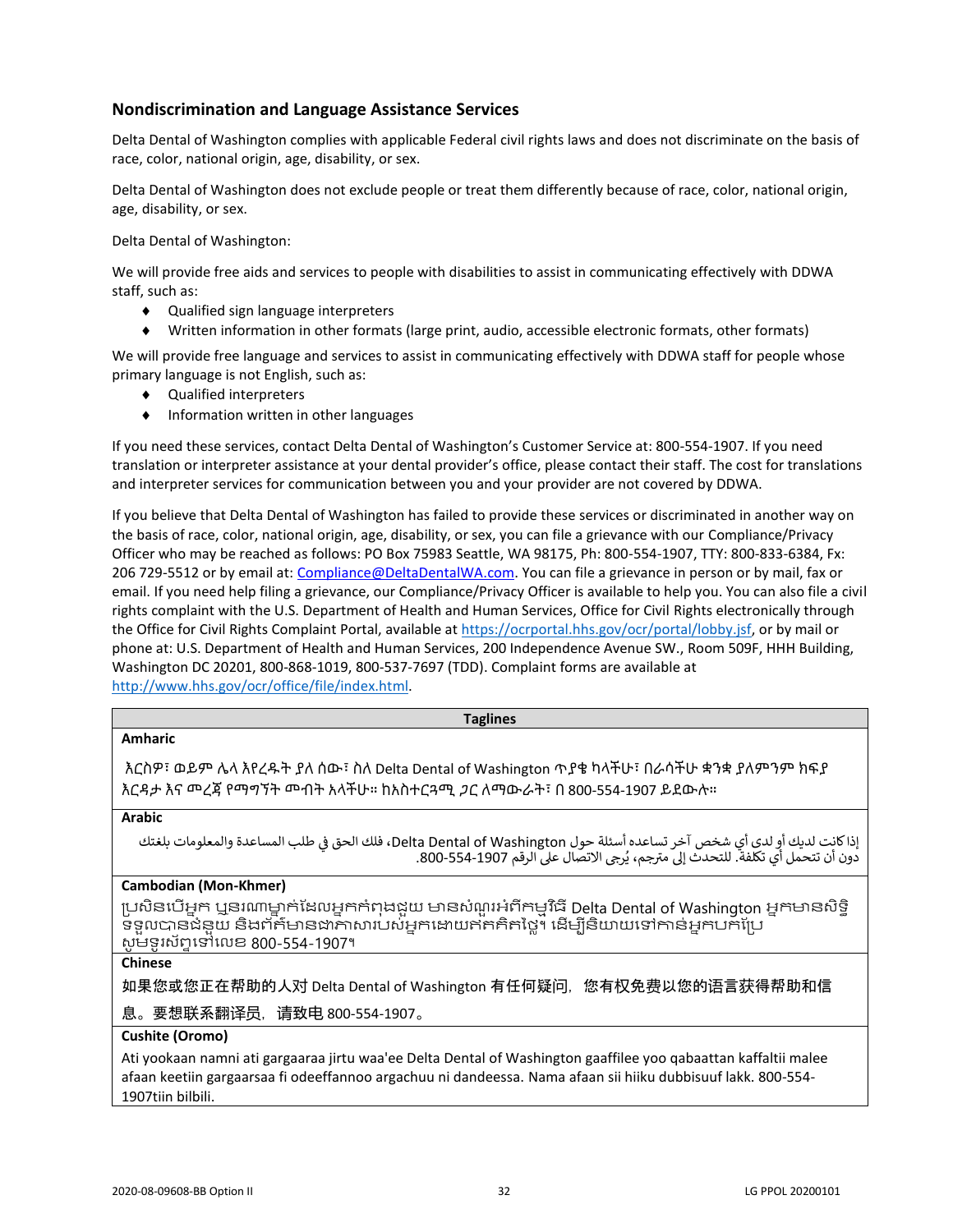#### **Taglines**

## **French**

Si vous, ou quelqu'un à qui vous apportez votre aide, avez des questions à propos de Delta Dental of Washington, vous avez le droit d'obtenir gratuitement de l'aide et des informations dans votre langue. Pour parler à un interprète, appelez le 800-554-1907.

## **German**

Falls Sie oder jemand, dem Sie helfen, Fragen zu Delta Dental of Washington haben, sind Sie berechtigt, kostenlos Hilfe und Informationen in Ihrer Sprache zu erhalten. Um mit einem Dolmetscher zu sprechen, rufen Sie bitte die Nummer 800-554-1907 an.

## **Japanese**

ご本人様、またはお客様の身寄りの方でも Delta Dental of Washington についてご質問がございましたら、 ご希望の言語でサポートを受けたり、情報を入手したりすることができます。料金はかかりません。通訳 とお話される場合 800-554-1907 までお電話ください。

## **Korean**

귀하 또는 귀하가 돕고 있는 누군가에게 Delta Dental of Washington 에 대한 질문이 있을 경우, 귀하는 무료로 귀하의 언어로 도움을 제공받을 권리가 있습니다. 통역사와 통화를 원하시면 800-554-1907 로 전화하십시오.

## **Laotian**

ຖ້າທ່ານ ຫຼື ບຸກຄົນໃດໜຶ່ງທີ່ທ່ານກໍາລັງໃຫ້ການຊ່ວຍເຫຼືອມີຄໍາຖາມກ່ຽວກັບ Delta Dental of Washington, ທ່ານມີສິດໄດ້ຮັບຄວາມຊ່ວຍເຫຼືອ ແລະ ຂໍ້ມູນເປັນພາສາຂອງທ່ານໂດຍບໍ່ເສຍຄ່າ. ເພື່ອລິມກັບຜູ້ແປພາສາ, ໂທ 800-554-1907.

## **Persian (Farsi)**

دارد، این حق را دارید که اطلاعات مورد نیازتان را به Delta Dental of Washingtonاگر شما، یا شخصی که به وی کمک می کنید، سؤالی دربارهی جم شفایه، با شماره زبان خود و بدون هیچ هزینهای دریافتکنید. تماس بگرتید. 800-554-1907 جهت صحبت با یک مت <sup>ر</sup>

## **Punjabi**

ਜੇ ਤੁਹਾਡੇ ਜਾਂ ਜਿਸ ਦੀ ਤੁਸੀਂ ਸਹਾਇਤਾ ਕਰ ਰਹੇ ਹੋ ਉਸ ਦੇ, Delta Dental of Washington ਬਾਰੇ ਕੋਈ ਪ੍ਰਸ਼ਨ ਹਨ, ਤਾਂ ਤੁਹਾਨੂੰ ਬਿਨਾਂ ਕਿਸੇ ਕੀਮਤ ਦੇ ਆਪਣੀ ਭਾਸ਼ਾ ਵਿਚ ਸਹਾਇਤਾ ਅਤੇ ਜਾਣਕਾਰੀ ਪ੍ਰਾਪਤ ਕਰਨ ਦਾ ਅਧਿਕਾਰ ਹੈ। ਦੁਭਾਸ਼ੀਏ ਨਾਲ ਗੱਲ ਕਰਨ ਲਈ, 800-554-1907 'ਤੇ ਕਾਲ ਕਰੋ।

## **Romanian**

Dacă dumneavoastră sau o persoană pe care o asistați aveți întrebări despre Delta Dental of Washington, aveți dreptul de a obține gratuit ajutor și informații în limba dumneavoastră. Pentru a vorbi cu un interpret, sunați la 800- 554-1907.

## **Russian**

Если у Вас или у лица, которому Вы помогаете, имеются вопросы относительно Delta Dental of Washington, то Вы имеете право на получение бесплатной помощи и информации на Вашем языке. Чтобы поговорить с переводчиком, позвоните по номеру 800-554-1907.

## **Serbo-Croatian**

Ako vi, ili osoba kojoj pomažete, imate pitanja o kompaniji Delta Dental of Washington, imate pravo da potražite besplatnu pomoć i informacije na svom jeziku. Pozovite 800-554-1907 da razgovarate s prevodiocem.

## **Spanish**

Si usted, o alguien a quien usted está ayudando, tiene preguntas acerca de Delta Dental of Washington, tiene derecho a obtener ayuda e información en su idioma sin costo alguno. Para hablar con un intérprete, llame al 800- 554-1907.

## **Sudan (Fulfulde)**

To onon, mala mo je on mballata, don mari emmmolji do Delta Dental of Washington, on mari jarfuye keɓɓugo wallende be matinolji be wolde moɗon mere. Ngam wolwugo be lornowo, ewne 800-554-1907.

## **Tagalog**

Kung ikaw, o isang taong tinutulungan mo, ay may mga katanungan tungkol sa Delta Dental of Washington, mayroon kang karapatan humingi ng tulong at impormasyon sa iyong wika nang walang bayad. Upang makipag-usap sa isang tagasalin-wika, tumawag sa 800-554-1907.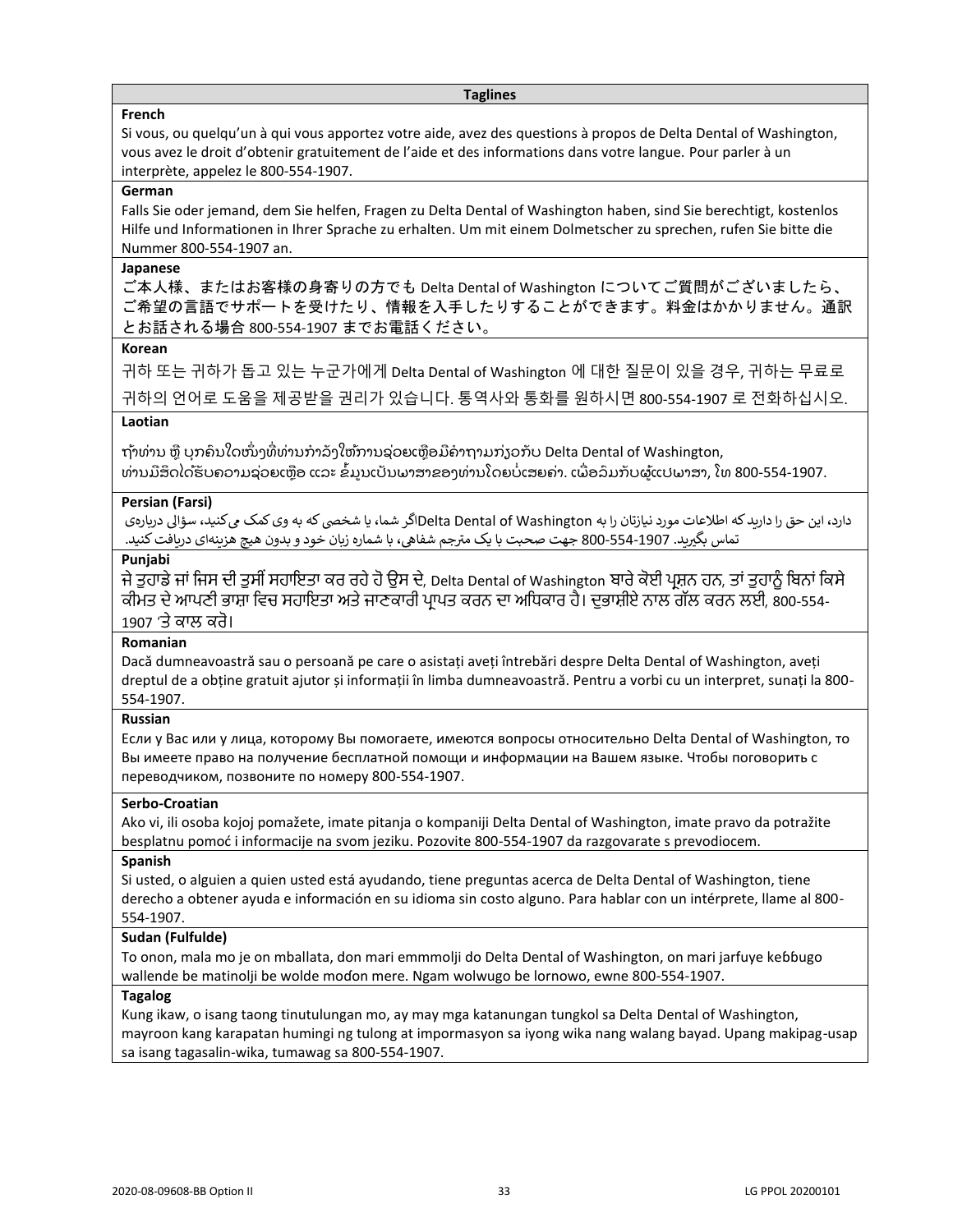## **Taglines**

## **Ukrainian**

Якщо у Вас або у когось, кому Ви допомагаєте, є запитання щодо Delta Dental of Washington, Ви маєте право безкоштовно отримати допомогу та інформацію Вашою мовою. Щоб поговорити з перекладачем, телефонуйте за номером 800-554-1907.

## **Vietnamese**

Nếu quý vị, hoặc ai đó mà quý vị đang giúp đỡ, có thắc mắc về Delta Dental of Washington, quý vị có quyền được nhận trợ giúp và thông tin bằng ngôn ngữ của mình miễn phí. Để nói chuyện với thông dịch viên, hãy gọi 800-554- 1907.